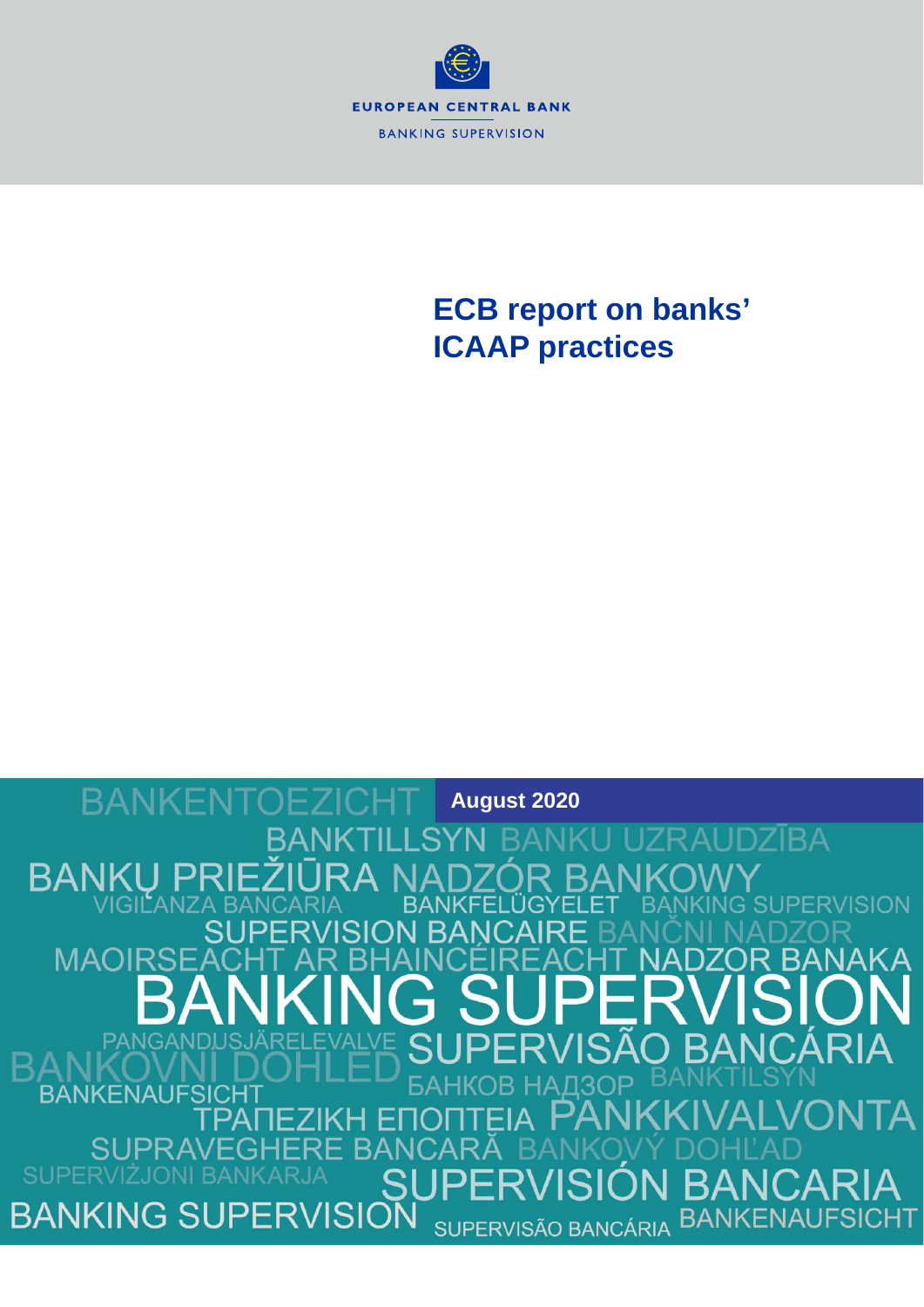# **Contents**

|   | <b>Executive summary</b>                                     |                  |  |  |
|---|--------------------------------------------------------------|------------------|--|--|
|   | Principle 1 - ICAAP governance                               | 5                |  |  |
|   | Principle 2 - ICAAP integration                              | 5                |  |  |
|   | Principle 3 - ICAAP perspectives                             | 5                |  |  |
|   | Principle 4 - Risk identification                            | 6                |  |  |
|   | Principle 5 - Internal capital                               | 6                |  |  |
|   | Principle 6 - ICAAP risk quantification methodologies        | 6                |  |  |
|   | Principle 7 - Stress-testing                                 | $\overline{7}$   |  |  |
| 1 | <b>Introduction</b>                                          | 8                |  |  |
|   | <b>Background</b>                                            | 8                |  |  |
|   | Structured horizontal analysis: objective and approach taken | 8                |  |  |
|   | Structured horizontal analysis: report                       | $\boldsymbol{9}$ |  |  |
| 2 | <b>Analysis outcomes</b>                                     | 11               |  |  |
|   | 2.1<br>Principle 1 - ICAAP governance                        | 11               |  |  |
|   | Principle 1 of the ICAAP Guide                               | 11               |  |  |
|   | 2.2<br>Principle 2 - ICAAP integration                       | 15               |  |  |
|   | Principle 2 of the ICAAP Guide                               | 15               |  |  |
|   | 2.3<br>Principle 3 - ICAAP perspectives                      | 21               |  |  |
|   | Principle 3 of the ICAAP guide                               | 21               |  |  |
|   | <b>Box 1</b> Excursus: quantitative analysis                 | 30               |  |  |
|   | 2.4<br>Principle 4 - Risk identification                     | 33               |  |  |
|   | Principle 4 of the ICAAP Guide                               | 33               |  |  |
|   | <b>Box 2</b> Deep dive on climate-related risk               | 37               |  |  |
|   | 2.5<br>Principle 5 - Internal capital                        | 40               |  |  |
|   | Principle 5 of the ICAAP Guide                               | 40               |  |  |
|   | 2.6<br>Principle 6 - ICAAP risk quantification methodologies | 46               |  |  |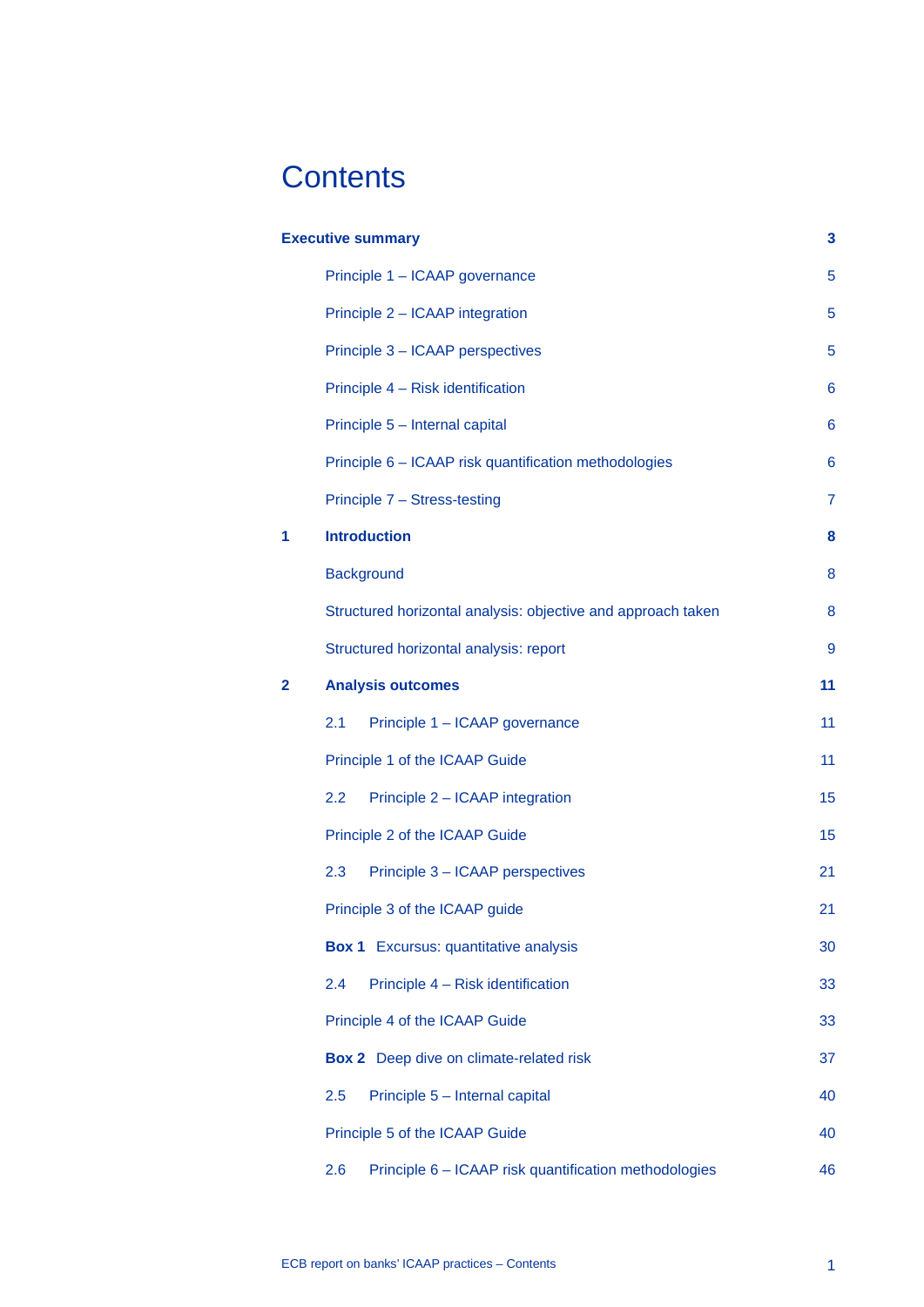| Principle 6 of the ICAAP Guide                                     |    |
|--------------------------------------------------------------------|----|
| <b>Box 3</b> Excursus: quantitative analysis of ICAAP risk figures | 51 |
| Principle 7 - Stress-testing<br>2.7                                | 56 |
| Principle 7 of the ICAAP Guide                                     |    |
| 2.8<br>Deep dive: data quality                                     | 64 |
| Paragraph 84 of the ICAAP Guide                                    |    |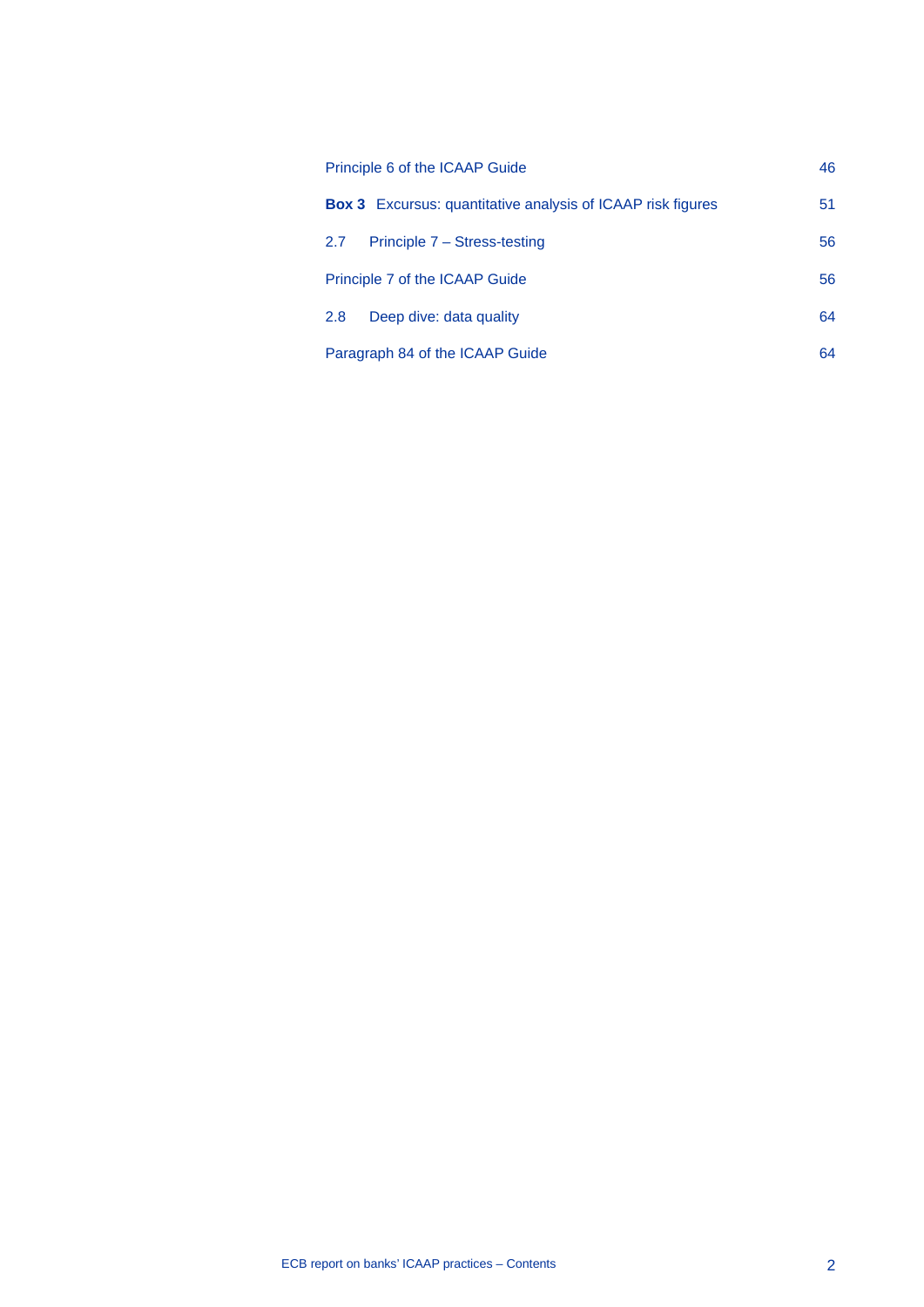# <span id="page-3-0"></span>Executive summary

The internal capital adequacy assessment process **(ICAAP) has been and remains one of ECB Banking Supervision's top supervisory priorities**<sup>[1](#page-3-1)</sup> since they were first published in 2016. In this context, and to clarify our expectations of the significant institutions (SIs) with regard to the ICAAP, the **ECB published in November 2018 the ECB Guide to the internal capital adequacy assessment process (ICAAP**  Guide)<sup>[2](#page-3-2)</sup>. Following the publication of these ICAAP expectations, ECB Banking Supervision's horizontal function conducted a **structured analysis of ICAAP practices** based on the ICAAP packages which a representative sample of SIs submitted in 2019. This report summarises the results of this analysis, describing the **range of ICAAP practices** observed in a sample of 37 banks. Furthermore, the analysis underlines areas where **banks' practices appear to be further developed**, as well as those where the ECB is of the opinion that additional work is warranted across banks.

The **ECB undoubtedly acknowledges that many banks have made a considerable effort towards improving their ICAAPs** over recent years and also that they have made **clear progress**. This is reflected in the report by providing examples of good ICAAP practices observed in banks included in the analysis sample. A further observation of the positive developments seen in banks was that there are some ICAAP areas which are **broadly established across banks**. For instance, **all banks** in the sample have **risk identification** processes, produce **capital adequacy statements** and conduct **stress-testing** and **capital planning including adverse scenarios**.

As mentioned, the analysis also revealed **several ICAAP areas that are less developed**, all of which meriting attention as weak practices in those areas could undermine the overall effectiveness of the ICAAPs. The **ECB would like to draw particular attention to the importance of a more general feature of the ICAAP, namely that of the underlying concept of continuity**. A good ICAAP fosters a bank's ability to sustainably pursue its business model by allowing it to effectively prepare for, quickly respond to and **successfully manage through potential crisis situations**, stay **economically healthy** and take appropriate management decisions based on a **strong set of reliable information**.

The conclusions presented here were drawn before the outbreak of COVID-19. However, the **current crisis situation emphasises the crucial importance of three particular areas of the ICAAP for the continuity of banks, as described below**. The ECB is convinced that better ICAAP practices strengthen banks' ability to **successfully navigate through stressful times such as the current extraordinary situation** and that, in broader terms, good **ICAAPs are key success factors** for effective risk management, sustainable financial soundness and long-term economic

<sup>1</sup> See for 2020, th[e SSM Supervisory Priorities 2020.](https://www.bankingsupervision.europa.eu/banking/priorities/pdf/ssm.supervisory_priorities2020%7Eb67449d936.en.pdf)

<span id="page-3-2"></span><span id="page-3-1"></span>See th[e ECB Guide to the internal capital adequacy assessment process \(ICAAP\).](https://www.bankingsupervision.europa.eu/ecb/pub/pdf/ssm.icaap_guide_201811.en.pdf)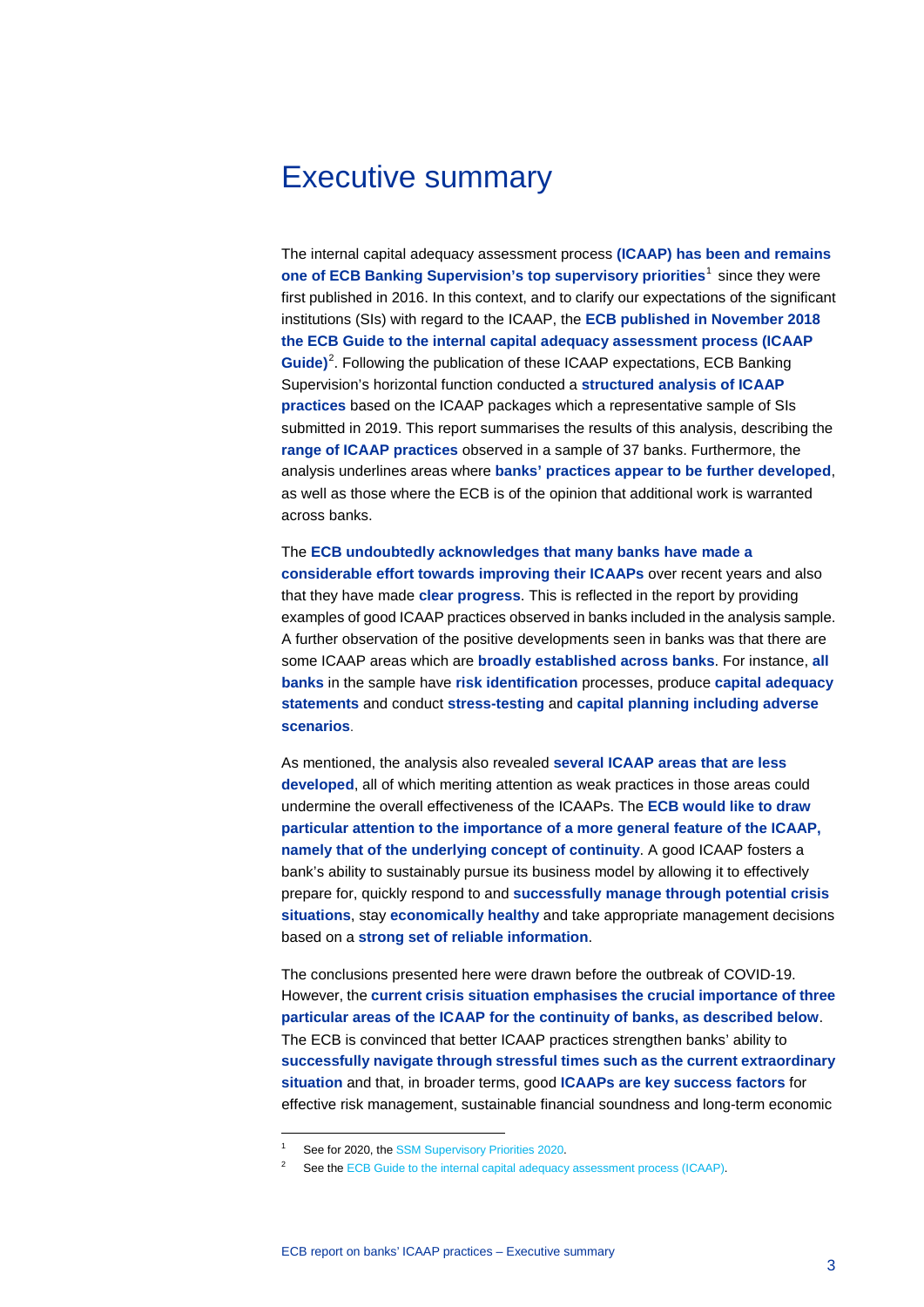prosperity, also during post-crisis times. Therefore, **banks are strongly encouraged to undertake the efforts needed to even further improve their ICAAPs**, making them reliable management instruments which play a key role in decision-making.

The ECB **identified three key areas as being particularly in need of improvement** to allow the ICAAPs to effectively foster banks' continuity. One of them is the set of data upon which the ICAAP is based. Good **ICAAP data quality** is a prerequisite for a sound ICAAP. Many banks show material deficiencies in this key area. This gives rise to strong concerns, for it hampers the effectiveness of the ICAAPs as a whole and it can hamper banks' ability to take decisions on the basis of timely, available and reliable figures. Ultimately, **weak data quality poses a clear threat to banks' continuity**.

The second **key area is the economic ICAAP perspective** which warrants improvements with regard to several areas, beginning with the implementation of the **general economic perspective concept**, the determination of **internal capital** in line with **continuity and economic value considerations**, the consistent and conservative **quantification of economic risk**, the well-informed determination of **internal capital adequacy thresholds**, the **information flow to the normative perspective**, the effective performance of **stress tests**, and last, but not least, the **use of economic perspective information in decision-making**, as reflected, for instance, in the limit system and internal reporting.

A weak economic perspective can hamper banks' ability to **take decisions with due consideration of the economic risk<sup>[3](#page-4-0)</sup> associated with those decisions, which will** ultimately be detrimental to banks' financial strength. Moreover, **it evidentially threatens banks' continuity**, because issues concerning the relationship between economic value and economic risk cannot be addressed in an active and timely manner. This, in turn, **could weaken market participants' and depositors' trust**.

The third **key area of particular concern is stress-testing**. While banks are exposed to a wide, and at times dynamically changing, range of threats, many banks do not **systematically monitor their environment to identify new threats** early enough. This is related to the frequency of **application and review** of stress-testing scenarios, **ad hoc stress-testing capabilities, the severity level of stress-testing assumptions** and **follow-up management actions**. All of these issues can impede banks' ability to **effectively prepare for, avoid and respond to potential upcoming stress situations** and, thus, their ability to ensure continuity. Often, stress-testing, on the basis of comprehensive scenarios, is just regarded as a regular annual exercise conducted by the finance functions, **rather than risk management being the "owners" of an agile and responsive instrument** used to swiftly assess the bank-wide potential impact of adverse external developments.

<span id="page-4-0"></span>Under the economic "perspective, the institution's assessment is expected to cover the full universe of risks [irrespective of their Pillar 1 treatment] that may have a material impact on its capital position from an economic perspective" (see ECB Guide to the ICAAP, paragraph 49).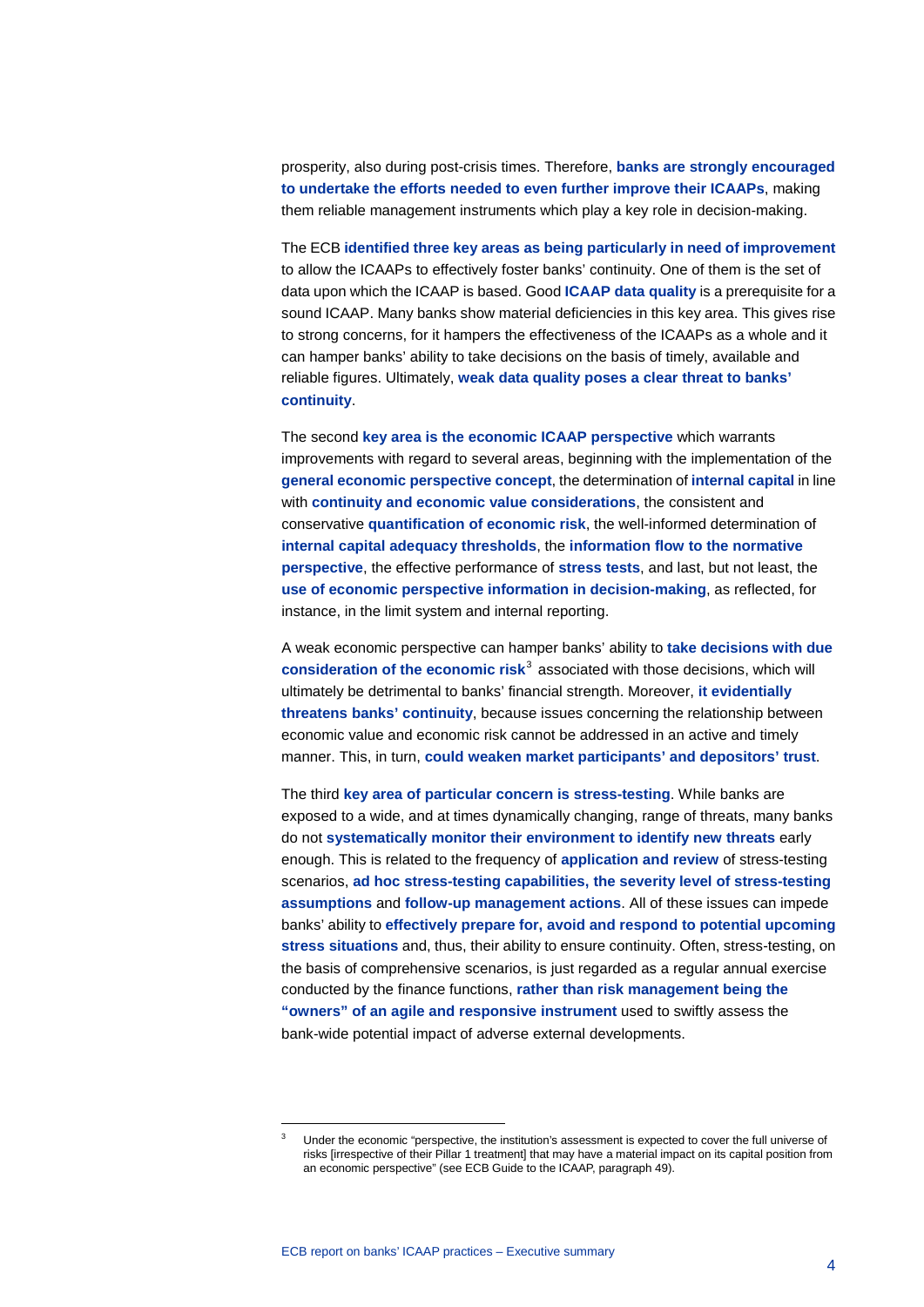The remainder of this chapter follows the same structure as that of the ICAAP Guide, presenting the **main conclusions alongside the seven principles under the ICAAP Guide**.

# <span id="page-5-0"></span>Principle 1 – ICAAP governance

The analysis reveals that with regard to the format and content of **the capital adequacy statement** (CAS), banks have improved, yet there is room for improvement in striking the right balance between **comprehensiveness** (including factoring in the uncertainties stemming from ICAAP weaknesses) and **management body accountability**. In many banks, the regular **internal review** (including validation of risk quantification methodologies) of the ICAAP does **not follow a clear allocation of responsibilities** between and within the three lines of defence and the ICAAPs are not proactively adjusted to material changes. On the topic **of ownership and the involvement of internal functions** in the ICAAP, in a number of banks, no ownership is assigned to the risk management function for key ICAAP areas such as risk identification or quantification. This could be a source of concern if **business**  decisions were not also informed by an unbiased independent view to risk<sup>[4](#page-5-3)</sup>.

# <span id="page-5-1"></span>Principle 2 – ICAAP integration

It was observed that many banks integrate the ICAAP into their overall management framework, for example, by using their **internal limit systems** and **management reporting**. However, weaknesses have been identified with respect to the **connection between the ICAAP and other strategic processes** such as the internal liquidity adequacy assessment process (ILAAP), as well as the **use of the ICAAP for decision-making**. In particular, **the economic perspective is often not used for managing** the relationship between risk and return. Additional areas for improvement are the use of effective and sufficiently granular **limit systems** and adequately frequent and detailed **reports to the management body**.

# <span id="page-5-2"></span>Principle 3 – ICAAP perspectives

With regard to the implementation of the **two ICAAP perspectives**, there is **room for improvement** under both the normative as well as the economic perspective, with particular attention being needed on the latter perspective. Many banks still either **have not fully elaborated their economic perspective** or do not explicitly follow a **continuity approach** under this perspective. Generally, the **capital plans** do look ahead at least three years. However, in many banks, deficiencies are apparent, for example, with regard to the consideration of **upcoming changes** in the legal, accounting, or regulatory frameworks and to the **number and severity of adverse scenarios that are** assessed. Furthermore, the assessment of capital adequacy from

<span id="page-5-3"></span>See, for example, the ECB Guide to the ICAAP Principle 2 (iii).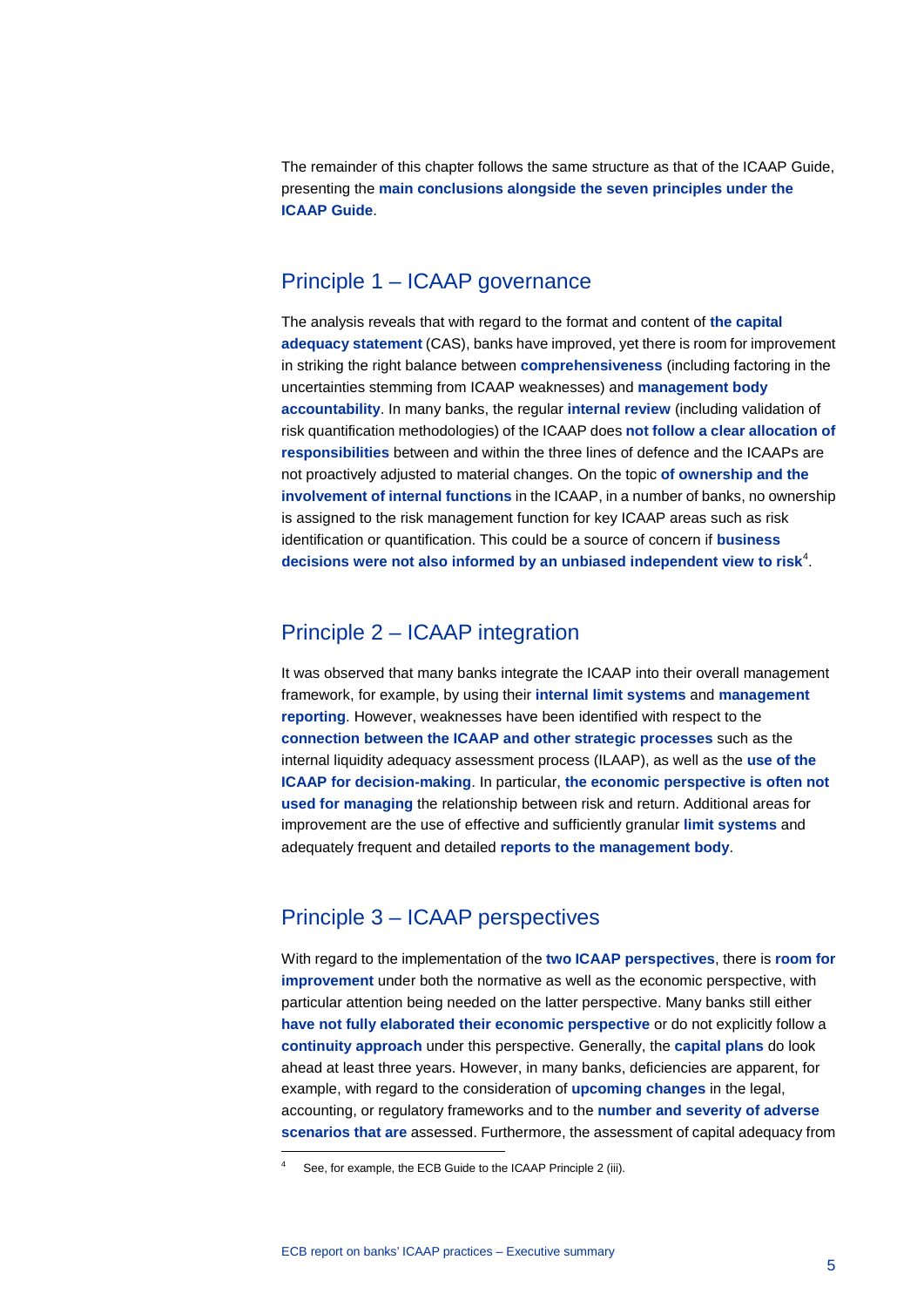an **economic perspective in a forward-looking** manner over the medium term and the consideration of the insights gained from such assessments into the capital planning under the normative perspective and strategic decision-making are not well established.

Another area where improvement is warranted under both perspectives is the internal definition of **minimum capital adequacy thresholds**. In many cases, these thresholds are still based on management`s intuition, rather than on a **thorough assessment of the aspects that are relevant** for a bank to sustainably follow its strategy. Further sources of concern are the **lack of mutual information** between the normative and economic perspective, for example potential losses stemming from material risks under the economic perspective are often not systematically translated into profit and loss (P&L)/balance sheet impacts for projecting regulatory capital ratios under the normative perspective.

# <span id="page-6-0"></span>Principle 4 – Risk identification

Processes for the identification of material risks are **established** and regularly performed. For many banks, however, there is room for improvement regarding **forward-looking, pro-active** risk identification, the use of a **"gross approach"**[5](#page-6-3) , and the concepts used for deciding on **materiality** with regard to both the scope of material entities and risk types.

# <span id="page-6-1"></span>Principle 5 – Internal capital

More than half of the banks do not have an elaborated approach for properly defining their internal capital. Before including capital components in internal capital, most banks do **not systematically analyse them, for example** with regard to two key features of the economic perspective, namely **continuity assumption and economic value considerations**. This often leads to **unjustified inclusions** of certain capital components (e.g. minority interest, **Additional Tier 1** (**AT1**) **or Tier 2** (**T2**) **instruments**) or neglected deductions (e.g. hidden losses), which can inflate the internal capital figures. As a consequence, **economic capital adequacy** may be **over-estimated**.

# <span id="page-6-2"></span>Principle 6 – ICAAP risk quantification methodologies

Banks mainly rely on **regulatory approaches** and on **statistical models** for quantifying risks under the economic perspective. While most banks do adjust their regulatory methodologies, in a number of cases regulatory methodologies are directly applied without making any adjustments, meaning **without tailoring them to the bank's individual risk profile**. This could, in some cases, **compromise the** 

<span id="page-6-3"></span><sup>&</sup>lt;sup>5</sup> This means without taking into account specific techniques designed to mitigate the underlying risks.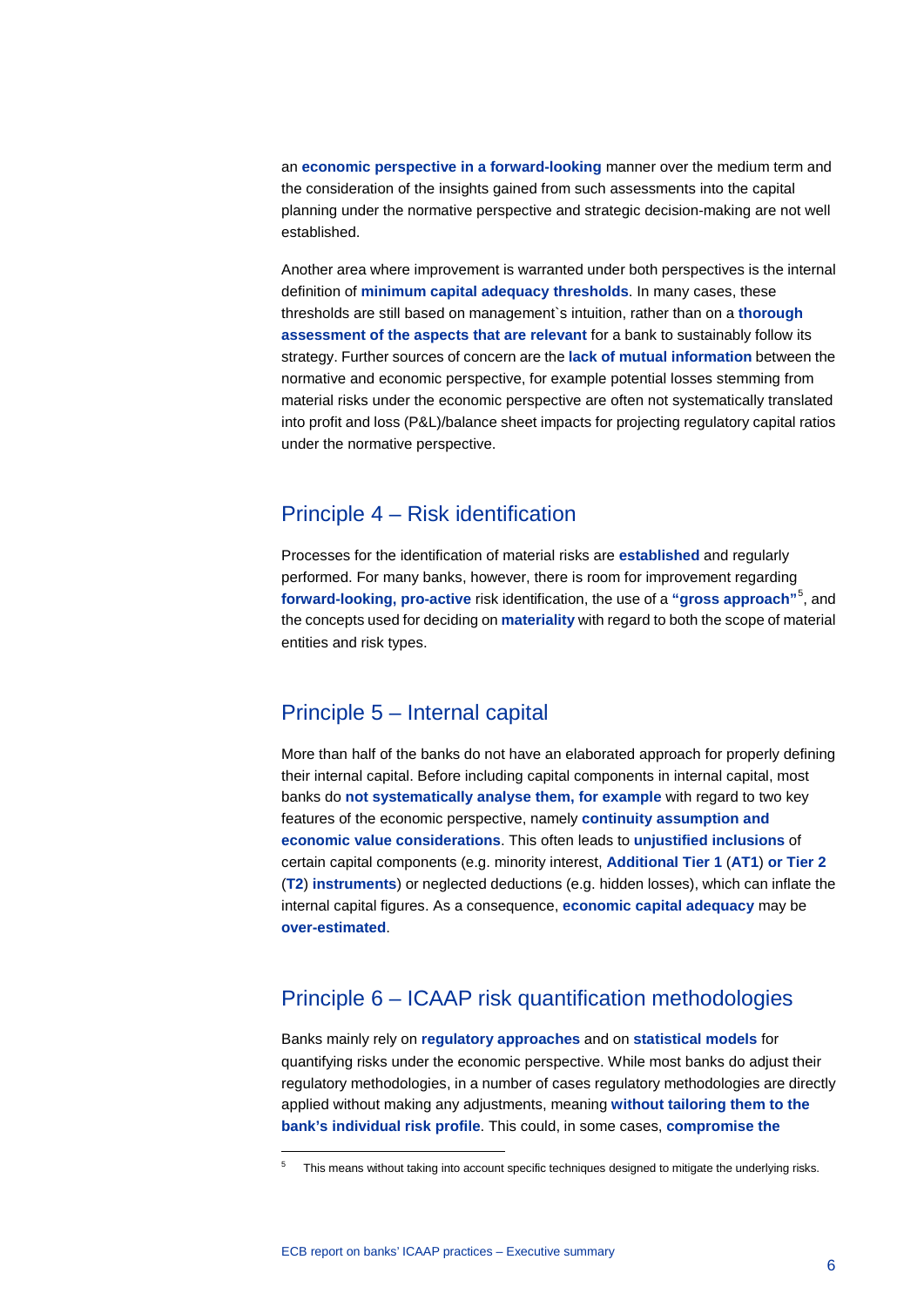**accuracy** of ICAAP risk quantification and, thus, jeopardise the effectiveness of internal risk management.

There are also some concerns regarding **statistical models**, as they are only capable of capturing situations that were previously factored into their design and reflected in the input data used. **Forward-looking threats** may therefore be overlooked by statistical models. Other issues observed, such as **inadequate holding periods** applied to market risk positions in combination with insufficient data histories, for example, may lead to a material **underestimation of risk**. Another issue identified is that many banks need to align their risk quantifications with the different underlying natures of the two ICAAP perspectives and clearly distinguish between **balance sheet/P&L impacts under the normative perspective** and **economic value impacts under the economic perspective**. Overall, ICAAP figures under the economic perspective are materially higher than Pillar 1 requirements, however concerns still remain regarding the **reliability of the quantification** methodologies being used.

This also draws attention to the issue of the **inter-risk diversification effects** that are widely used by banks in their risk quantification process. Given that during times of stress **correlations may change dramatically**, the availability of sufficient internal capital might not be ensured if the effects from such changes are not properly assessed.

# <span id="page-7-0"></span>Principle 7 – Stress-testing

On the positive side, **all banks are performing internal stress tests** that are forward-looking over a sufficiently long time **horizon**. While internal stress-testing under the normative perspective is well established, stress-testing is underdeveloped under the economic perspective. The **number of scenarios** and the **frequency of the review and the application of these scenarios** are heterogeneous, with a tendency towards applying a few scenarios only. Likewise, the **severity level** underlying the adverse scenarios appears to be too low, which is also reflected in **low levels of Common Equity Tier 1** (**CET1**) **depletion**. Overall, the stress-testing programmes at many banks do not seem to foster a well-informed and timely reaction to changes in their risk situation and to upcoming threats, as also triggered by underdeveloped **ad hoc stress-testing** capabilities and insufficient **monitoring of upcoming threats**.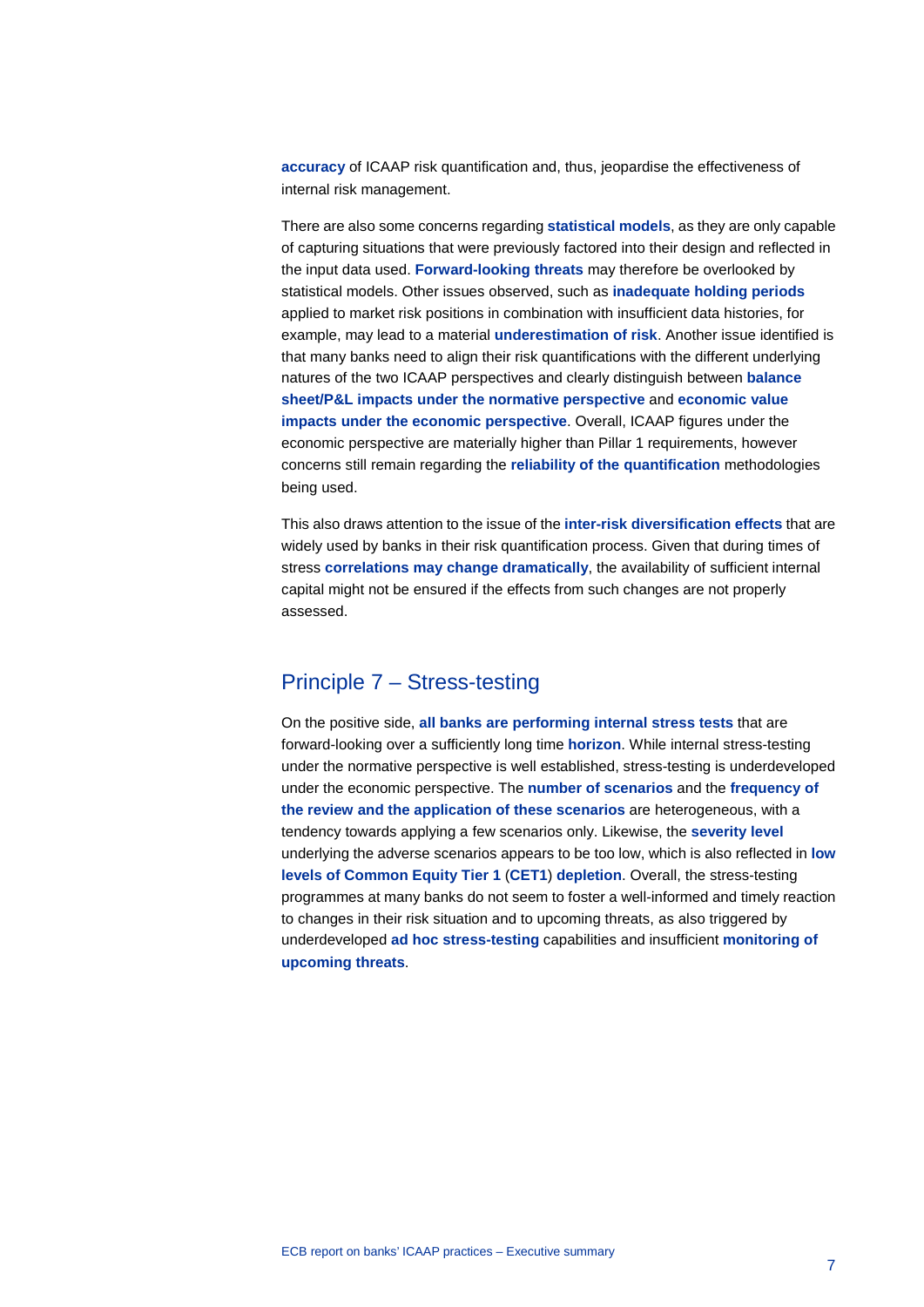# 1 Introduction

# <span id="page-8-1"></span><span id="page-8-0"></span>**Background**

The ECB considers the internal capital adequacy assessment process (ICAAP) to be a key risk management instrument, which allows banks to assess the risks they are exposed to in a structured manner, and which is thus of paramount importance for improving banks` resilience. Therefore, the ICAAP has been an ECB supervisory priority ever since it was first established and published in 2016. The 2020 priorities emphasise that "ECB Banking Supervision will continue to work towards improving banks' ICAAPs […] by promoting a common understanding of the ECB's expectations for them<sup>[6](#page-8-3)</sup>".

The ECB's ICAAP expectations were published in November 2018 in the Guide to the internal capital adequacy assessment process (ICAAP) (hereinafter the "ICAAP Guide"), which have been deduced from Capital Requirements Directive (CRD) IV ICAAP provisions and are considered, inter alia, by SSM supervisors in the assessment of each significant institution's ICAAP as part of the Supervisory Review and Evaluation Process (SREP) since 1 January 2019. By clarifying its expectations in this Guide, the ECB intends to assist banks in strengthening their ICAAPs and encouraging the use of best practices.

# <span id="page-8-2"></span>Structured horizontal analysis: objective and approach taken

Against this background, the horizontal function of ECB Banking Supervision has conducted a structured analysis of ICAAPs based on a sample of SSM significant institutions. The aim of the analysis was to gain an insight into ICAAP practices in light of the expectations provided in the ICAAP Guide.

The analysis focused on the ICAAP packages<sup>[7](#page-8-4)</sup> submitted by banks in April 2019. A sample of 37 SSM SIs was selected with the aim of it being representative for all SIs, with a stronger focus on larger banks. Therefore, the selected sample contains all global systematically important banks (G-SIBs) and covers all SSM countries, as well as all bank clusters and almost all business models.

The analysis was performed by way of a questionnaire, the content and the structure of which was formulated in line with the expectations outlined under the seven principles of the ICAAP Guide. It was completed by an ECB horizontal team, jointly with national competent authority (NCA) colleagues with specific expertise on the

<span id="page-8-4"></span><span id="page-8-3"></span>Se[e SSM Supervisory Priorities 2020.](https://www.bankingsupervision.europa.eu/banking/priorities/pdf/ssm.supervisory_priorities2020%7Eb67449d936.en.pdf)

Note that for resource reasons, the connections between ICAAPs and recovery plans were not considered.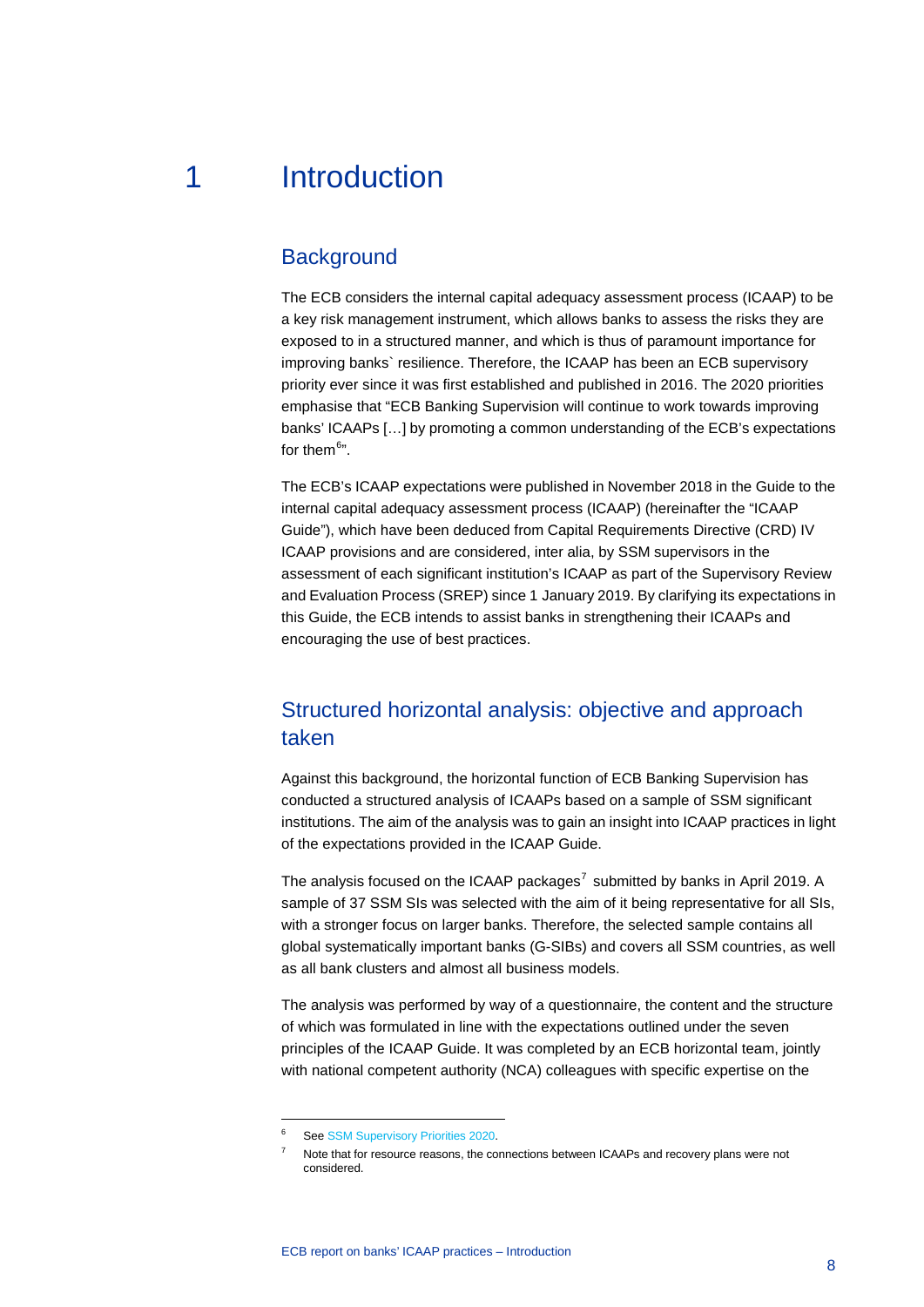ICAAP. The main assessment results were thereafter cross-checked by the Joint Supervisory Teams (JSTs), to ensure the accuracy of the facts presented.

In order to have a common reference date for the report (April 2019), any changes banks may have implemented after April 2019 were not taken into account. Moreover, the information contained in the ICAAP packages submitted by the banks has been assumed, for the purpose of the report, to be a fair and accurate representation of banks' real practices, that is to say, situations whereby the real practices are not in line with the documents provided and where practices are implemented but not documented could not be taken into account in the report. In rare cases, charts contain the category "N/A" which stands for situations whereby the assessors could not find the necessary information in the given ICAAP package to assess a relevant aspect.

The insights gained from the selected sample of 37 banks form the core of this report<sup>[8](#page-9-1)</sup>.To broaden the information base, however, some analyses were performed on the full range of SIs (referred to as the "extended sample" throughout the document) for which the respective information was available, for example, effectively meaning to include all SIs for which the ICAAP templates were available. It should be noted, however, that the said templates are subject to significant data quality issues (see also Chapter 2.8 on data quality) which should be borne in mind when interpreting the figures.

# <span id="page-9-0"></span>Structured horizontal analysis: report

The chapters of the report follow the same structure as the ICAAP Guide, with its seven principles. At the beginning of each chapter, relevant references to the ICAAP Guide principles are explained. Thereafter, the outcomes of the analysis are summarised<sup>[9](#page-9-2)</sup>, with the ECB's interpretation and evaluation of the facts being provided for a selection of the outcomes. Where no interpretation and evaluation of a fact is provided in the conclusions, this does not imply that the ECB considers the observed practice as adequate.

In each chapter of the report, not only observed shortcomings but also good practices are illustrated, with the aim of showing how banks have implemented certain ICAAP practices that are well suited to their purpose.<sup>[10](#page-9-3)</sup> That said, the practices described

<span id="page-9-1"></span>This report is aimed at ICAAP experts and the interested public alike. Where the meanings of terms and the underlying concepts are not clear, readers are encouraged to read more about those topics in the [ECB Guide to the ICAAP,](https://www.bankingsupervision.europa.eu/ecb/pub/pdf/ssm.icaap_guide_201811.en.pdf) including the glossary at the end of that document.

<span id="page-9-2"></span>Note that, for efficiency reasons, not all analysis outcomes presented here refer to charts in this report. However, all findings are directly based on the assessments conducted. Note also that in many charts there are the categories "elaborated" and "mentioned, not elaborated". "Elaborated" means that the bank has clearly made an effort and elaborated on the respective aspects in its documentation. It is outside the scope of the analysis to judge whether banks' elaborations are convincing. If ICAAP aspects were just "mentioned" by banks (e.g. by just mentioning a key word or copy-pasting wording from the ECB Guide to the ICAAP), rather than elaborating on how they have actually addressed them, then this is reflected in the "mentioned" categories. Furthermore, note that number in the charts refers to number of banks, unless specified differently

<span id="page-9-3"></span><sup>&</sup>lt;sup>10</sup> Note that the selection of exemplary observed good practices was driven by the information available in the ICAAP packages and by the way the analysis was conducted. It is not correlated to the ECB's perception of how important the respective aspects are for the ICAAP overall.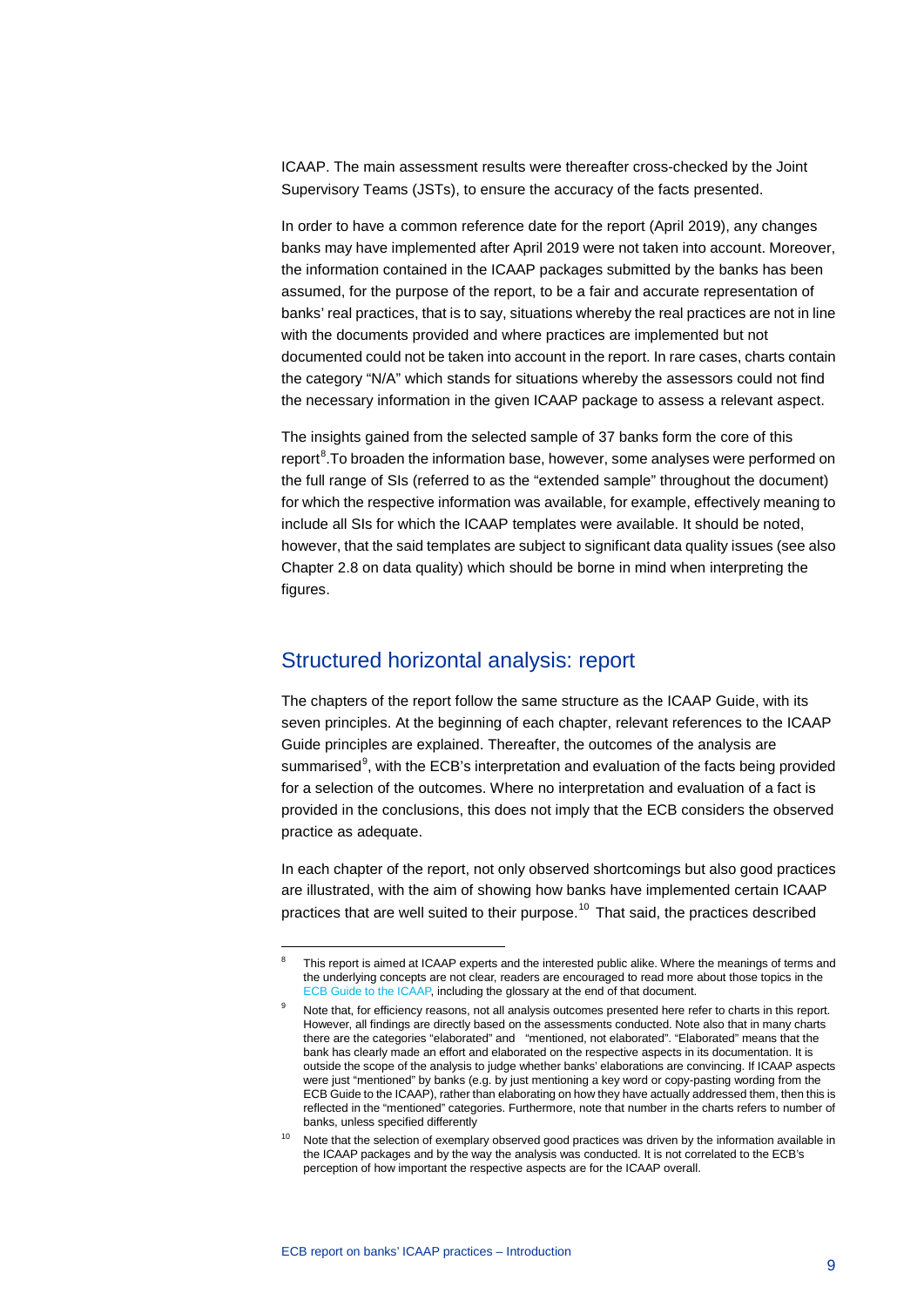here should not be considered as the only sound practices, and indeed, each bank bears full responsibility for implementing an ICAAP that is tailored to its own specificities.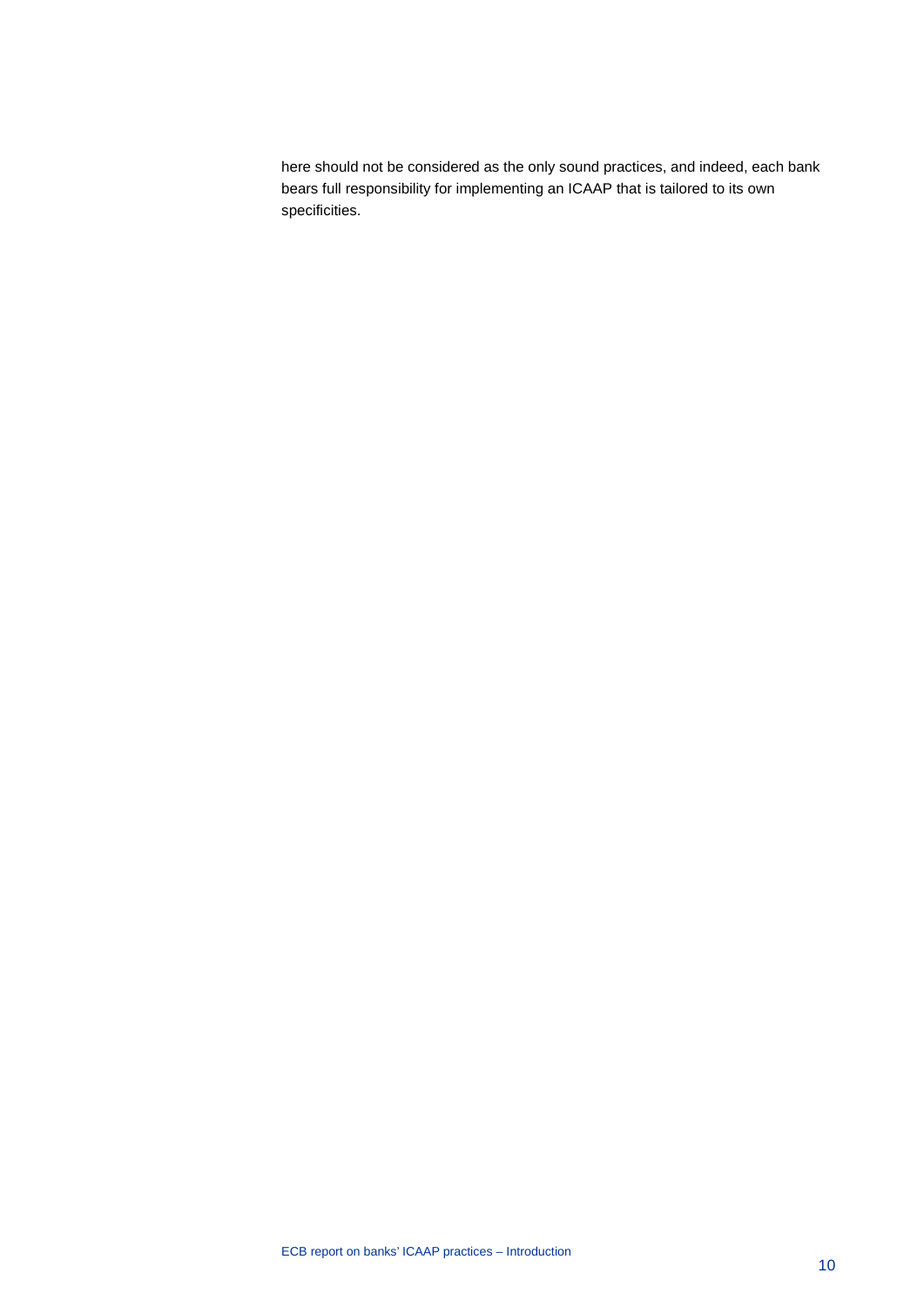# <span id="page-11-0"></span>2 Analysis outcomes

# <span id="page-11-1"></span>2.1 Principle 1 – ICAAP governance

# 2.1.1 Supervisory expectations and focal points of the assessment

### <span id="page-11-2"></span>Principle 1 of the ICAAP Guide

"Each year the management body is expected to provide its assessment of the capital adequacy of the bank, supported by ICAAP outcomes and any other relevant information, by producing and signing a clear and concise statement, the capital adequacy statement (CAS), […] the ICAAP shall be subject to regular internal review […] conducted by the three lines of defence, consisting of the business lines and the independent internal control functions (risk management, compliance and internal audit), in accordance with their respective roles and responsibilities. The ECB expects a defined process to be in place in order to ensure proactive adjustment of the ICAAP to any material changes that occur [...]".

> Due to its fundamental importance for the continuity of the bank, the ICAAP should be subject to sound governance arrangements. Therefore, this chapter focuses on ICAAP governance, assessed mainly with regard to the management body's accountability for the ICAAP, as reflected in the capital adequacy statement (CAS), for example. Furthermore, it explores internal review activities and the adherence to the three-lines-of-defence concept.

# 2.1.2 Analysis of ICAAP practices

# 2.1.2.1 Capital adequacy statement

All banks in the sample produce a capital adequacy statement (CAS) which is, however, only signed by all members of the management body at one in three banks. At one in four banks, the CAS is not signed at all. For a number of banks, the signing of the CAS seem to be limited to a short statement made by the management body, which appears not to refer to the full content of the CAS, but just to one sentence or a short paragraph. In terms of format, on average, the CAS is around 22 pages long but overall the length of the analysed documents varies across banks from 3 to 36 pages. Very few banks have a CAS that is less than ten pages long, whereas almost half of the banks' CASs are 25 pages or longer. In terms of content (see Chart 1), the clear majority of banks elaborate on major changes in their ICAAP as well as key stress-testing activities and conclusions. However, over half of the banks do not elaborate on ICAAP key metrics (e.g. risk figures, risk limits), the main weaknesses of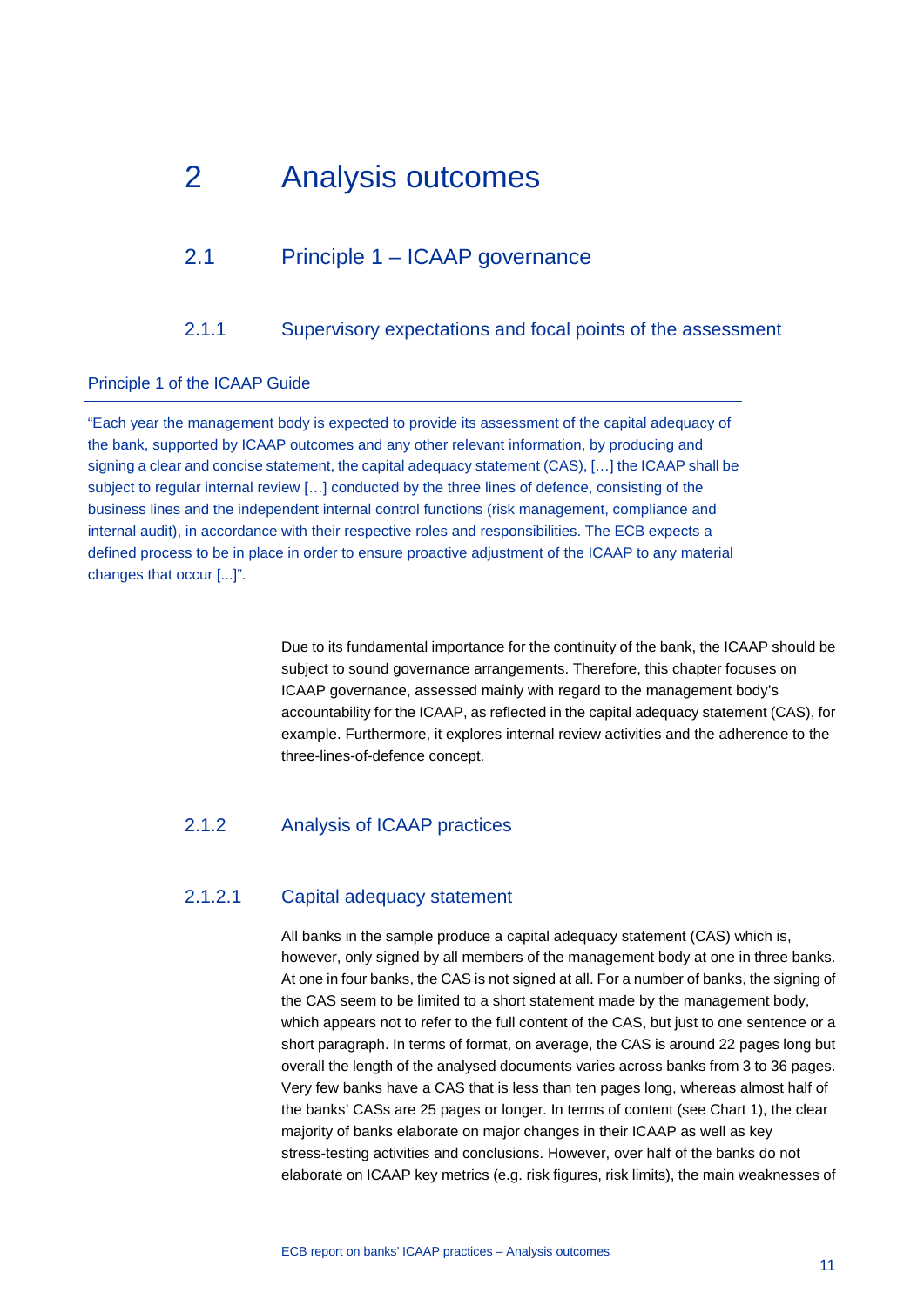the ICAAP and how they are being addressed. Only one in three banks mentions or elaborates on all areas<sup>[11](#page-12-0)</sup> that the ECB analysed here to justify the overall conclusion drawn regarding capital adequacy and only one in ten banks does so in an elaborated manner.

#### **Chart 1**



#### Information included in capital adequacy statements

Note: NP - normative perspective; EP - economic perspective.

# 2.1.2.2 Roles and responsibilities of internal functions in the ICAAP

Chart 2 shows that, in around half of the banks, the risk management function is the sole owner of several ICAAP aspects and that in around one-third of the banks, it is the co-owner of these aspects, with the only exception being that of capital planning, which is predominantly owned by the finance function. Business areas play a strong role in identifying risks and developing risk quantification methodologies: in around one in three and one in four banks, respectively, the business areas are jointly responsible with risk management. Furthermore, internal audit is co-responsible also in a few banks, for example, for the areas of risk identification and internal validation of risk quantification methodologies. The involvement of different business areas (other than ownership) in the key processes is heterogeneous, for example, the broad majority of banks involves their business areas in the risk identification process, whereas only a few banks indicate any involvement of their business areas in the stress-testing process or the internal review of the ICAAP.

<span id="page-12-0"></span>Note that the list of ICAAP areas assessed for purpose of this analysis is neither prescriptive nor to be seen as generally sufficient to underpin the management body's assessment of the bank's capital adequacy.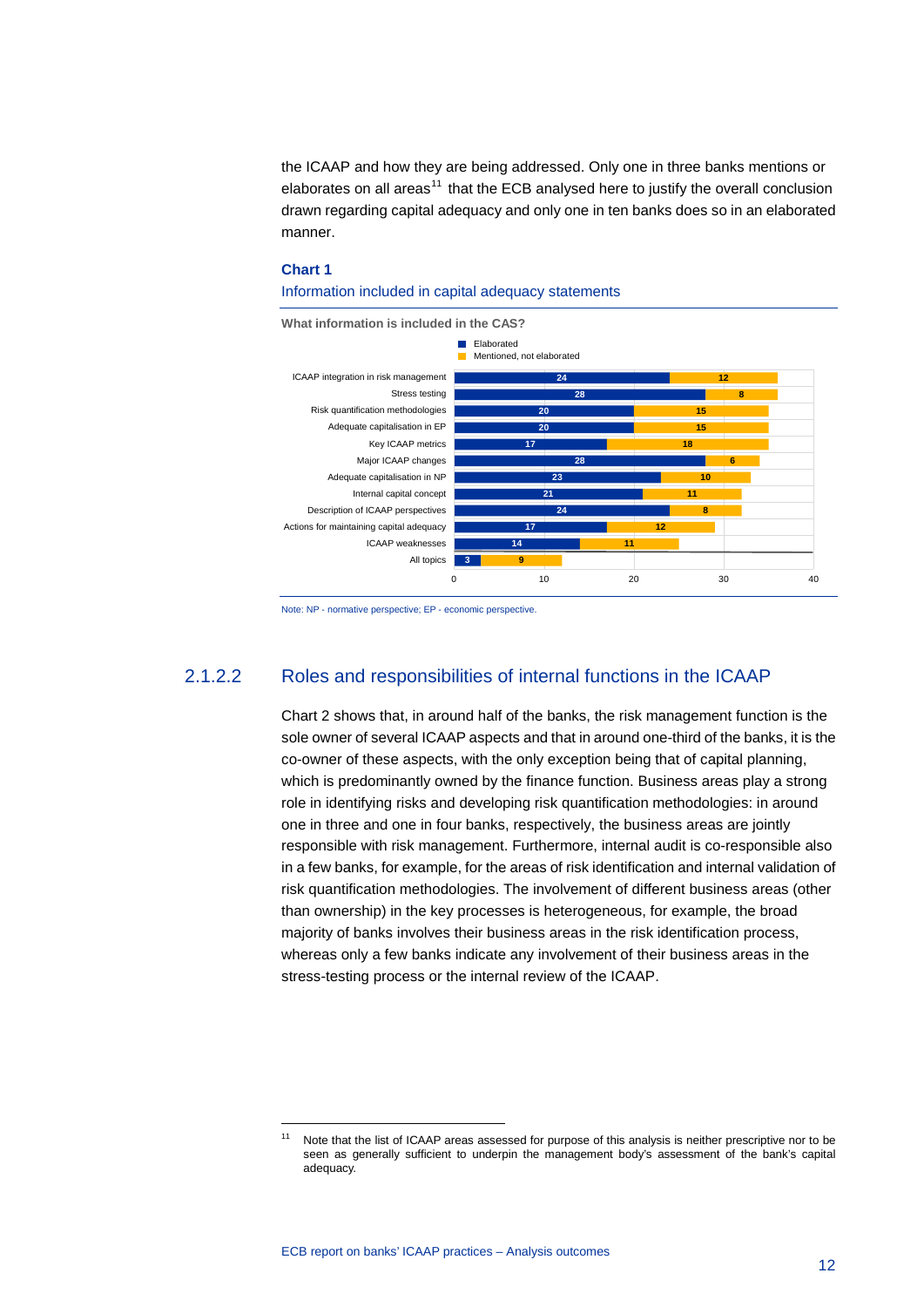

#### Ownership of selected key ICAAP areas by internal functions

Note: Figures may not add up to 37, because in some cases, ownership was not clear from the available ICAAP information, for example, in the cases of committees where the members were not clearly identifiable.

The broad majority of banks have defined a process to ensure the proactive adjustment of the ICAAP to material changes. In around one in four banks, the ICAAP is not subject to regular internal audits or to other regular internal reviews. One in three banks does not have a clear allocation of responsibilities with regard to the internal review of the ICAAP. With regard to risk quantification methodologies, again, one in three bank`s ICAAP governance framework does not provide for a clear separation of responsibilities between the development and the validation of risk quantification methodologies.

# 2.1.2.3 Observed good practices

As regards the CAS, one observed good practice is that all members of the management body, with their different responsibilities and interests, jointly sign the document. A further good practice observed was the well-structured and concise presentation of capital planning figures in the CAS, including projected figures for capital and risk under the baseline scenario and several different adverse scenarios as well as a mapping of these figures to the risk appetite indicators and to internal and external capital requirements. Content-wise, an observed good practice is to include in the CAS a description of key ICAAP weaknesses, including an analysis of how these weaknesses may impact the assessment of capital adequacy, as well as a statement on when and how these deficiencies are to be rectified.

With regard to the roles and responsibilities of internal functions, another observed good practice at a number of banks is to set up robust independent internal validation units that effectively review the ICAAP on a yearly basis, in terms of both the quantitative and qualitative aspects. Roles, responsibilities and the entire review process are clearly defined in line with the three-lines-of-defence concept and results of the review are presented to the Executive Committee and to the Board of Directors at least on a yearly basis. In addition, one bank has developed a validation plan with varying frequencies for the risk quantification methodologies used for the different risk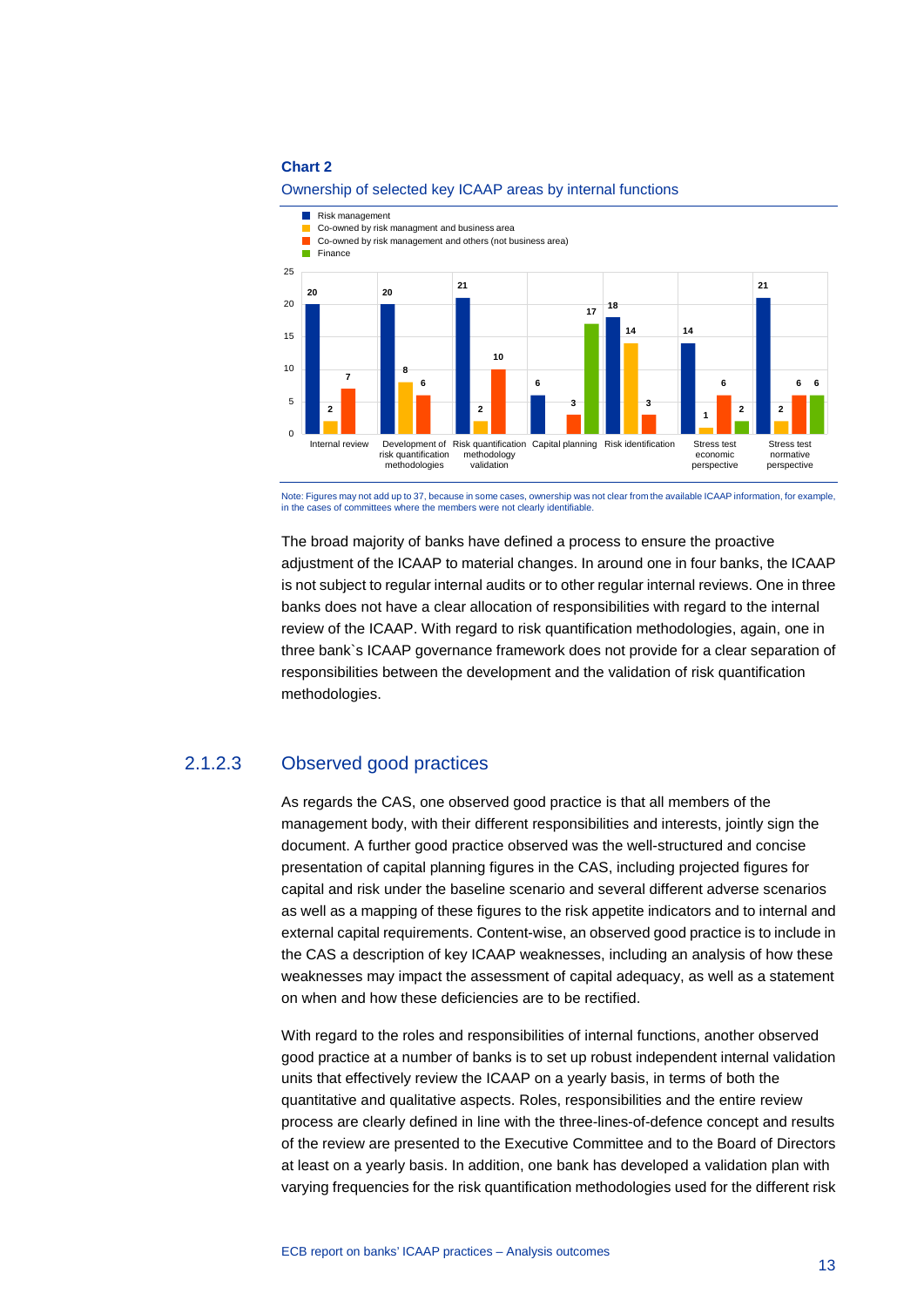types depending on the riskiness and on the observed values of certain predefined and regularly monitored indicators (e.g. the frequency of validation for the market risk model depends on the model back-testing results).

# 2.1.3 Conclusions regarding ICAAP governance

Compared to the first year of their submission in 2017 the CAS is now much more established, both in terms of its format and the content provided. However, these two aspects as well as the overall quality of the CASs are still heterogeneous across banks. With regard to the length of the CASs, still several banks do not strike a good balance between comprehensiveness and conciseness. They either do not provide a convincing set of supporting information or do not draft the CAS in a concise and compact manner that supports full accountability and ownership of the management body. In several cases this ownership is not reflected by the signatures of the members of the management body.

In terms of contents, many banks do not elaborate on a number of selected aspects generally considered to be important when judging capital adequacy, such as ICAAP weaknesses. In this context, it should be noted that the CAS is expected to trigger discussions and the agreement of the members of the banks' highest decision-making bodies on capital adequacy $12$ .

Although the processes for regular internal ICAAP reviews broadly-speaking appear to be defined, there are concerns that not all banks perform regular reviews (including internal audit reviews) of their ICAAPs. Furthermore, at a number of banks, there is much room for improvement in terms of establishing processes for ensuring the proactive adjustment of the ICAAP to material changes. Currently, these banks risk being left with an ICAAP that cannot be used to effectively manage risk, thus jeopardising capital adequacy.

As regards ownership and involvement of the internal functions in the ICAAP, it is a source for concern that at almost half of the banks the risk management function is not ultimately responsible and accountable for how risks are identified, quantified and stress-tested.<sup>[13](#page-14-1)</sup> Similarly, it is a source of concern that risk management has limited ownership of internal review, validation and stress-testing, and moreover it plays only a minor role in capital planning despite the fact that the assessment as to how stress may threaten the future capital adequacy of the bank is a key component of capital planning.

Another source of concern is the observed issue of the (co-)ownership of internal audit functions in the key ICAAP aspects such as the validation of risk quantification methodologies. This is detrimental to the independence of the second and third lines

<span id="page-14-0"></span> $12$  The management body is expected to discuss and challenge the ICAAP in an effective way and it is expected to produce and sign the CAS (see, for example, the ECB Guide to the ICAAP Principle 1 (i) and (ii) and paragraphs 15 and 22).

<span id="page-14-1"></span><sup>&</sup>lt;sup>13</sup> In any case the ECB expects the three-lines-of-defence concept to be applied. All relevant units, including in particular those in business areas, are expected to be key contributors in the ICAAP by providing input, for risk identification and the development of risk quantification methods, for example.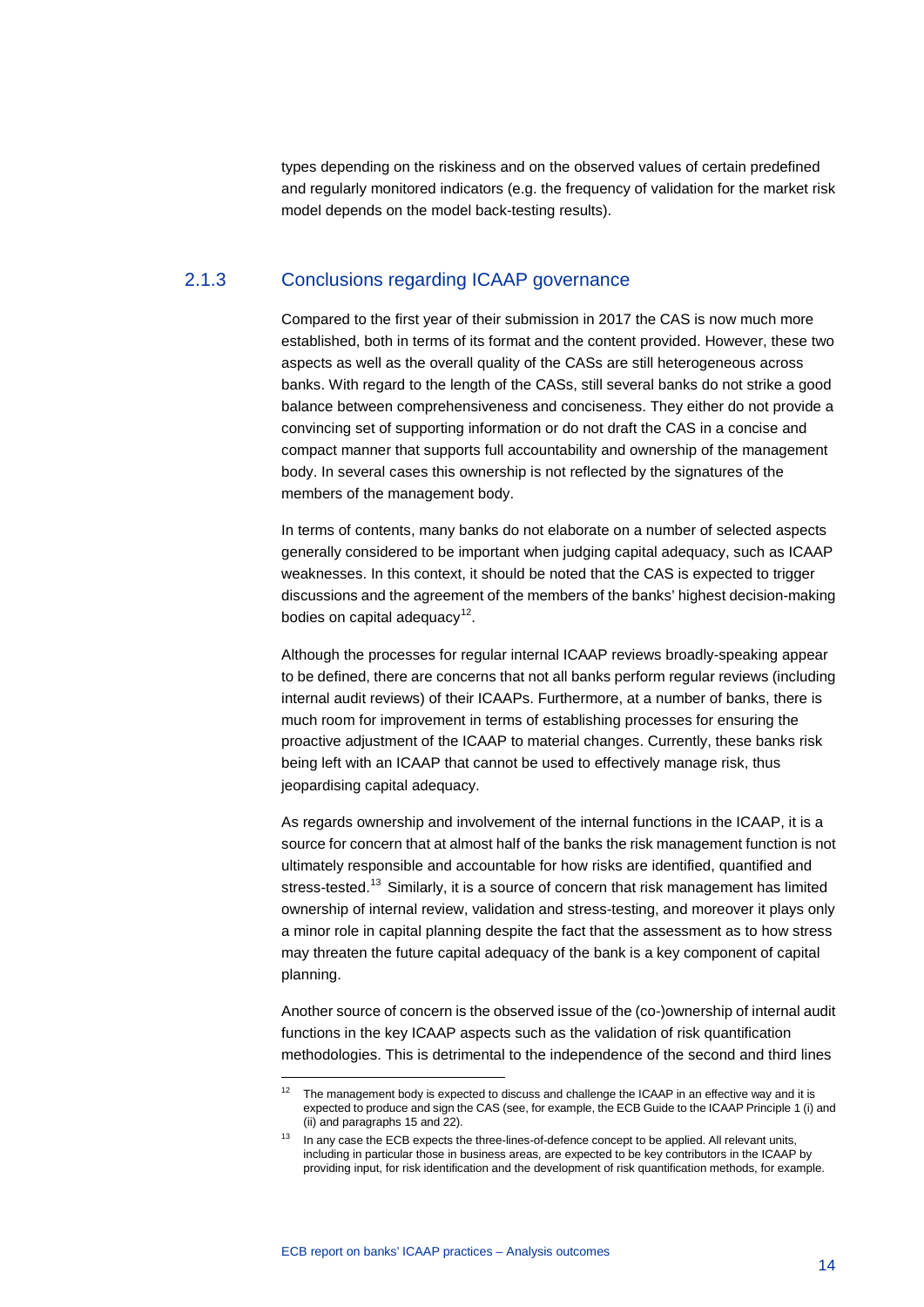<span id="page-15-0"></span>of defence. In addition, for key ICAAP aspects such as stress testing and internal reviews, many banks should involve (but not give ownership to) their business areas to a greater extend in order to benefit from relevant internally available information<sup>14</sup>.

# 2.2 Principle 2 – ICAAP integration

## 2.2.1 Supervisory expectations and focal points of the assessment

#### <span id="page-15-1"></span>Principle 2 of the ICAAP Guide

"In addition to an adequate quantitative framework for assessing capital adequacy, a qualitative framework needs to ensure that capital adequacy is actively managed. This includes the monitoring of capital adequacy indicators to identify and assess potential threats in a timely manner, drawing practical conclusions and taking preventive action. […] The ICAAP is expected to be integrated into the business, decision-making and risk management processes of the institution. […] Institutions are expected to maintain a sound and effective overall ICAAP architecture and documentation on the interplay between the ICAAP elements and the integration of the ICAAP into the institution's overall management framework. […] The institution is expected to integrate ICAAP outcomes […] into its internal reporting to different managerial levels at appropriate frequencies. […] the institution is expected to use the ICAAP outcomes when setting up an effective risk monitoring and reporting system and an adequately granular limit system."

> In order to be able to take business and risk management decisions with due consideration of capital adequacy, banks need to integrate sound ICAAPs in all relevant processes and decisions. Therefore, this chapter focuses in particular on the ICAAP architecture, the use of risk limit systems and the regular reporting of ICAAP outcomes as relevant examples for the integration of the ICAAP in the overall management.

# 2.2.2 Analysis of ICAAP practices

# <span id="page-15-2"></span>2.2.2.1 ICAAP architecture

-

Overall, the general concept of the ICAAP architecture is, to some extent, implemented in virtually all banks. Around one-third of banks document the ICAAP architecture in a separate document, one third dedicate a separate chapter in a

See, for example, the ECB Guide to the ICAAP paragraph 18: "[...] The reviews are expected to be conducted by the three lines of defence, consisting of the business lines […]" and footnote 9 referring to th[e EBA Guidelines on internal governance \(EBA/GL/2017/11\).](https://eba.europa.eu/sites/default/documents/files/documents/10180/1972987/eb859955-614a-4afb-bdcd-aaa664994889/Final%20Guidelines%20on%20Internal%20Governance%20(EBA-GL-2017-11).pdf)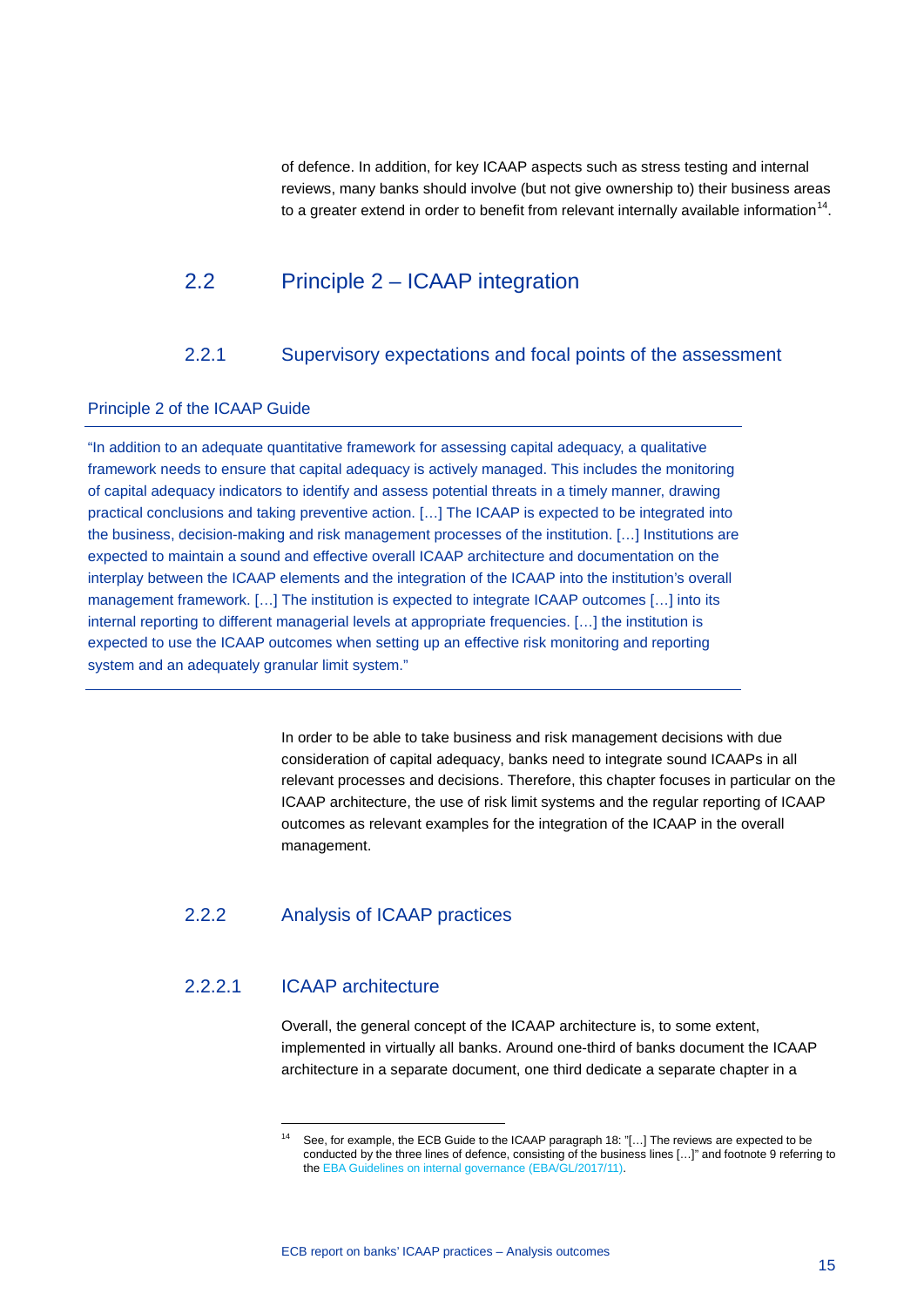broader document to the ICAAP architecture and one third provide information about the ICAAP architecture spread across several internal documents.

Chart 3 shows that the clear majority of the banks elaborate on how the key elements of the ICAAP are connected with each other. The picture looks more heterogeneous for the connection between the ICAAP and other key processes, however. Almost all banks elaborate on the integration of the risk appetite statement (RAS) and management reporting into the ICAAP architecture, two third elaborate on how the ICAAP outcomes are used for decision-making and around half of the banks do so for the connection between the ICAAP and the ILAAP. Overall, around one-third of banks do not mention one or more areas shown in Chart 3 and two-thirds do not elaborate on all of these areas.

#### **Chart 3**

Documentation of ICAAP architecture and connections within the ICAAP and between the ICAAP and the overall management framework



Chart 4 shows the results of further analyses the integration of the ICAAP in material business activities and decisions. Here, most banks use the ICAAP for monitoring capital adequacy indicators in order to identify and assess potential threats in a timely manner. The majority of banks exhibit a comprehensive integration of the ICAAP in the strategic planning process and the determination of capital allocation. Clearly less evident is the use of the ICAAP for managing the relationship between risk and return. Around one-fourth of the banks do not explain in their ICAAP packages how they use capital costs or risk-adjusted performance indicators to this end, with noticeably few banks elaborating on the use of the ICAAP for the pricing of products or deriving variable remuneration.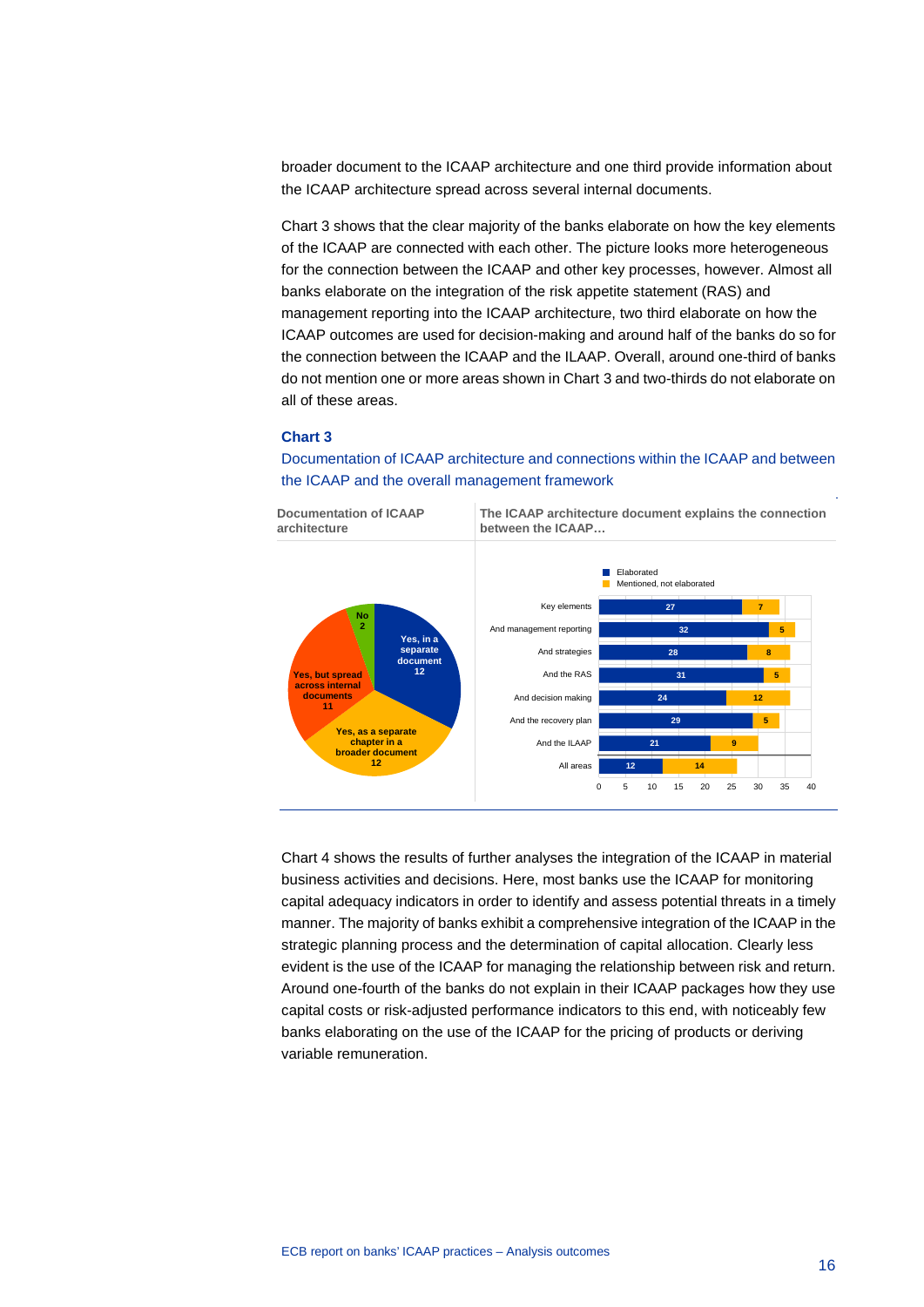

Integration of the economic ICAAP perspective in material business activities and decisions

# 2.2.2.2 ICAAP limit systems<sup>[15](#page-17-0)</sup>

-

Almost all banks use some form of internal limit system as part of their risk monitoring and reporting systems in their ICAAPs. Clearly more than half of the banks make use of a limit system under both, the economic and the normative perspectives. One-quarter of banks, however, use a limit system either only under the economic perspective or the normative perspective (see Chart 5).

Limits are mostly set at the level of overall capital adequacy but are not always broken down to other levels – the picture looks similar for both perspectives. Almost all banks define internal limits at an overall level across risks and for the whole scope of the ICAAP (e.g. Pillar 1 CET1 ratios, overall economic capital adequacy ratios), whereas only a small share of the sample of banks sets limits for individual business areas or at country level. Limits at the level of broader risk categories, and at the sub-risk level are established for around one-half (normative perspective) and up to two-thirds (economic perspective) of the banks. Turning the message around, under both perspectives, about one fifth of banks have not defined limits more granular than the overall level of capital adequacy.

The limited use of the ICAAP for managing the relationship between risk and return (see Chart 5) is also reflected in the fact that only every fourth bank sets limits in order to manage this relationship. With regard to the use of the limit system, it was observed that some banks do not have elaborated internal escalation procedures for limit breaches and as much as half of the banks have not defined a set of management actions that could be considered to be used, if needed.

<span id="page-17-0"></span><sup>&</sup>lt;sup>15</sup> "Limit system" is used here in line with the definitions provided in paragraph 34 and in the glossary of the ECB Guide to the ICAAP.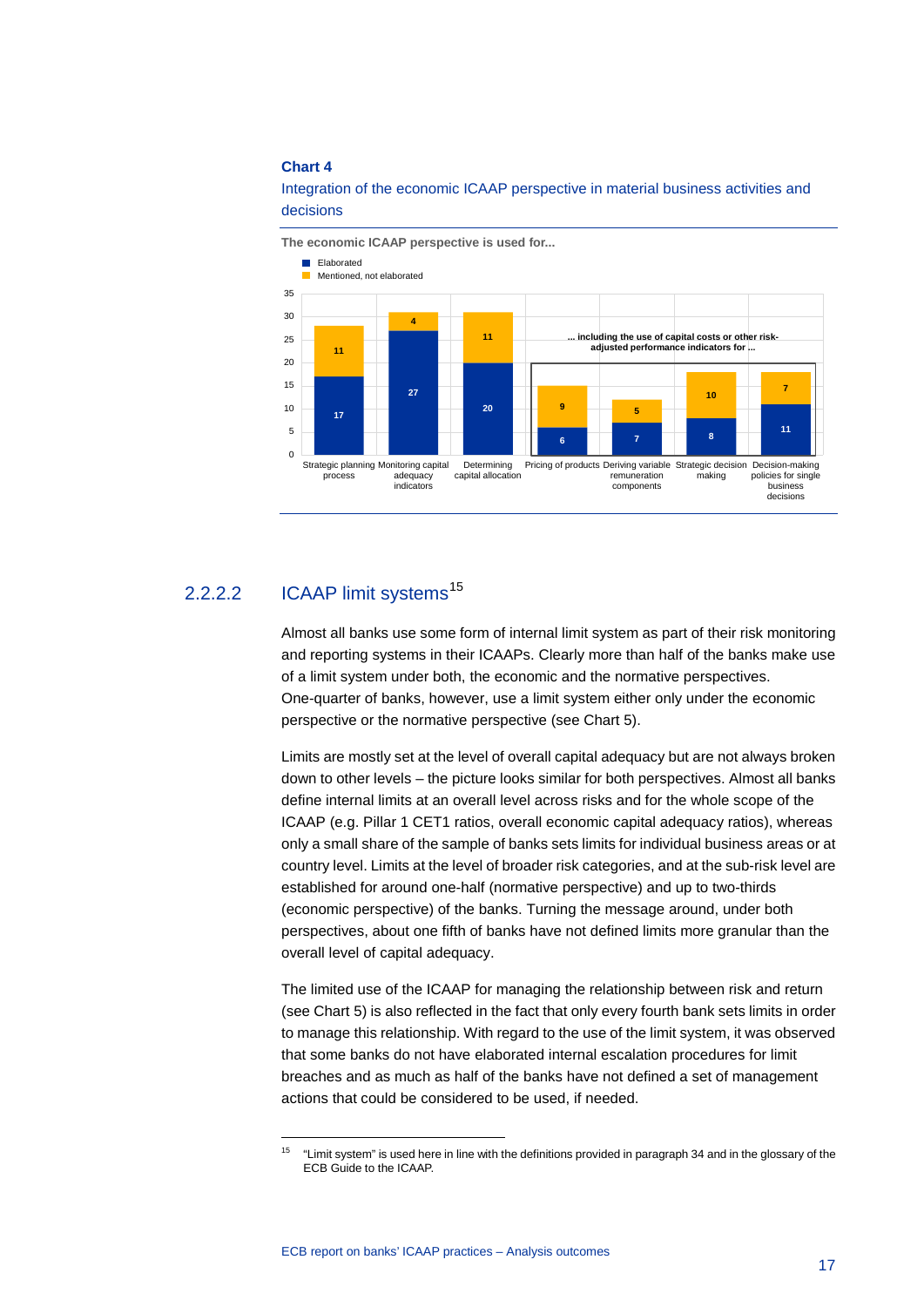



## 2.2.2.3 ICAAP reporting practices

As shown in Chart 6, the frequency of internal ICAAP reporting to the management body paints a similar picture as regards the information reported under the normative and economic perspective. Under both perspectives, the majority of banks reports ICAAP-related information on a quarterly basis. In around one-quarter of the sample of banks, it was reported on a monthly basis. However, a few banks regularly reported ICAAP information to the management body only on an annual basis.



#### Frequency of regular internal ICAAP reporting, by ICAAP perspective



With regard to the regularly reported information under the normative perspective, Chart 7 shows that almost all banks report their current regulatory CET1 and leverage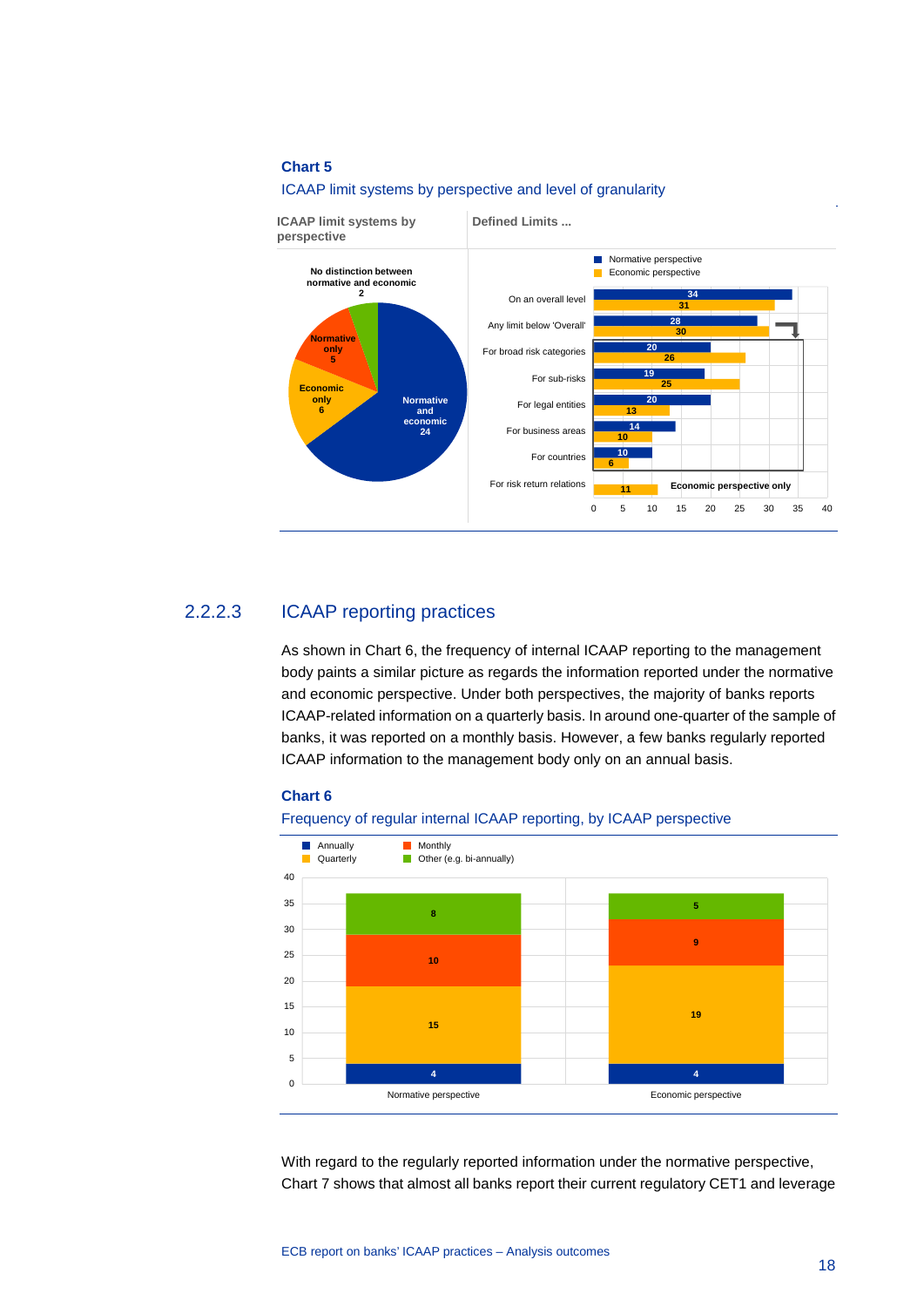ratios. Current minimum requirement for own funds and eligible liabilities (MREL)/total loss absorbency capacity (TLAC) and NPL ratios, on the other hand, are reported only in around one-half of the sampled banks. Notably, fewer banks also report forward-looking projections in terms of their key ratios under the normative perspective, with particularly low coverage of projected MREL/TLAC, leverage and NPL ratios.

Under the economic perspective, a broad majority of banks regularly report both the overall economic capital adequacy ratios as well as the aggregated economic risk amount. Economic risk figures are also regularly reported on a single risk (and sub-risk) basis. In line with their limited use in decision-making and limit systems, risk/return relationships (e.g. risk-adjusted return on capital (RAROC)/return on risk-adjusted capital (RORAC)) are reported in about one-third of the cases.

Under both perspectives, internally set minimum capital levels (management buffers/ economic capital adequacy thresholds) are not regularly reported by one-third of the banks. Likewise, stress-testing outcomes and the interpretation of current developments in the reported figures are provided to the management body under both perspectives only by two-thirds of the banks.

#### **Chart 7**





Notes: The absence of forward-looking information under the economic perspective is due to the design of the analysis - ICAAP packages and risk reports were not analysed for that aspect. Accordingly, the analysis results presented here does not mean that such information is not being internally reported.

# <span id="page-19-0"></span>2.2.2.4 Observed good practices

-

With regard to the ICAAP architecture<sup>16</sup>, a good observed practice is the description of a well-structured ICAAP architecture described in a separate document and enriched with direct references to other, more detailed, documents. The ICAAP architecture overview document provides full transparency for the interface between the different ICAAP elements and also between the ICAAP and the other key processes in the

<sup>&</sup>lt;sup>16</sup> See glossary of the ICAAP Guide for a description of the concept.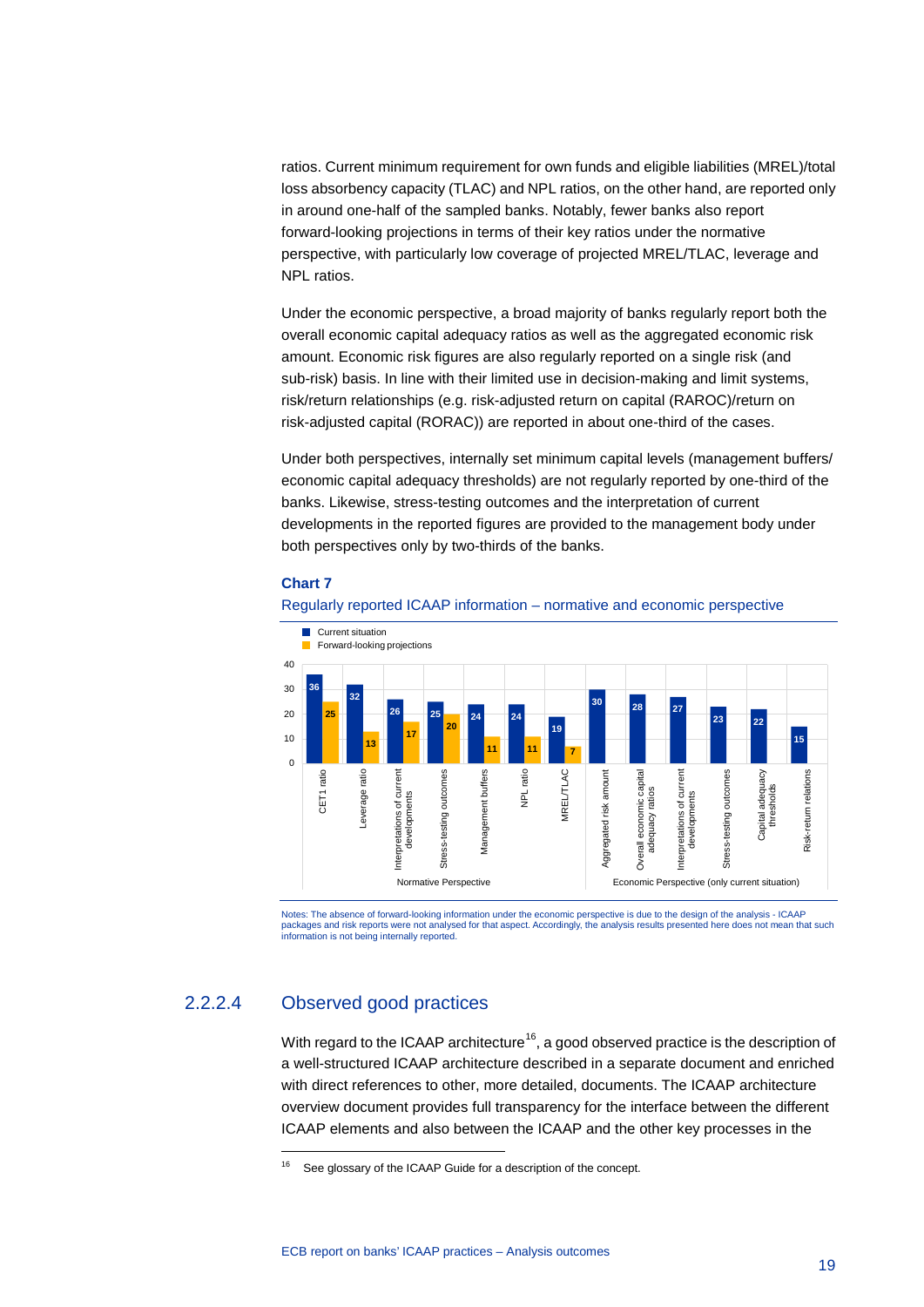bank. At the same time, it provides concrete references to where the different interconnections are described in greater detail.

With regard to the reporting in the context of limit systems, an observed good practice at some banks is the use of an enhanced traffic light system for certain indicators to allow the addressees to see, at first glance, not just the bucket the indicator is currently in (as in standard traffic light systems) but also the distance to the adjacent buckets.

#### **Figure 1**

Indicative example of an enhanced traffic light system



A third observed good practice is that certain banks have implemented a concept for increasing the reporting frequencies and reporting granularity for specific risks in a crisis, based on risk materiality and potential dynamics of changes. Particularly for the assessment of stress test outcomes it can be useful for senior management to receive the outcomes more frequently in times of stress and to see the contributions of each risk to the normative or economic capital demand, in order to take the appropriate targeted decisions.

# 2.2.3 Conclusions regarding ICAAP integration

The analysis shows that the ICAAP architecture concept is established in most banks, but often the description of the architecture is spread across multiple documents. This undermines the underlying concept of establishing and illustrating clear links between the different ICAAP elements and between the ICAAP and the bank's overall management framework. In particular, silo-thinking between the ICAAP and the ILAAP, as well as the limited use of the ICAAP, for example in strategic decision-making, also raises concerns in respect of many of the banks.

Even less well established is the use of the ICAAP for managing the relationship between risk and return, for example, for the pricing of products or deriving variable remuneration. These are examples of where the ECB expects improvements to be made to ensure that banks set the right incentives and take well-informed business decisions that do not expose them to disproportionate and unintended risks that threaten their continuity.<sup>[17](#page-20-0)</sup> Conversely, a strong role of a sound ICAAP in business decision-making is a competitive advantage that pays off in the medium to long term.

Another source of concerns are banks' limit systems, in relation to which, there is some doubts as to whether timely and effective risk management can be ensured if

<span id="page-20-0"></span> $17$  In line with, for example, the ECB Guide to the ICAAP Principle 2 (v) and paragraph 24.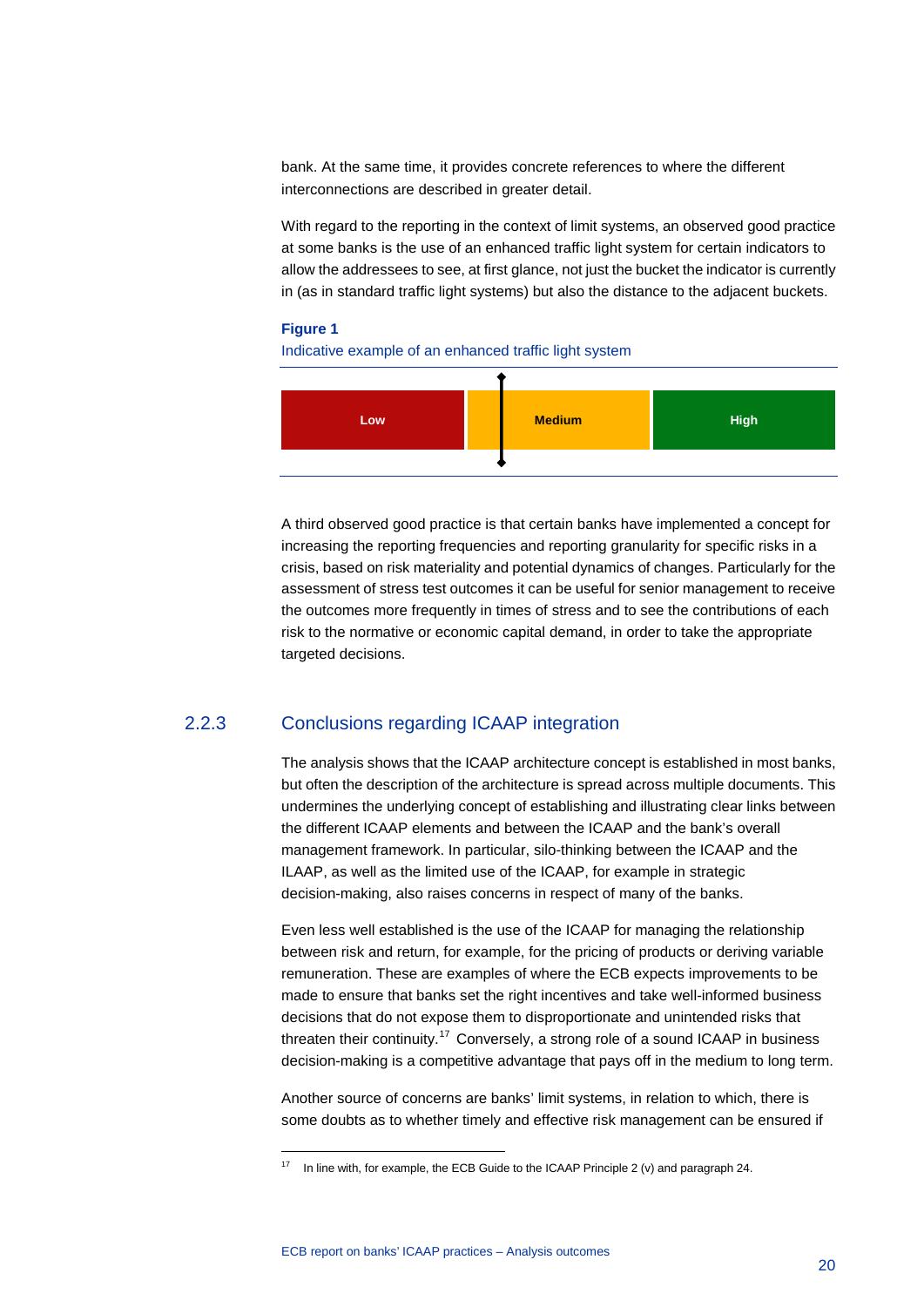the degree of limit usages is managed only at the level of overall capital adequacy, as opposed to limits on individual risk-categories or at a country level, for example.

The frequency of regular reporting of current ICAAP figures to the management body is lower than quarterly at a number of banks and projected ratios<sup>[18](#page-21-2)</sup> and stress-testing outcomes<sup>[19](#page-21-3)</sup> are reported even less frequently than figures for the current situation or not at all. This is rather concerning, as a low ICAAP reporting frequency means that the management body may receive ICAAP-related information too late for it to be able to manage the bank's capital adequacy effectively and in a forward-looking manner. For a number of banks under both, the economic and normative perspectives, several key ICAAP ratios are not reported at all. This could pose a major threat to banks, particularly if unexpected dynamic changes emerge, such as in an abrupt crisis.

# <span id="page-21-0"></span>2.3 Principle 3 – ICAAP perspectives

### 2.3.1 Supervisory expectations and focal points of the assessment

### <span id="page-21-1"></span>Principle 3 of the ICAAP guide

"The ICAAP contributes fundamentally to the continuity of the institution […]. The institution is expected to implement a normative perspective, which is a multi-year assessment of the institution's ability to fulfil all of its capital-related regulatory and supervisory requirements and demands and to cope with other external financial constraints on an ongoing basis over the medium term.

[...] The normative perspective is expected to be complemented by an economic perspective, under which the institution is expected to identify and quantify all material risks that may cause economic losses and deplete internal capital. […] In order to capture the undisguised economic situation, this perspective is not based on accounting or regulatory provisions. Rather, it should take into account economic value considerations […]. The institution is expected to use the outcomes and metrics of the economic capital adequacy assessment in its strategic and operational management and when reviewing its risk appetite and business strategies. […] Both perspectives are expected to mutually inform each other and be integrated into all material business activities and decisions […], the institution is expected to assess and define management buffers above the regulatory and supervisory minima and internal capital needs that allow it to sustainably follow its strategy."

-

In order to support the continuity of the bank, it is a key prerequisite that normative and economic ICAAP perspectives are fully and consistently implemented. Banks need to set internal minimum capital thresholds (for the normative perspective these are management buffers) that are well reflected and banks are expected to assess on this basis their ability to maintain an adequate capitalisation. This is facilitated by reliable

<span id="page-21-3"></span><span id="page-21-2"></span>Note that projected ratios are meant to be future capital ratios that banks determine under the application of scenarios.

<sup>19</sup> For details regarding the reporting frequency of stress testing outcomes, see Principle 7.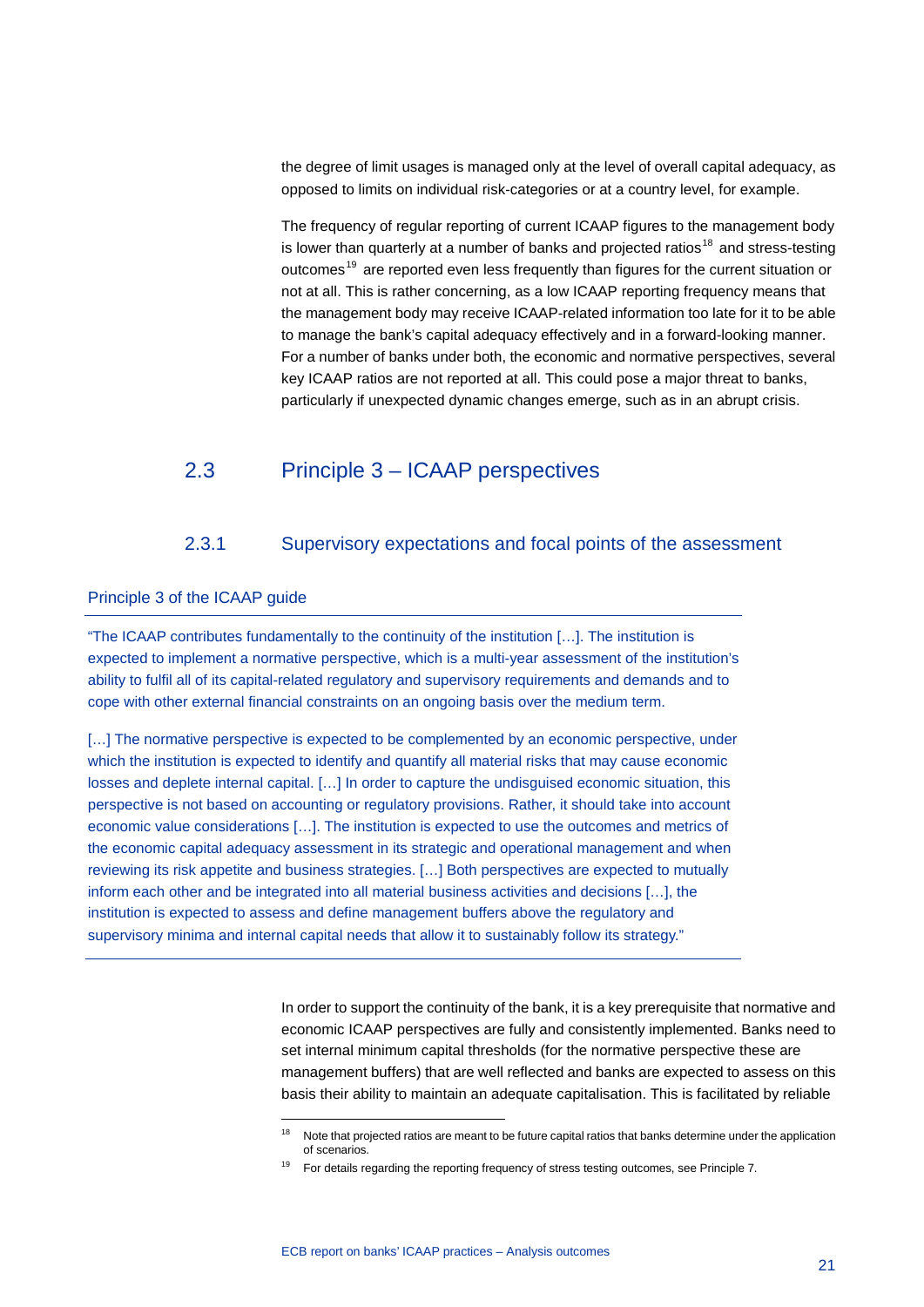capital planning and sound mutual information between the two perspectives. This chapter focuses on these key aspects of the ICAAP framework.

# 2.3.2 Analysis of ICAAP practices

# 2.3.2.1 ICAAP perspectives and management buffers<sup>[20](#page-22-0)</sup>

Three out of four banks have implemented an elaborated normative ICAAP perspective, while for the economic perspective, this is the case for less than half of the banks (see Chart 8). The normative perspective is also better established than the economic perspective both in terms of the explanations given as to the basis of these perspectives and in describing their underlying objectives. However, for both perspectives, around half of the banks have elaborated on their approaches.

#### **Chart 8**

-





While the normative perspective follows a continuity approach by nature, this objective is not clearly spelled out under the economic perspective by one in three banks (see Chart 9). Moreover, in one case the economic perspective still explicitly follows a gone concern approach $^{21}$ . Compared to 2015, the use of gone concern approaches has decreased significantly. In 2015, only half of the banks exclusively followed a continuity approach, one-third of banks followed a combined approach and one in seven banks exclusively followed a gone concern approach.

<span id="page-22-0"></span><sup>&</sup>lt;sup>20</sup> The concept of "management buffers" is explained in paragraph 40 of the ECB Guide to the ICAAP. Under the economic perspective, the concept refers to consciously deciding on capital adequacy thresholds that the bank considers to be adequate to be able to sustainably follow its business model. Hence, this does not necessarily imply that there is always a real "buffer" that is set above another internally set minimum ratio. This is different from the normative perspective where such minimum ratios always exist because there are explicitly externally set minimum capital ratios (e.g. the TSCR).

<span id="page-22-1"></span><sup>&</sup>lt;sup>21</sup> Those banks with unclear or gone concern approaches also happened to be, in most cases, those with either no or weak definitions of internal capital.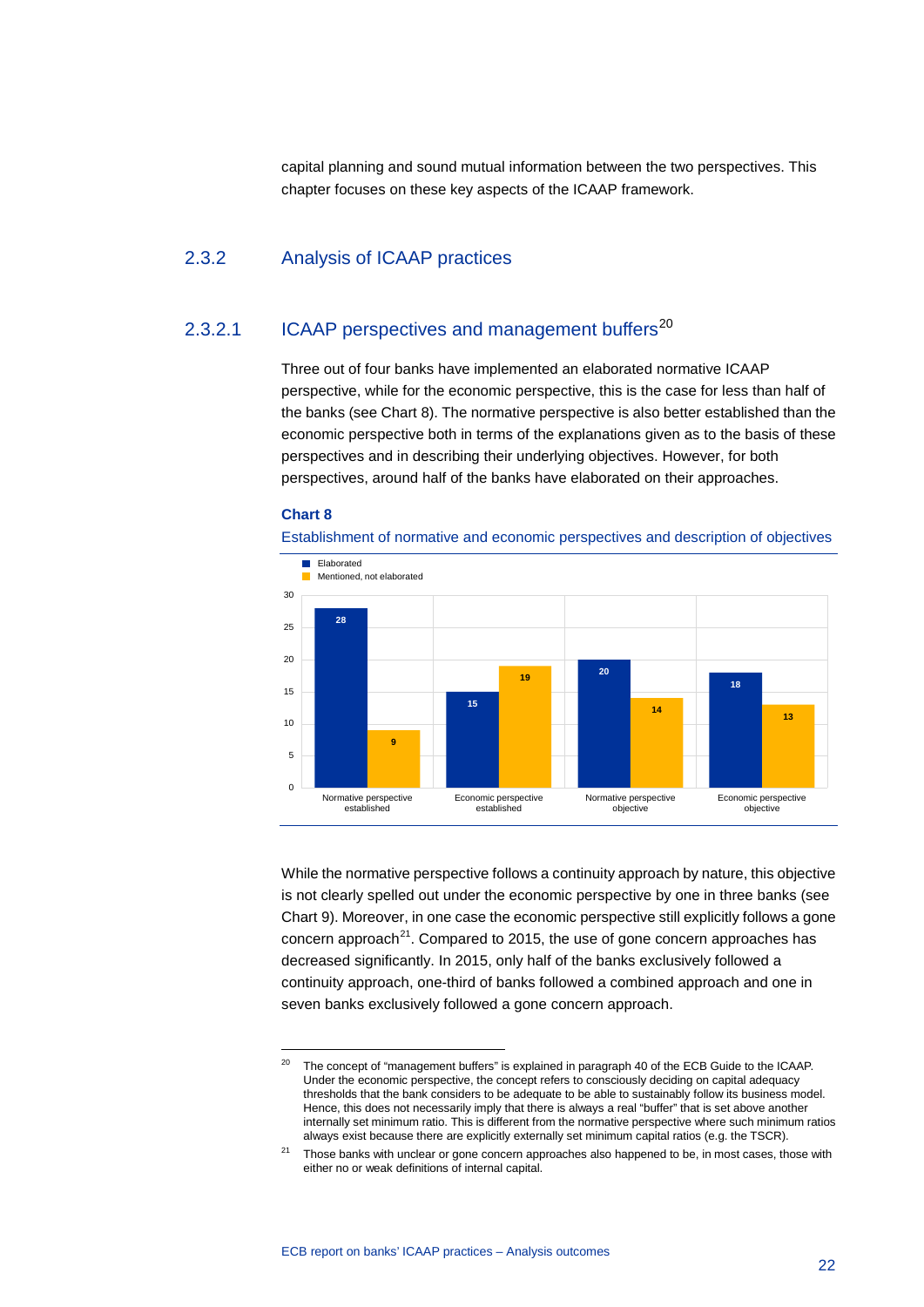



Note: The approach followed in 2015 is based on a different sample of banks than that used in the current report.

When considering the management buffer concept introduced by the ICAAP Guide, it becomes evident that the two ICAAP perspectives are established to different degrees. Almost all banks have established some kind of management buffer under the normative perspective, while under the economic perspective only slightly more than half of the banks have defined some kind of internal minimum capital threshold.

With regard to the way management buffers/internal minimum capital thresholds are derived, under each perspective, only one in ten banks has a relatively elaborated approach. Under the normative perspective, the vast majority of banks have carried out at least some kind of rudimentary assessment, while under the economic perspective this is the case for less than one-third of the banks.

Chart 10 shows that, under both perspectives, banks perceive their risk appetite and potential fluctuations in capital ratios arising from uncertainties as the most relevant aspects for defining management buffers. The expectations of markets, investors, and counterparties also play a role, particularly under the normative perspective, under which almost half of the banks mention (but for the most part do not elaborate on) this aspect, while it is mentioned only by one in seven banks under the economic perspective. Moreover, under the normative perspective, one in three banks explicitly relates internal triggers to the maximum distributable amount (MDA) trigger. Finally, depositor expectations do not play a noteworthy role under either perspective.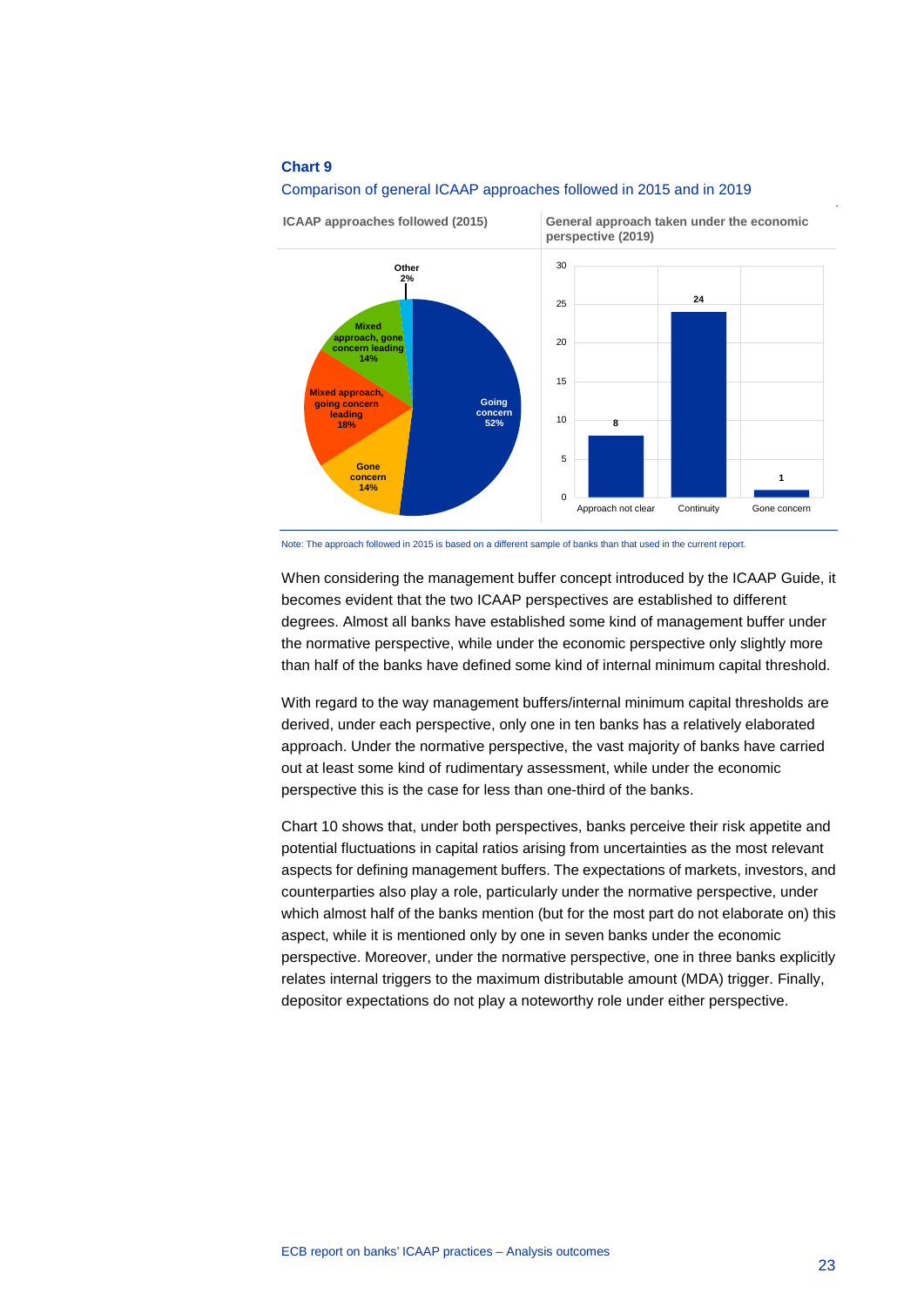

## Considerations underlying internally set management buffers and internal minimum capital adequacy thresholds

In terms of the ratios used for setting management buffers (see Chart 11), a wide range of ratios is used under the normative perspective, while under the economic perspective virtually all banks that have defined capital adequacy thresholds did so on the basis of the relationship between overall economic risks and internal capital. Under the normative perspective, banks set management buffers in terms of one to six different ratios (average: 2.3). The vast majority of banks express their management buffers in terms of CET1 ratios. Almost half of the banks also set management buffers for total own funds ratios and one-third for the leverage ratio. Management buffers for other regulatory ratios such as the MREL or the Tier1 ratio are not implemented by many banks.

#### **Chart 11**

#### Ratios used for setting internal capital adequacy thresholds



**Ratios for which management buffers / economic capital adequacy thresholds are defined**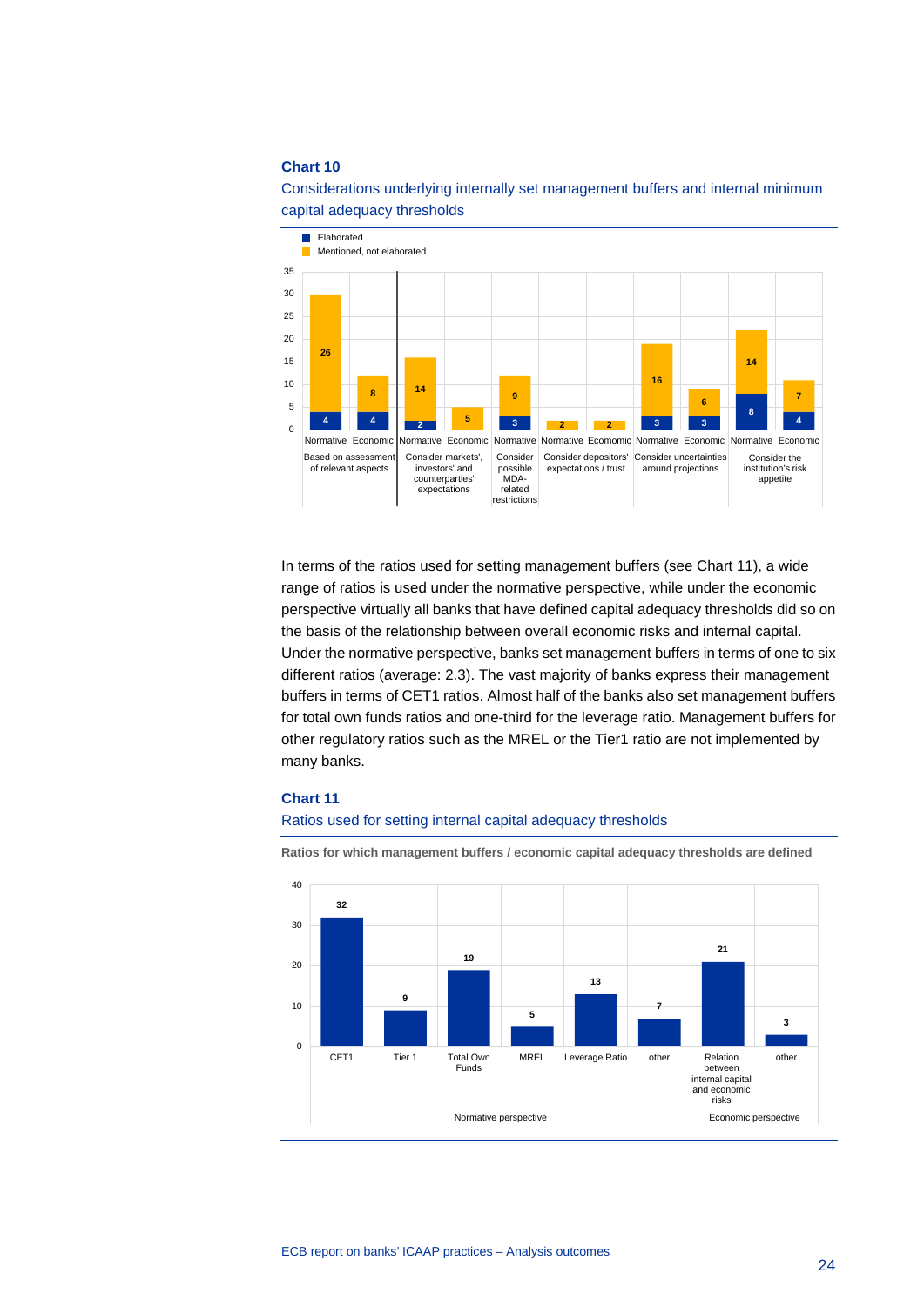Moreover, for less than half of the banks, the management buffers under the normative perspective differ between baseline and adverse scenarios but they are usually identical across different adverse scenarios and over the projected horizons within the scenarios (see Chart 12).

### **Chart 12**

#### Differences in management buffers under the normative perspective

**The management buffers under the normative perspective**



# 2.3.2.2 Capital planning

-

Chart 13 shows that all banks conduct capital planning under the normative perspective and half of the banks also consider the economic perspective in their capital planning<sup>22</sup>. Under both perspectives, the most frequent time horizon used for capital planning is three years. Under both perspectives, a significant number of banks also plan their capital adequacy over four or five years, meaning that almost one in three banks applies quite long forward-looking time horizons under the normative perspective.

<span id="page-25-0"></span><sup>&</sup>lt;sup>22</sup> Note that the ECB does not generally expect projections to be made under the economic perspective (see the ECB Guide to the ICAAP, footnote 46), however paragraph 50 of the ECB Guide to the ICAAP mentions a "medium-term assessment of the impact of material future developments that are not incorporated in the assessment of the current situation".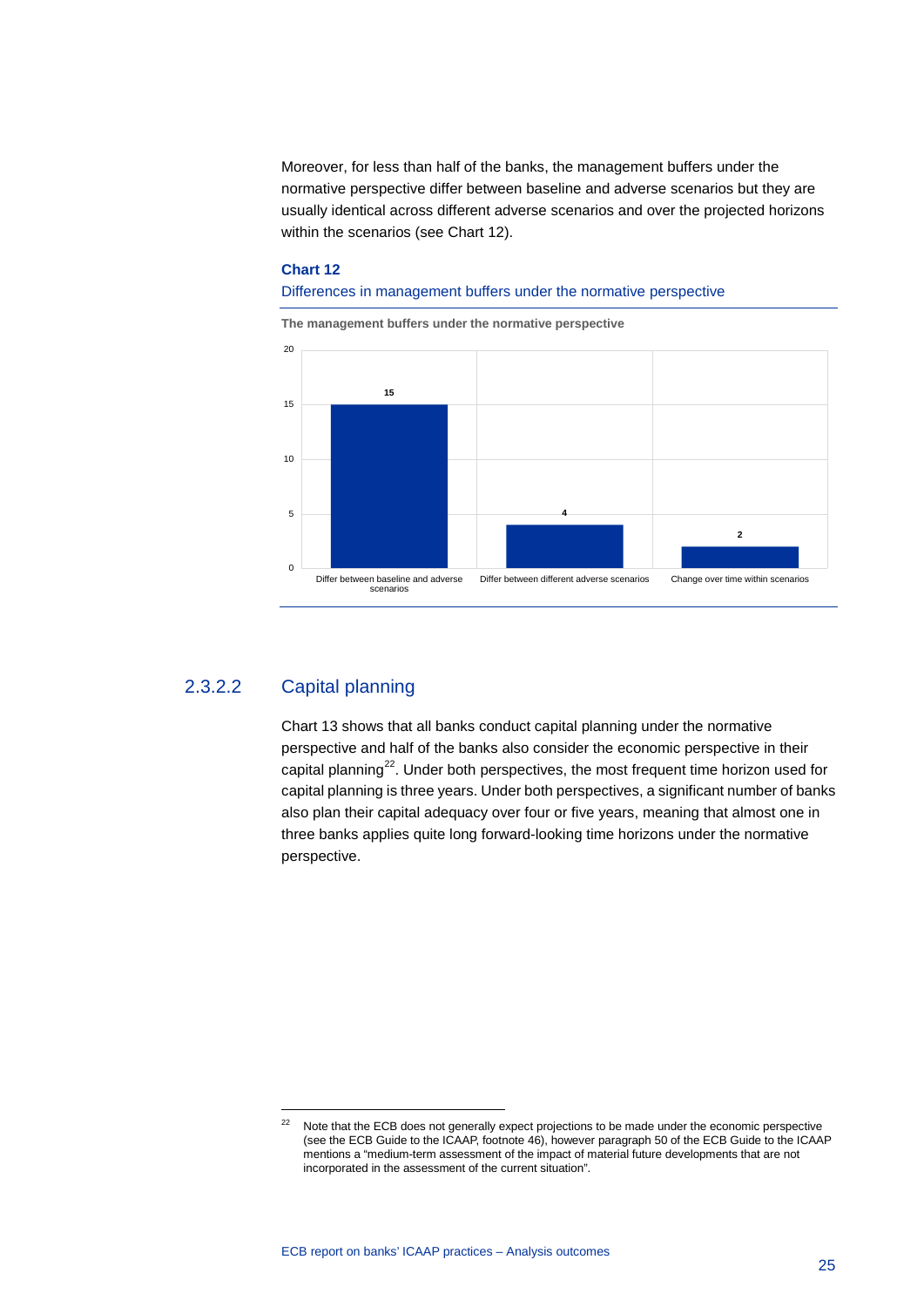(right-panel: x-axis: years)

Capital planning: Role of ICAAP perspectives in capital plans and time horizons covered

**Which perspective does the Years covered by the capital plan capital plan capture** Normative perspective Ħ Economic perspective 25 30 **26 20** 25 20 **17** 20 15 15 10 **10** 10 **<sup>5</sup> <sup>6</sup> 5** 5 5 **2**  $\mathbf 0$  $\mathbf 0$ Both 1 2 3 4 5 Normative Economic perspective perspectives perspective only only

While most banks implemented a process under the normative perspective to take into account the impact of upcoming changes in regulatory, legal, and accounting frameworks in their capital planning, for one in four banks this process is elaborated (see Chart 14). Furthermore, while regulatory and accounting changes are taken into account by less than half of the banks, legal changes or other changes in the operating environment are considered to far less a degree.

#### **Chart 14**

#### Considerations of future changes in relevant regulations in the capital plans

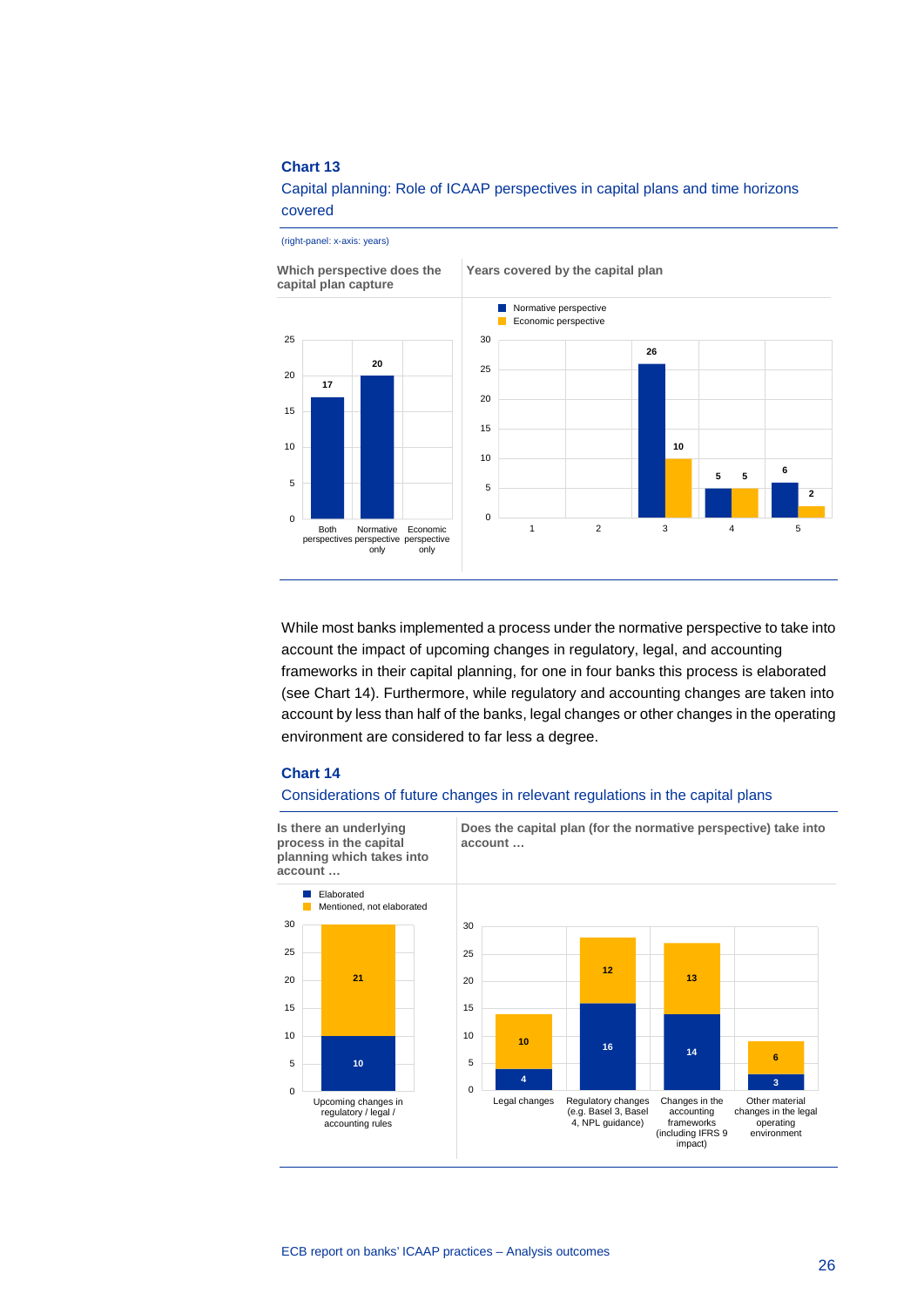Focusing on the number of adverse scenarios used for capital planning (see Chart 15), almost all banks have presented at least one adverse scenario under the normative perspective in their capital plans. The most common approach is to use two adverse scenarios, while one in three banks only uses one adverse scenario. Less than half of the banks use adverse scenarios under the economic perspective, most of them use only one.

#### **Chart 15**

#### Number of adverse scenarios included in the capital plans



Note: Banks may also assess adverse scenarios for stress testing which they do not use for their capital planning (see Principle 7 in this report).

# 2.3.2.3 Mutual information

Mutual information refers to how the normative and the economic perspectives of the ICAAP inform and influence each other. The risks taken into account under the economic perspective are considered under the normative perspective in an elaborated manner only by one in ten banks. Moreover, for one-third of the banks, this aspect of the mutual information concept is not considered at all (see Chart 16).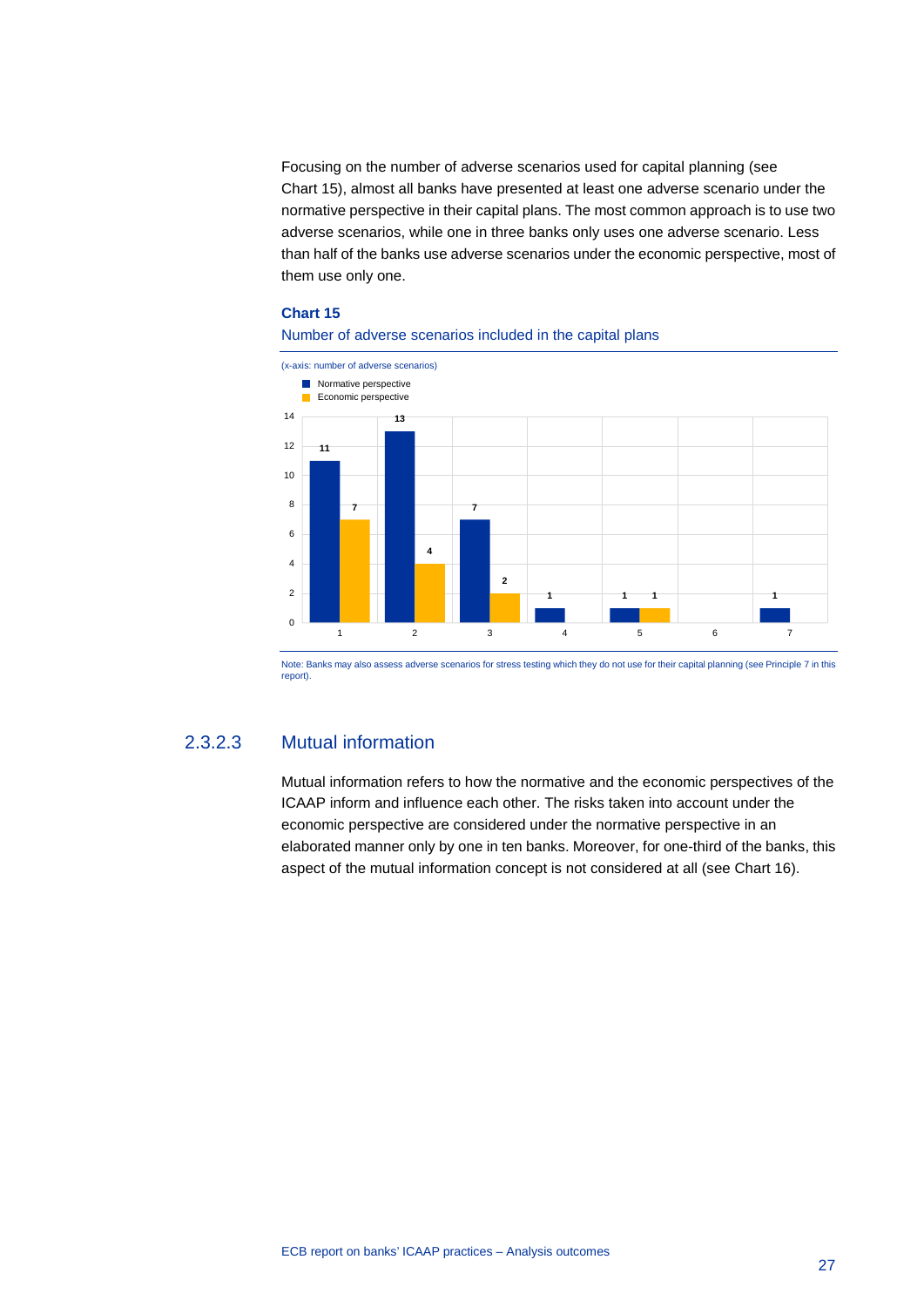



**Risks from the economic perspective have an impact on the normative perspective**

Very few banks systematically reflect the management actions<sup>[23](#page-28-0)</sup> foreseen under the normative perspective under the economic perspective as well. Likewise, when considering stress-testing, the mutual information between the normative and the economic perspective is not commonly established (see Chart 17). In fact, around one-third of banks have a process in place for translating or applying adverse scenarios used under the normative perspective to stress test scenarios used under the economic perspective. Approximately one in three banks uses the economic perspective to inform stress test scenarios under the normative perspective. For example, banks that face hidden losses identified under the economic perspective often do not consider the extent to which these could materialise under the normative perspective (stress) scenarios.

<span id="page-28-0"></span><sup>&</sup>lt;sup>23</sup> See paragraph 47, example 3.3, and the glossary in the ECB Guide to the ICAAP for an explanation of the specific terminology.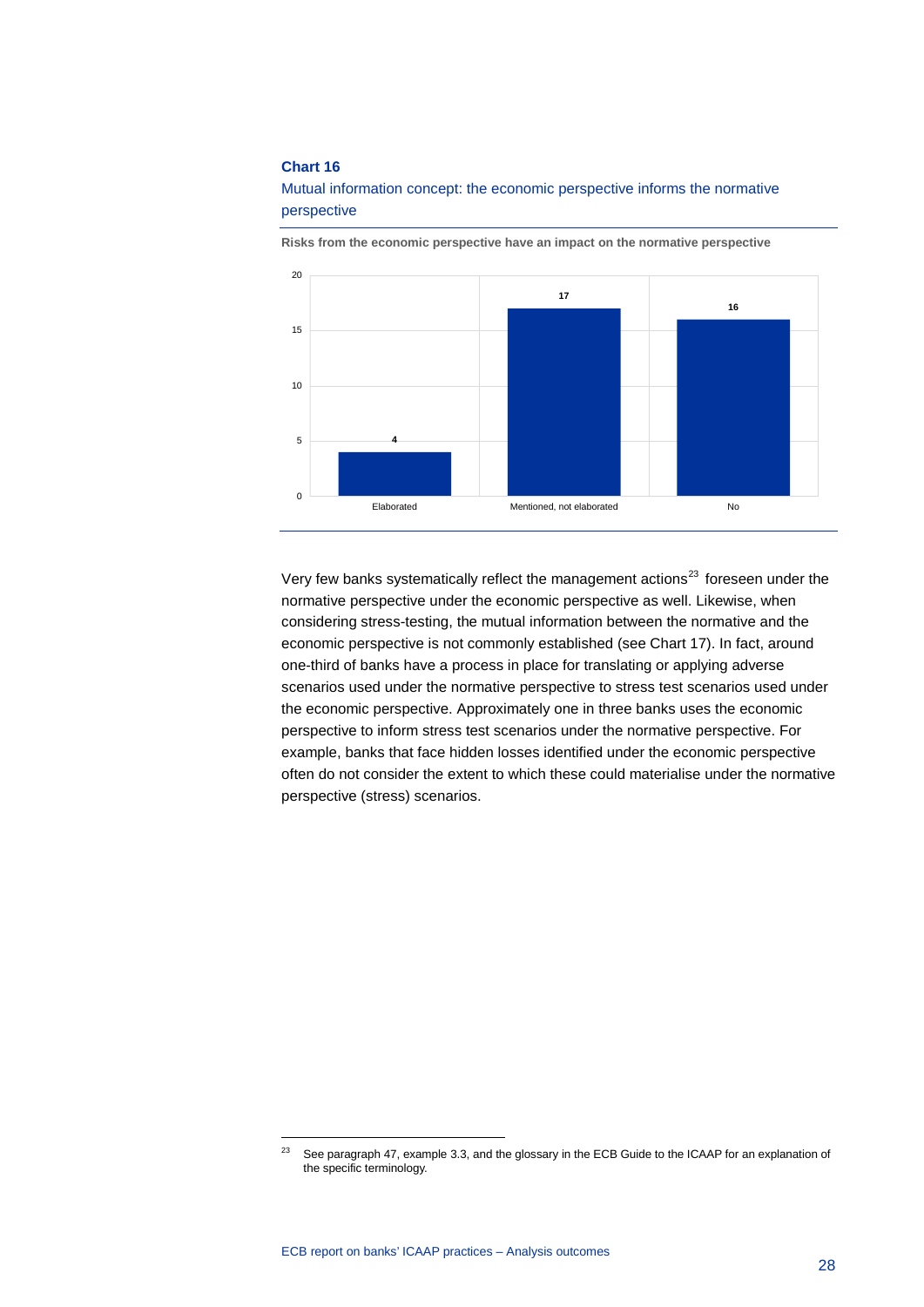

#### Mutual information: do the perspectives explicitly inform each other?

Less than one-third of banks derive owns funds and total risk exposure amount (TREA) for the adverse scenario projections, taking into account input from the economic perspective (see Chart 18). Focusing on single risk categories, the information from the economic to the normative perspective is more often used for certain risks (e.g. credit and market risk) than for others (e.g. operational risk and interest rate risk in the banking book (IRRBB)).

#### **Chart 18**

Use of economic perspective outcomes to inform normative perspective projections (through own funds/TREA changes)

**Mutual information: the economic perspective informs the normative perspective, by risk types**

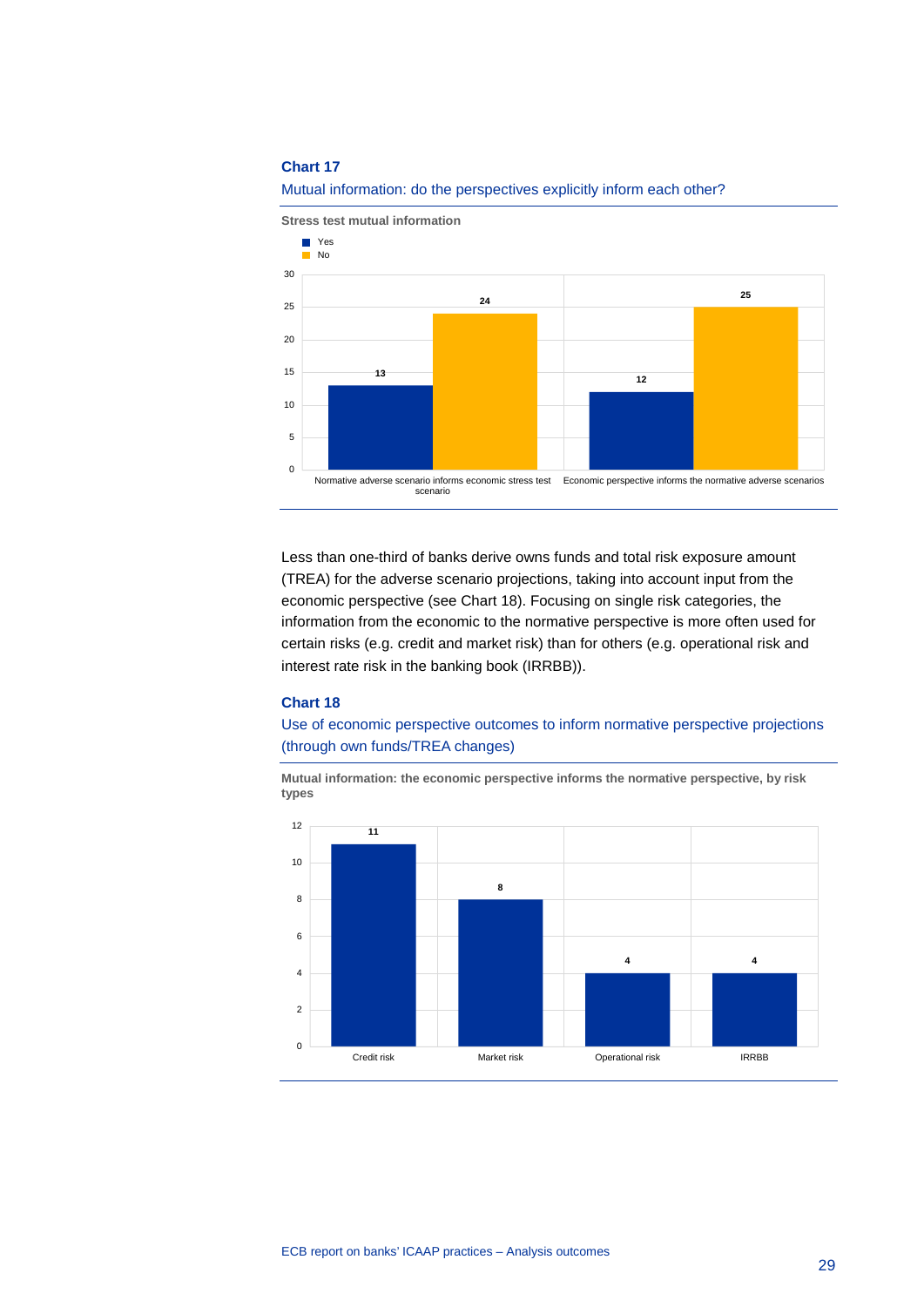# <span id="page-30-0"></span>**Box 1** Excursus: quantitative analysis<sup>[24](#page-30-1)</sup>

Chart A shows the utilisation of capital under the normative and the economic perspectives, that is to say, the extent to which the available capital (total own funds, internal capital) is needed to cover own funds requirements/economic risks. Generally, this relationship is heterogeneous within and also between the perspectives. Under the economic perspective (dark blue bars)<sup>[25](#page-30-2)</sup>, the utilisation rate ranges from around 8% to 100%, with an average of 58%. Looking at available total own funds versus Pillar 1 requirements (orange line)<sup>[26](#page-30-3)</sup>, the chart shows much less heterogeneity, with most banks' utilisation rate ranging between 40% and 70%. Obviously, banks reflect, under their economic perspectives, a much more differentiated view of capital adequacy than under Pillar 1.

Factoring in the bank-specific Pillar 2 capital requirements (P2R) (red circles)<sup>[27](#page-30-4)</sup>, brings the capital utilisation in the ICAAP and the total SREP capital requirement (TSCR) own funds utilisation much closer to each other on average (58% versus 52%) and also individually. However, the relationship between these two perspectives still remains heterogeneous. For some banks, the economic perspective shows higher values (light green bars higher than red circles), but sometimes it is the other way around. Overall, however, the utilisation ratio is in most cases higher under the economic perspective, in particular at those banks that have higher utilisation ratios in their ICAAPs. Thus, on average the economic perspective is more restrictive than the TSCR capital utilisation<sup>[28](#page-30-5)</sup>.

#### **Chart A**

#### Capital utilisation under the normative versus the economic perspective

-

#### **Capital utilisation ratios**

#### (y-axis: ratios in percentage)



- <sup>24</sup> The ICAAP data (internally determined economic risks and available internal capital figures) are collected from banks as of the reference date of the fourth quarter of 2018; based on the extended sample of SIs.
- <span id="page-30-2"></span><span id="page-30-1"></span> $25$  See the legend in the chart "Internal capital utilisation ratio" (which is derived as the ratio of sum of economic risks minus inter-risks diversification effects to available internal capital).
- <span id="page-30-3"></span><sup>26</sup> See the legend in the chart "Pillar 1 own funds utilisation ratio" (which is derived as the ratio of Pillar 1 requirements to available own funds).
- <span id="page-30-4"></span> $27$  See the legend in the chart "TSCR own funds utilisation ratio" (which is derived as the ratio of Pillar 1 requirements plus P2R to available own funds).
- <span id="page-30-5"></span><sup>28</sup> Note that this analysis focuses on the "hard" capital requirements, i.e. the TSCR. The picture could look different if the "softer" instruments of CRD buffers and Pillar 2 capital guidance (P2G) were to be factored in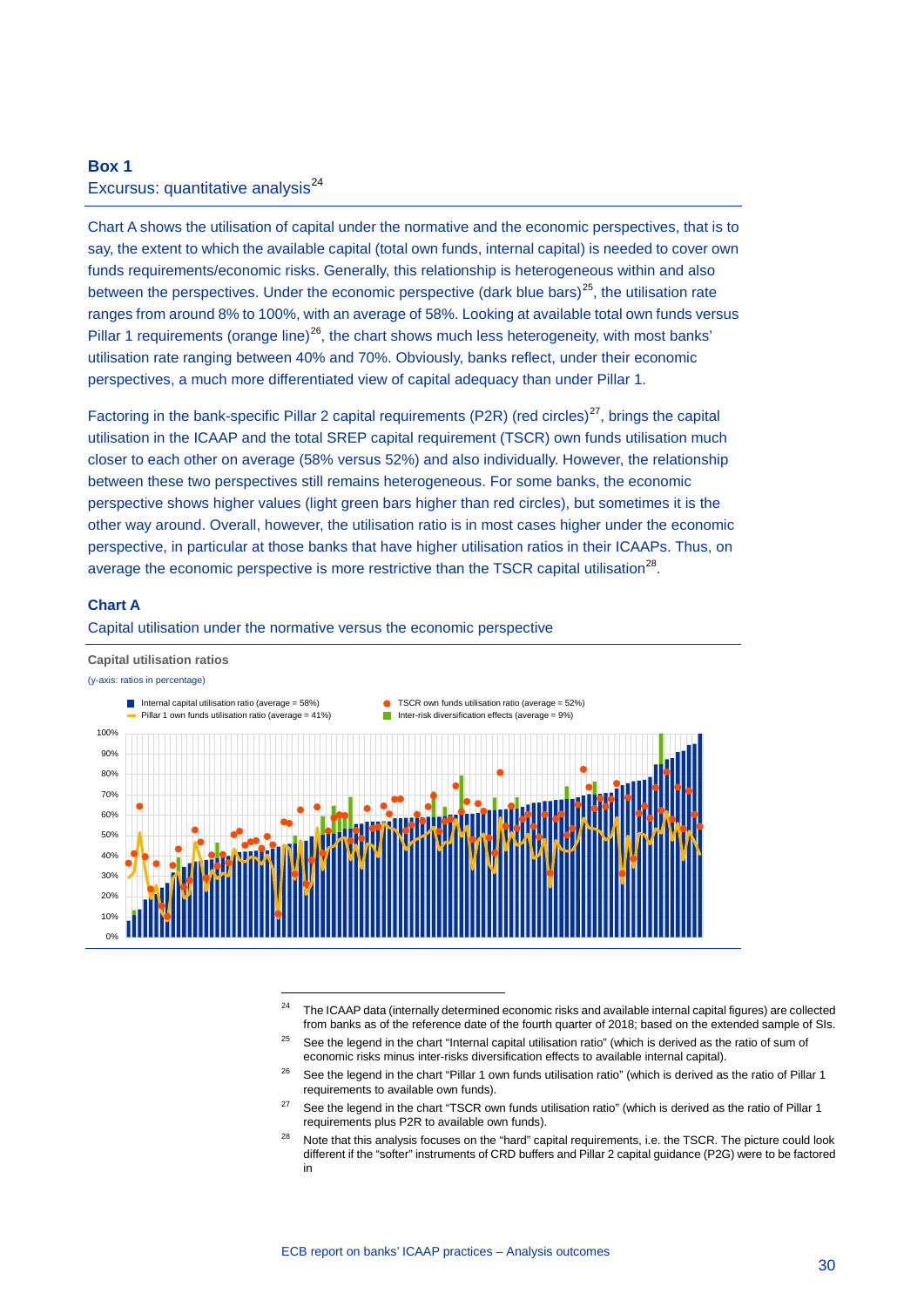The heterogeneity between capital utilisation rates under the two ICAAP perspectives shows that in terms of managing capital adequacy, managing it under just one perspective does not generally ensure capital adequacy from the other perspective. Therefore, while mutual information between the perspectives is important to strengthen each one of them, it does not mean that either one of them can generally be disregarded in decision-making. Experience shows that either perspective alone can threaten the continuity of banks, thus decisions with a material impact should be taken with due consideration of their implications for capital adequacy under both perspectives<sup>[29](#page-31-0)</sup>. Against this background, it is a source of concern that the role of the economic perspective in decision-making is underdeveloped, not just in strategic capital management but in banks' management frameworks overall (see Chapter 2.2 for details).

# 2.3.2.4 Observed good practices

A number of banks have implemented processes and governance structures that allow them to systematically monitor, discuss and prioritise upcoming regulatory changes.

With regard to mutual information between the economic and normative perspectives, a good observed practice is that of implementing processes to comprehensively analyse the potential impact of economic risks under the normative perspective. This involves taking into account both qualitative considerations and quantitative impact analyses, as well as providing clear conclusions as to how the outcomes of the analysis are considered under the normative view.

Providing full transparency regarding (potential) management actions considered in the capital planning and stress-testing is also considered to be good practice. This includes, for example: (i) a list of the different (possible) management actions and justifications for when they will be used; (ii) the quantitative impact of the single actions under the different scenarios and perspectives; and (iii) the results presented both without and with consideration of those management actions and a clear statement as to which actions are supposed to be implemented and when.

Another good practice was seen in one bank that presented a table in its CAS that showed, in a transparent manner and for each economic perspective risk type, how and to what extent it impacted the Pillar 1 capital projections under each of its baseline and adverse normative perspective scenarios separately. Another observed good practice in this context is to consider, among other things, what impact the scenarios and other assumptions (e.g. business growth, dividend policy, tax rates) used under the normative perspective projections would have on economic capital adequacy and, if needed from the economic perspective, to adjust management actions accordingly.

<span id="page-31-0"></span><sup>&</sup>lt;sup>29</sup> See, for example, the ECB Guide to the ICAAP, Principle 2 (ii) and (v) and Principle 3 (i) and (iv).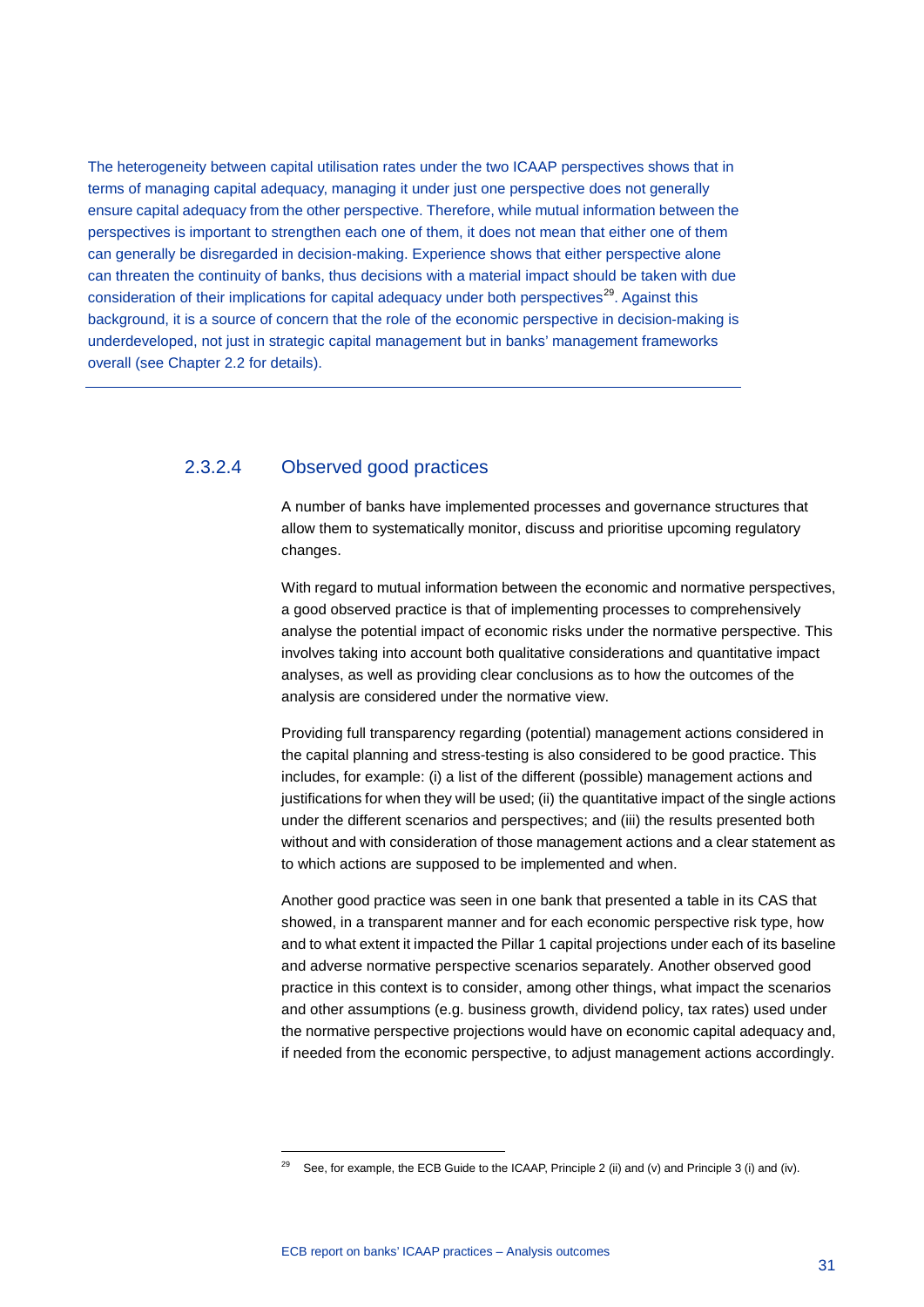# 2.3.3 Conclusions regarding ICAAP perspectives

While some of the key features of the ICAAP perspectives are implemented by all banks, there is much room for improvement under both perspectives. For example, a clear description of the general concepts and objectives of the two perspectives that could guide the implementation of all other ICAAP-related aspects is often lacking under both perspectives. Not surprisingly, the economic perspective is even less developed at many banks. In fact almost half of the banks do not even have an elaborated economic perspective, albeit this is a clear expectation of the ECB since January  $2016^{30}$  $2016^{30}$  $2016^{30}$ .

A large number of banks are expected to rectify these identified deficiencies, as they pose a threat to their continuity<sup>31</sup>. Past experience (e.g. during the recent financial crisis) has shown that the trust of investors, depositors and counter-parties in a bank depends not just on Pillar 1 ratios but also on their perception of the real economic value and risks.<sup>[32](#page-32-2)</sup> While it is positive that the use of gone concern approaches has decreased over the past few years, a number of banks are still either not clear about their economic perspective approaches or they even continue to follow a gone concern approach, which is not suitable for supporting the banks' continuity.<sup>[33](#page-32-3)</sup>

Another area in many banks' ICAAPs that requires attention is the mutual information between the economic and the normative perspective. In this area, at most banks, the comprehensive knowledge of economic risks and hidden losses/reserves which is expected to be acquired under the economic perspective is not systematically used to inform the normative perspective. Conversely, the normative perspective scenarios are largely not used to inform the economic perspective. These silo approaches mean that important information that is available within the bank is not systematically exploited and, thus, business and risk management decisions are not duly informed or triggered by two cross-fertilising perspectives.

Room for improvement has also been identified in regard to setting internal capital thresholds. All banks set these thresholds under the normative perspective (in the form of management buffers), however, only half of the banks do so under the economic perspective. Under both perspectives, these internal capital thresholds are continue to be largely set based on managers' intuition, rather than on a thorough assessment of the aspects that are relevant for a bank to sustainably follow its business model. Thus, for many banks, it is doubtful whether they are in a position to effectively manage their capital ratios towards sustainable levels.

As for capital planning, it has become standard at all banks to manage regulatory capital ratios over a capital planning horizon of three to five years.

<span id="page-32-0"></span><sup>&</sup>lt;sup>30</sup> In January 2016, the first set of ECB ICAAP expectations was published in Annex A to a letter from Daniele Nouy to the banking industry.

<sup>&</sup>lt;sup>31</sup> See, for example, the ECB Guide to the ICAAP, Principle 3 (i) and (iv) and paragraphs 51 and 52.

<span id="page-32-2"></span><span id="page-32-1"></span><sup>&</sup>lt;sup>32</sup> Many banks became distressed in the past even though their Pillar 1 ratios were clearly above the required levels.

<span id="page-32-3"></span><sup>33</sup> See also the ECB Guide to the ICAAP, paragraph 39.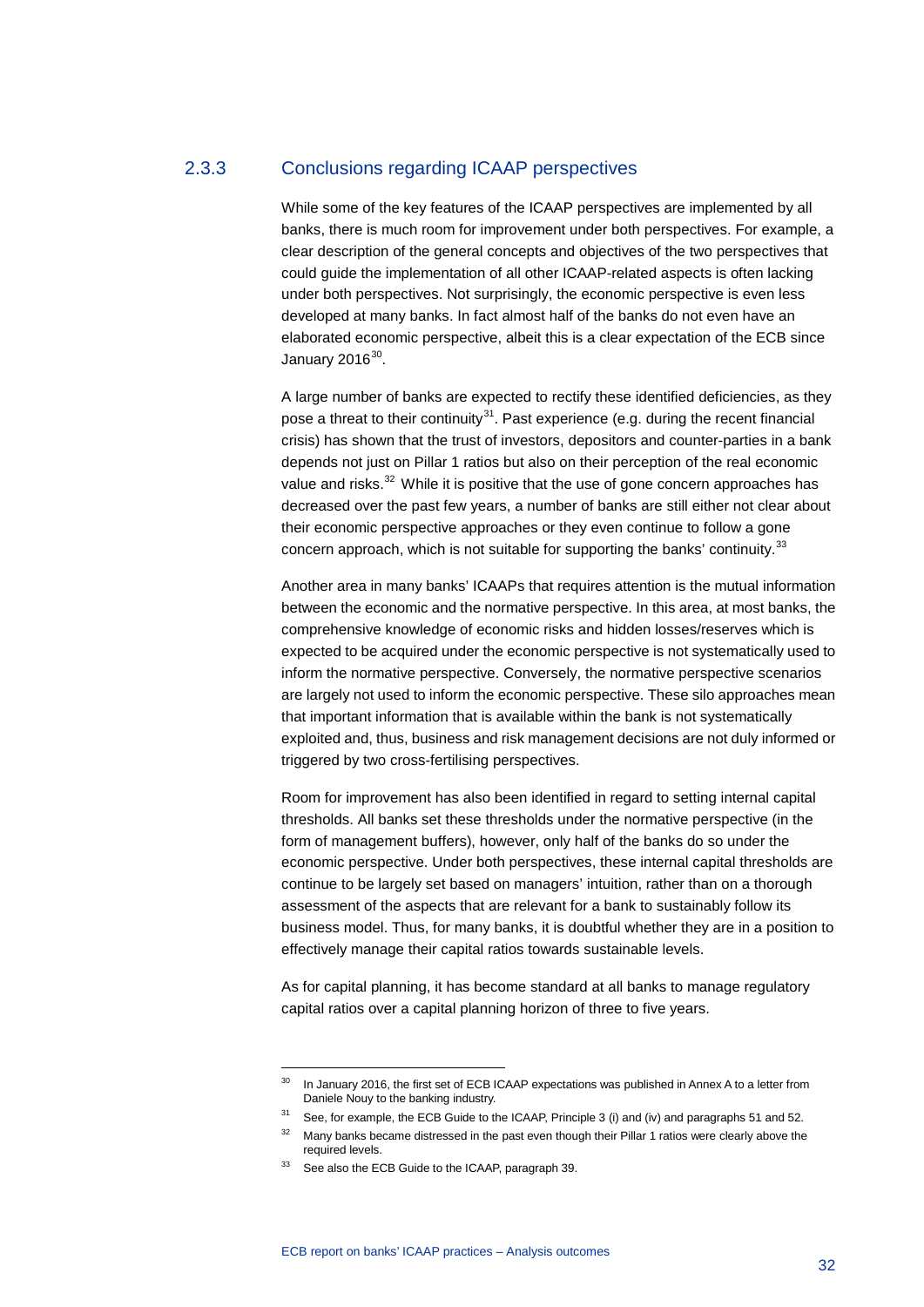Weaknesses were identified in the number (see Principle 7, Chart 37) and severity levels (see Principle 7, Chart 39) of adverse scenarios and many banks do not systematically consider upcoming changes in the legal, accounting or regulatory frameworks in their capital planning. These issues under the normative perspective are paralleled and exacerbated by the fact that the majority of banks do not systematically assess their economic capital adequacy in a forward-looking manner over the medium-term.

To conclude, the observed weaknesses in banks' forward-looking capital management under both perspectives raise concerns about the ability of many banks to take well-informed management decisions in a timely manner and with due consideration of sustainable capital levels as well as of the impacts of their decisions on and potential future developments in capital adequacy from both perspectives.

# <span id="page-33-0"></span>2.4 Principle 4 – Risk identification

# 2.4.1 Supervisory expectations and focal points of the assessment

### <span id="page-33-1"></span>Principle 4 of the ICAAP Guide

"The institution is responsible for implementing a regular process for identifying all material risks it is or might be exposed to under the economic and normative perspectives. […] Taking a comprehensive approach, including all relevant legal entities, business lines and exposures, the institution is expected to identify at least annually risks that are material, using its own internal definition of materiality. This risk identification process is expected to result in a comprehensive internal risk inventory. […], the institution is expected to consider […] any risks, and any concentrations within and between those risks, that may arise from pursuing its strategies or from relevant changes in its operating environment. […] The risk identification process is expected to follow a "gross approach", i.e. without taking into account specific techniques designed to mitigate the underlying risks. […] When determining its internal risk inventory, the institution is responsible for defining its own internal risk taxonomy. […] In addition to its current risks, the institution is expected to consider in its forward-looking capital adequacy assessments any risks […]."

> In order to ensure a comprehensive and up-to-date view of all material risks the bank is or might be exposed to, a bank's internal risk inventory should be regularly updated in a forward-looking manner, following a clear process, an elaborated materiality concept and a risk taxonomy that allows for the most effective management of its risks. Therefore, this chapter focuses on how risk identification processes are implemented in banks and which materiality concepts and risk taxonomies are used.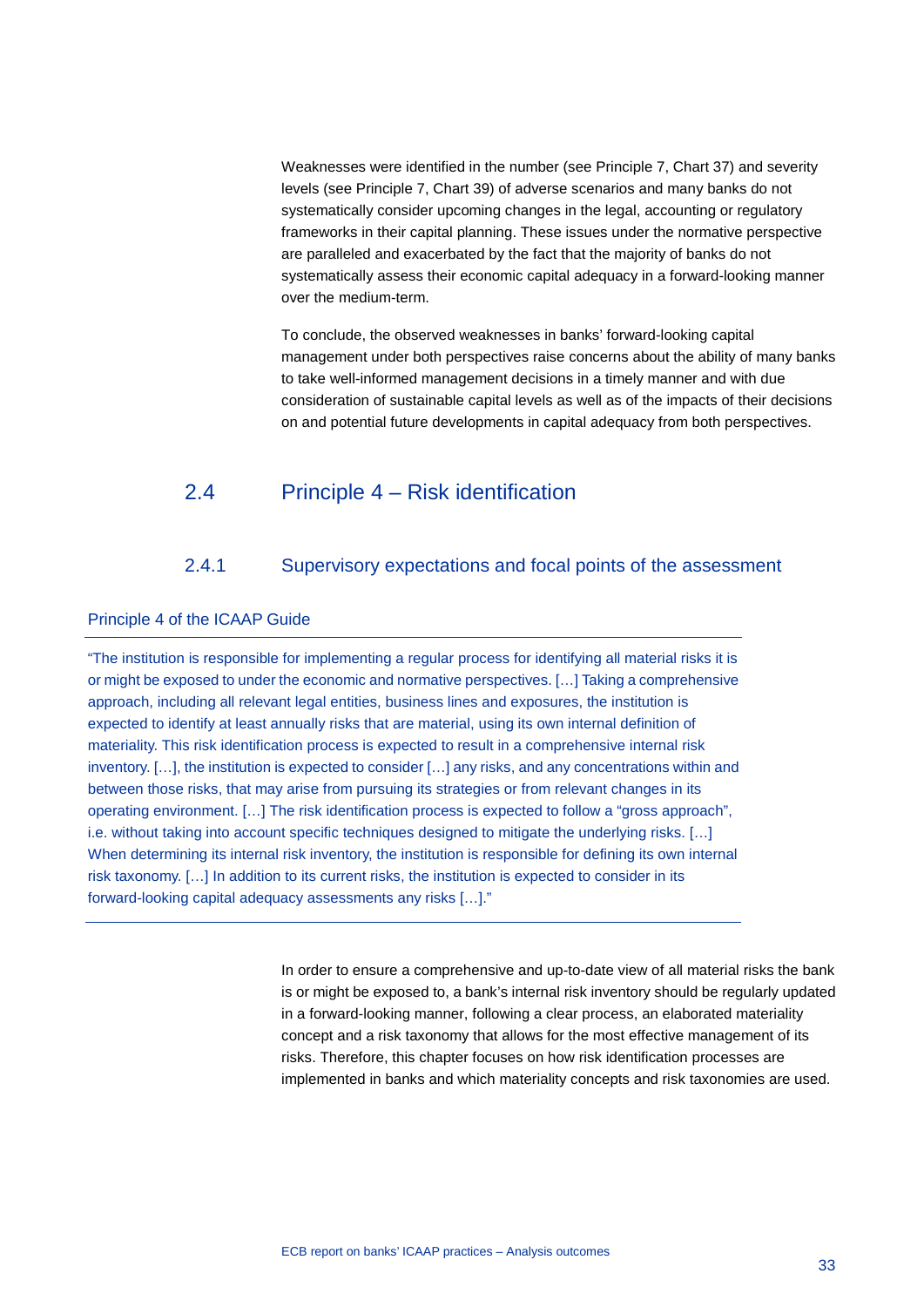# 2.4.2 Analysis of ICAAP practices

### 2.4.2.1 Risk identification process

All banks in the sample regularly identify their capital-related risks. Predominantly, banks perform this process on an annual basis; a few banks do it bi-annually or quarterly. However, one in three banks has no elaborated process in place for identifying risks in a forward-looking manner at all. One in five banks does not systematically assess risks in a proactive manner, for example before taking decisions such as launching new products, entering new markets, etc. Over half of the banks do not have a process in place for identifying risks stemming from exposures to shadow banking entities (see Chart 19).

Around two-thirds of the banks follow a gross approach<sup>[34](#page-34-0)</sup> in their risk identification, in line with ECB expectations, meaning that they look at risks without considering risk mitigating factors. This also effectively means that the other one-third of banks does not follow a pure gross approach. Looking at these four aspects in conjunction, the analysis revealed that only one in five banks identifies its risk in a forward-looking and proactive manner, systematically considers shadow banking exposures and at the same time follows a gross approach. All others, meaning the vast majority of banks, do not have well-elaborated approaches for at least one of these aspects (see Chart 19).

#### **Chart 19**

-

#### Key features of banks' risk identification processes



**The risk identification process is...**

<span id="page-34-0"></span>See paragraph 61 and example 4.2 in the ECB Guide to the ICAAP for an explanation of the "gross" approach".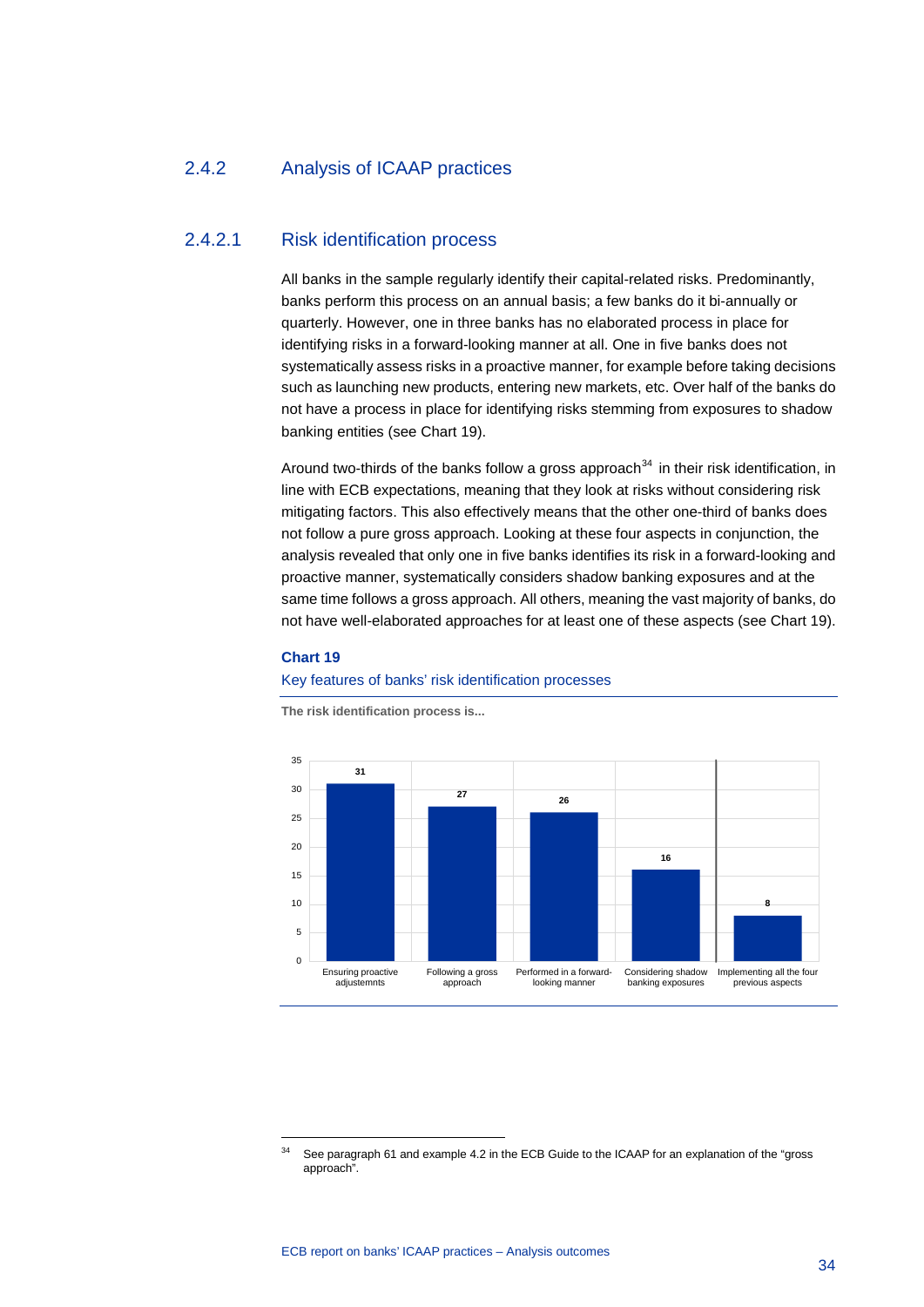# 2.4.2.2 Materiality concepts and risk taxonomies

As for the ICAAP scope, the majority of banks include participations and other connected entities in their risk identification processes. However, Chart 20 shows that less than half of these banks select the entities they include in their ICAAPs on the basis of materiality criteria, most of them are based on both qualitative and quantitative criteria.

#### **Chart 20**

#### Materiality concept for including entities in the ICAAP



**Criteria for including entities into the ICAAP scope**

With regard to the materiality of risk types (see Chart 21), the use of elaborated materiality concepts is more frequent under the economic perspective than under the normative perspective, both with regard to qualitative and quantitative criteria. However, it is worth noting that almost one-half of the banks do not have an elaborated materiality concept under the normative perspective, whereas under the economic perspective, this is the case for one-third of the banks.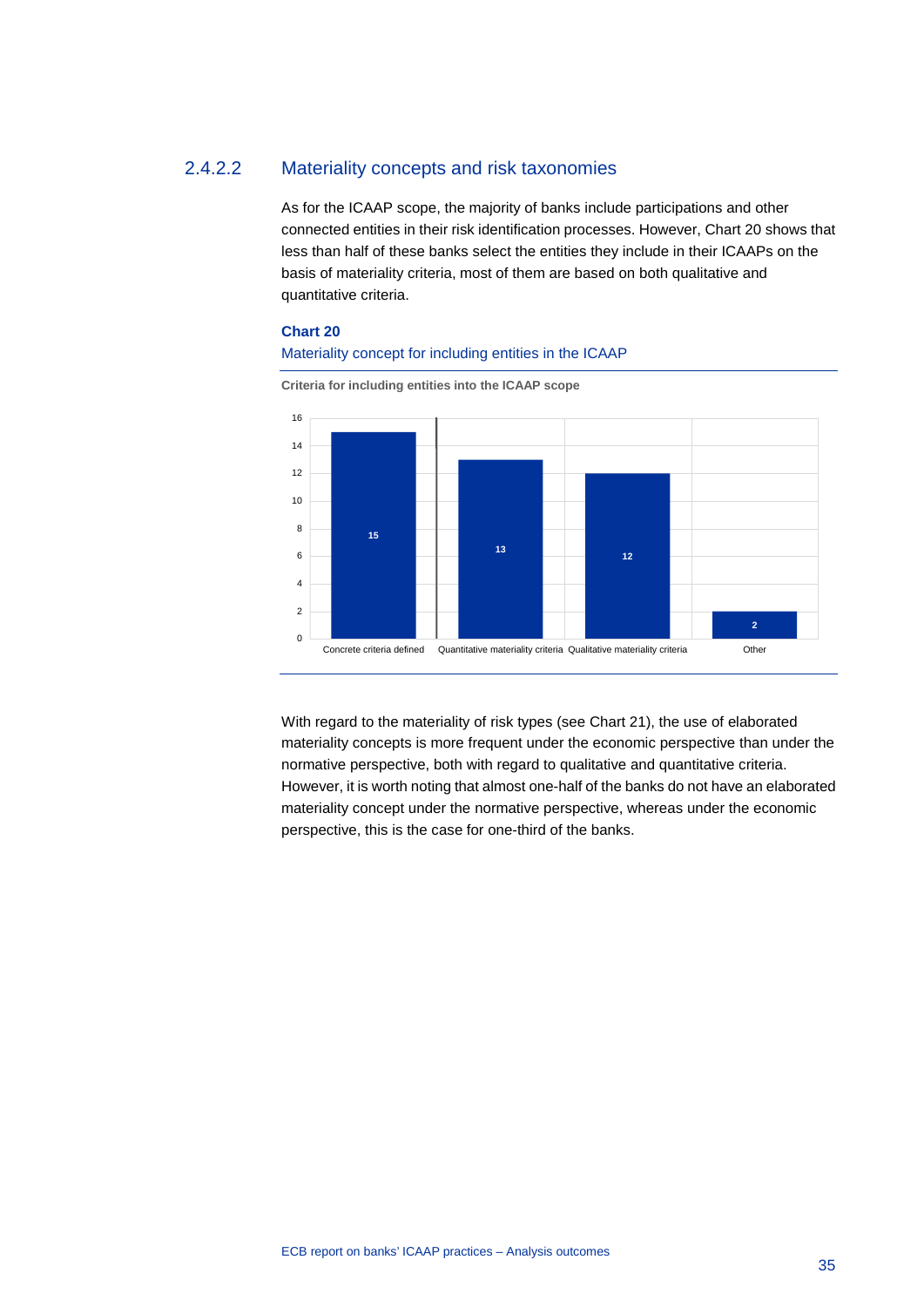

#### Risk materiality concepts banks use in their ICAAPs

Table 1 shows the number of sub-risk types that banks consider to be material. It is very clear that the level of granularity of banks' internal risk taxonomies is heterogeneous, be it due to different individual risk profiles of the banks or due to the different risk taxonomy approaches used. Typically<sup>[35](#page-36-0)</sup>, the number of risks and sub-risks considered to be material for operational risk, for example, varies between one and fourteen. For IRRBB, this range is much smaller (one to five categories).

For "other" risks, i.e. risks that are considered by banks not to be part of Pillar 1 risks or IRRBB, the number ranges typically from one to ten risks, with a maximum of twelve. It should be mentioned that banks do not usually quantify all sub-risks they consider to be material separately, but rather combine sub-risks within broader risk types. For operational risk, for example, banks typically quantify just one to five sub-risks separately, while they consider one to fourteen sub-risks to be material. Overall, banks identify, on average, 29 (sub-) risk categories as being material and they quantify 11 risks separately.

<span id="page-36-0"></span><sup>&</sup>lt;sup>35</sup> Note that "typically" refers to the banks between the 10th and the 90th percentile. Figures are presented as such to show the usual range observed, eliminating potential outliers. Please also note that the ICAAP templates underlying this analysis are subject to data quality issues (see Chapter 2.8.2.1 for further details).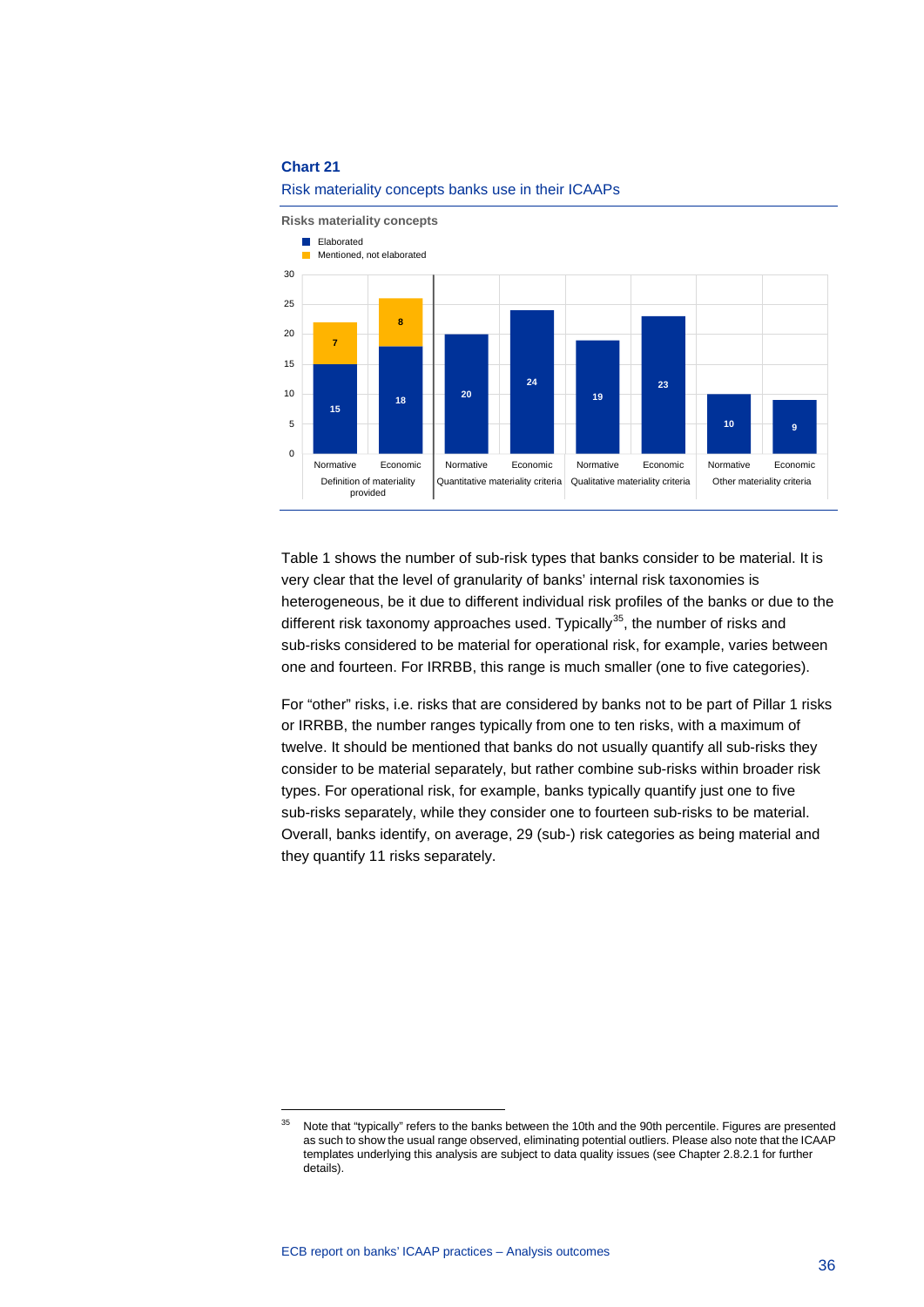### **Table 1**

Granularity of ICAAP risk taxonomies: number of risk subcategories that are considered to be material and quantified either separately or as part of broader risk types

| Number of risk sub-categories<br>considered as material | <b>MIN</b> | 10% Percentile | Average | 90% Percentile | <b>MAX</b> |
|---------------------------------------------------------|------------|----------------|---------|----------------|------------|
| <b>Credit risk</b>                                      |            | 4              | 8       | 11             | 15         |
| <b>Market risk</b>                                      | $\Omega$   | 2              | 6       | 10             | 12         |
| <b>Operational risk</b>                                 |            |                | 7       | 14             | 15         |
| <b>IRRBB</b>                                            | $\Omega$   |                | 3       | 5              | 8          |
| <b>Other risks</b>                                      | $\Omega$   |                | 6       | 10             | 14         |

Note: This table covers the extended sample of SIs that delivered ICAAP templates which are collected on an annual basis from banks as part of the ECB's regular data collection. Please also note that these ICAAP templates are subject to severe data quality issues (see Chapter 2.8 on data quality for further details).

Chart 22 shows that most banks in the sample take into consideration risk concentration within risk types. However, it also reveals that about half of the banks do not consider risk concentrations between risk types.

#### **Chart 22**

#### Processes for identifying intra- and inter-risk concentrations





### <span id="page-37-0"></span>**Box 2**

### Deep dive on climate-related risk

-

<span id="page-37-1"></span>Climate-related risks are considered to be a key risk driver for the euro area banking sector.<sup>[36](#page-37-1)</sup> Banks' practices for considering these in their risk management processes are barely established and heterogeneous. Chart A shows that almost three out of four banks consider this risk type in their risk identification process. However, just one-third of those banks concludes that such risks are material for them at this stage; one-half of the banks also mentions them in their CASs. The criteria used for the materiality assessment are not well elaborated and when concrete criteria are used, these are mostly of a qualitative nature.

<sup>&</sup>lt;sup>36</sup> See[: ECB Banking Supervision: Risk Assessment for 2019](https://www.bankingsupervision.europa.eu/ecb/pub/pdf/ra/ssm.ra2019.en.pdf) and the ECB Guide on climate-related and [environmental risks.](https://www.bankingsupervision.europa.eu/legalframework/publiccons/pdf/climate-related_risks/ssm.202005_draft_guide_on_climate-related_and_environmental_risks.en.pdf)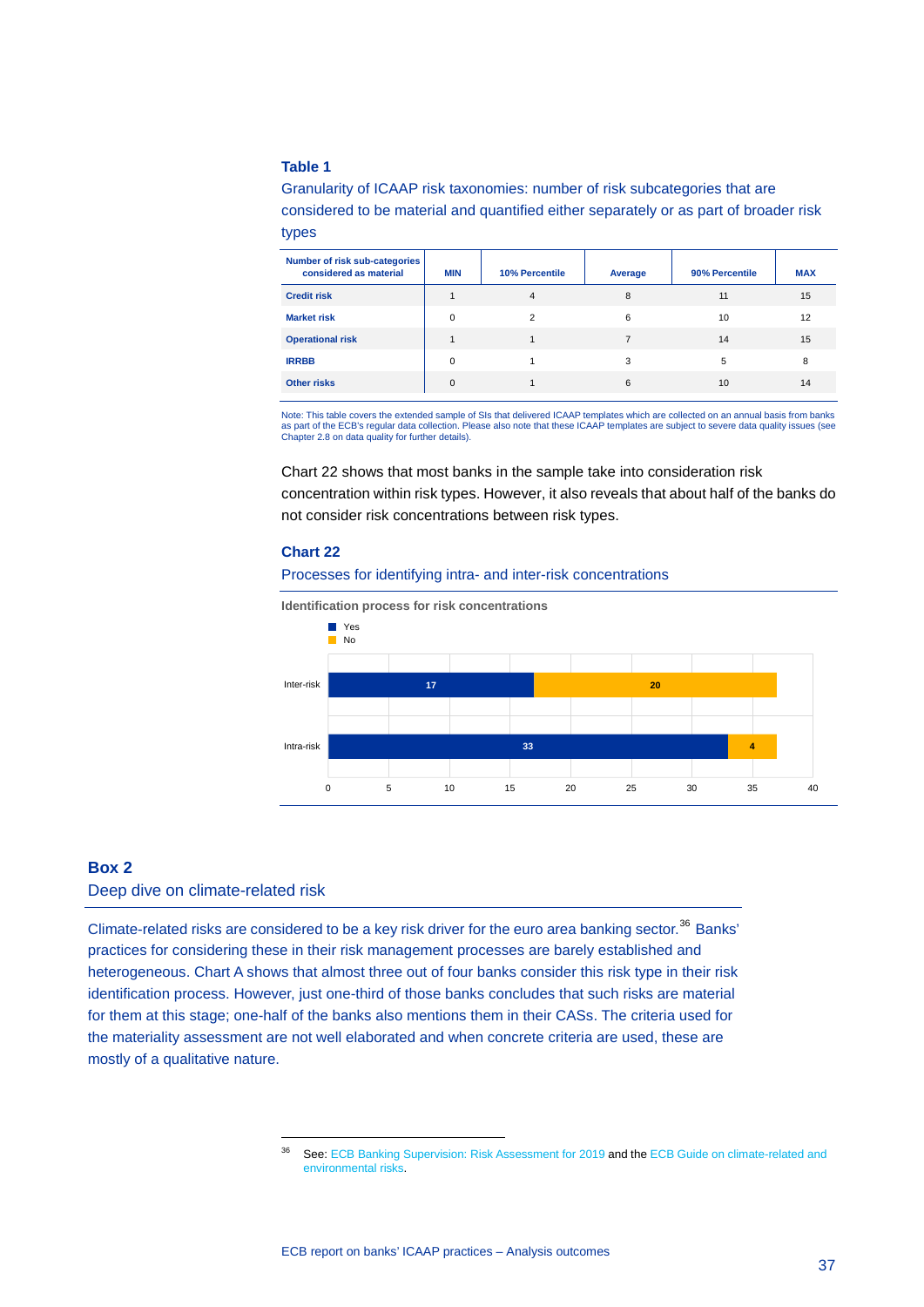#### **Chart A**

#### Risk identification and materiality of climate-related risks

**Climate-related risks considered in risk identification**



The risk taxonomies used by banks are heterogeneous (see Figure A). Usually, banks bundle climate-related risks with other risks, with "environmental and social risk" and "sustainability risk" being the most common categories. Mostly, banks include climate-related risks in other risk categories, most frequently in credit or operational/reputational risk. Only a few banks treat climate-related risk as a separate risk category.

#### **Figure A**

Climate-related risks: observed clustering with other risks in risk taxonomies and inclusion in risk types



**Climate-related risk taxonomies**

Notes: The location of rectangles is based on the most frequent inclusion of specific terminology in a certain risk category and the observed frequency for doing so. The size of rectangles has no meaning. The analysis of climate-related risk taxonomies reflects the practices of the 26 banks that do consider climate-related risks in their risk identification processes.

<span id="page-38-0"></span>One in five banks uses climate-related indicators, for example as part of a broader sustainable finance strategy (e.g. limits for total carbon intensity (gCO2/kWH) or the carbon dioxide (CO2) portfolio footprint, target volumes for finance linked to green/social bonds). Based on such indicators, one in five banks has implemented some mitigating actions such as "negative screening"<sup>[37](#page-38-0)</sup> in order to

Negative screening means the exclusion of investing in companies, sectors, countries, based on pre-selected criteria, tailored to a specific approach (e.g. climate-specific, environmental-specific or a broader approach, for example, "environmental, social and governance").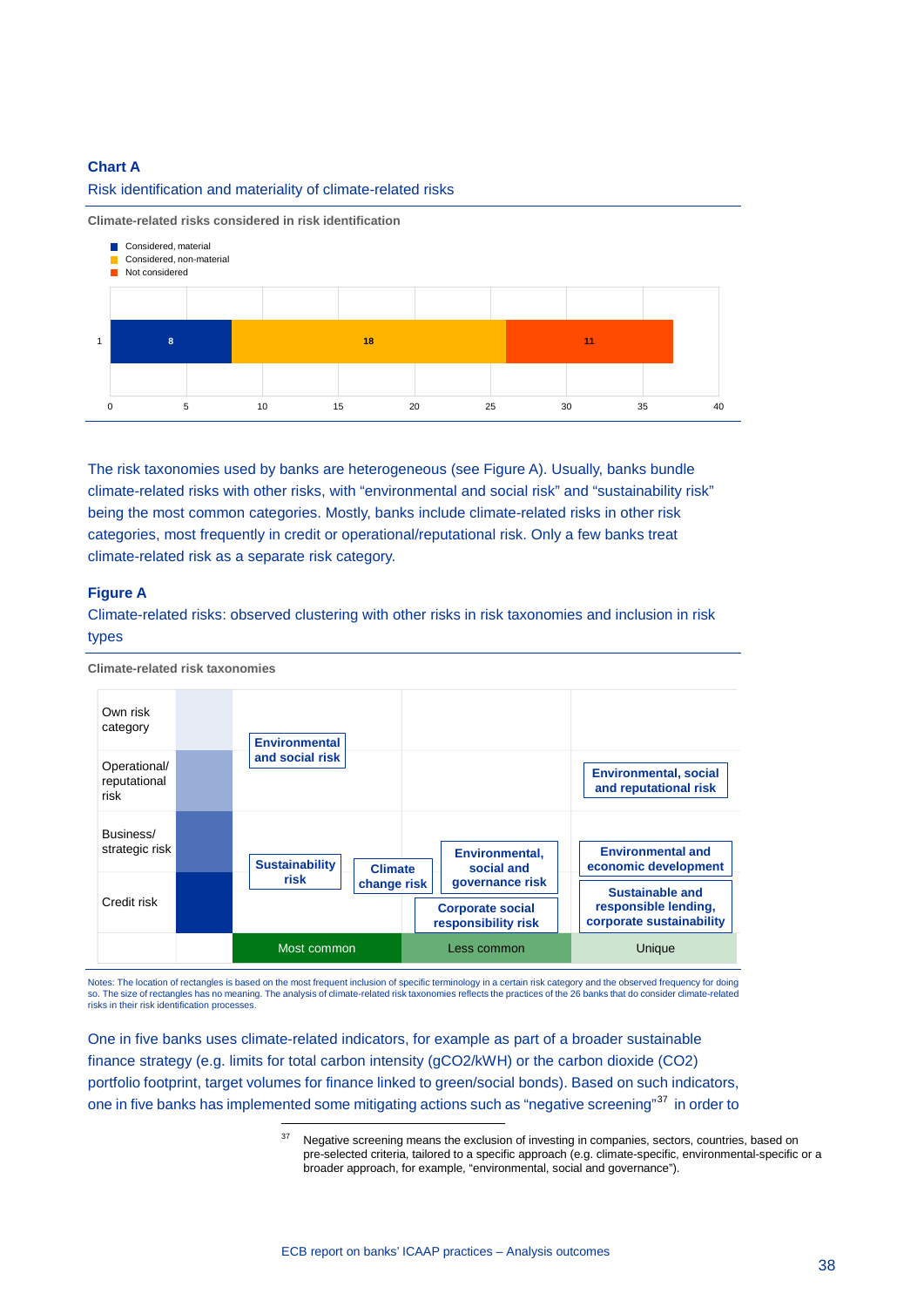limit their exposure to climate-related risks, in other words they try to avoid certain credit exposures that bear the risk of having a negative climate-related impact on banks in the future. Only a few banks include climate-related risks in their ICAAP stress-testing programmes.

#### **Conclusion regarding climate-related risks**

Given the uncertainty surrounding the timing of climate change and its negative consequences, as well as the potentially far-reaching impact in breadth and magnitude along several transmission channels<sup>[38](#page-39-0)</sup> via which climate-related risks may impact banks' capital adequacy, it is rather concerning that almost one-third of the banks has not even considered these risks in their risk identification processes at all. The vast majority of banks have not yet established internal processes that allow them to systematically identify and manage climate-related risks. Therefore, these banks continue to take uninformed business decisions that expose them to risks that could have material negative consequences for capital adequacy in the medium to long term. Banks are encouraged to quickly adopt a forward-looking, comprehensive and strategic approach to managing these risks.<sup>[39](#page-39-1)</sup>

## 2.4.2.3 Observed good practices

-

One observed good practice for risk identification is to explicitly include a forward-looking assessment in the risk identification process and to clearly outline its impact. The forward-looking assessment is conducted regularly (particularly before deciding on changes to its business strategy) to identify potential threats that could impact the feasibility of its business plan or its strategic objectives.

Another bank was observed to have implemented, in addition to its annual risk identification, a process for re-assessing the materiality of risks on a quarterly basis in the light of evolving changes in its business activities and operating environment. This includes, in particular, a re-assessment of the materiality of risks that it had previously not identified or identified as being exposed to, however not (yet) to a material extent.

Another good practice that was observed was structured combination of a top-down and bottom-up approach in the risk identification process, such that there is cooperation between group and local risk management functions. The first stage consists of a group risk committee that develops a global risk driver map, which comprehensively identifies and assesses the set of risk drivers from a group perspective, based on their severity and time to impact. After that, the local risk management function of the group entities assess, at the second stage, the extent to which these global drivers are relevant for their perimeter, how they might materialise into risk events and what other, exclusively locally relevant risk drivers it is exposed to. At the final stage, it determines which risks from this broad list are material from a local perspective and includes them in its local ICAAP risk inventory.

<span id="page-39-0"></span><sup>&</sup>lt;sup>38</sup> See the Network for Greening the Financial System: A call for action: Climate change as a source of [financial risk,](https://www.ngfs.net/sites/default/files/medias/documents/synthese_ngfs-2019_-_17042019_0.pdf) April 2019.

<span id="page-39-1"></span>See, for example, the ICAAP Guide, Principle 4 (ii), paragraphs 39 and 60 and footnote 22 and ECB [Banking Supervision: Risk Assessment for 2019,](https://www.bankingsupervision.europa.eu/ecb/pub/pdf/ra/ssm.ra2019.en.pdf) [ECB Guide on climate-related and environmental risks](https://www.bankingsupervision.europa.eu/legalframework/publiccons/pdf/climate-related_risks/ssm.202005_draft_guide_on_climate-related_and_environmental_risks.en.pdf) (currently under consultation).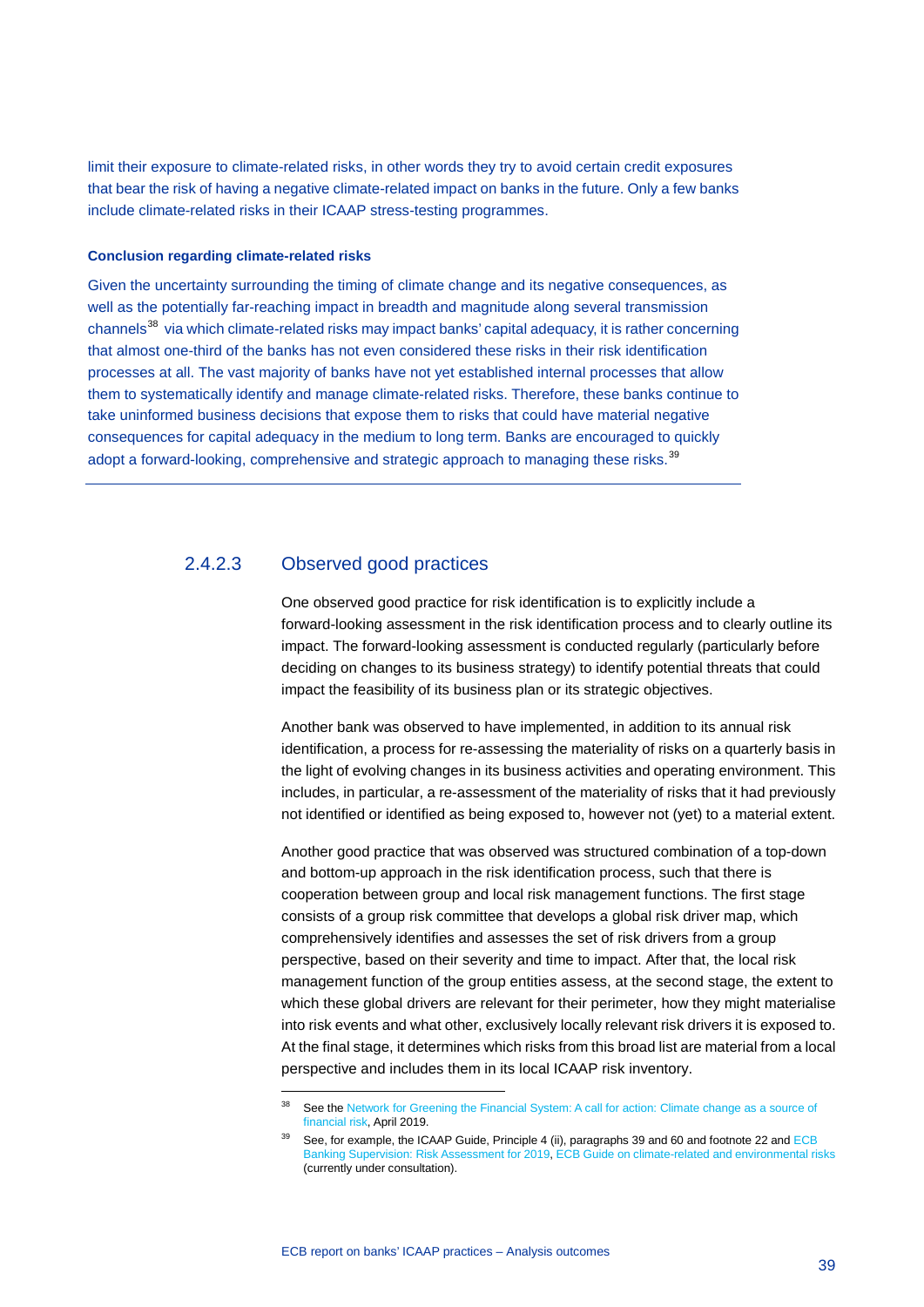# 2.4.3 Conclusions regarding risk identification

Processes for the regular identification of risks appear to be established and performed at adequate frequencies. However, many banks should improve their forward-looking and pro-active risk identification and follow the "gross approach" [40](#page-40-2). Otherwise, these banks risk being taken by surprise by either ineffective risk mitigation or by evolving risks and they may take business decisions that expose them to unknown or unintended risks. With regard to risks stemming from shadow banking entities, many banks should improve their processes in order to be able to systematically identify and to adequately manage those risks with their very specific nature.

There is clear room for improvement with regard to bank's materiality concepts, both with regard to the decision on which entities to include in the ICAAP and, in particular, with regard to the decision on the materiality of risks. In many cases, more elaborated materiality concepts, including concrete materiality criteria are needed to ensure a structured and consistent identification of material risks.

The observed large heterogeneity in banks' internal risk taxonomies does not per se raise concerns given that these differences result from differences in banks' risk profiles and their processes in order to be able to systematically identify and adequately manage those risks with their very specific nature. Incomprehensive or non-systematic risk identification practices, however, pose a threat to banks' continuity and should be addressed.

Starting with risk identification processes, many banks also need to overcome their current silo approaches and start identifying and managing concentrations, particularly across risks. The way things stand, those banks might unconsciously expose themselves to identical or correlated risk drivers that may simultaneously impact them via different risk types, thereby threatening their continuity to a far greater extent than they are aware.

# <span id="page-40-0"></span>2.5 Principle 5 – Internal capital

# 2.5.1 Supervisory expectations and focal points of the assessment

### <span id="page-40-1"></span>Principle 5 of the ICAAP Guide

-

<span id="page-40-2"></span>"The institution is expected to define, assess and maintain internal capital under the economic perspective. […] Internal capital is expected to be of sound quality, and determined in a prudent and conservative manner. The institution is expected to show clearly, assuming the continuity of its operations, how its internal capital is available to cover risks. […] The institution could use, for example, a fully-fledged net present value model, or use the regulatory own funds as a starting point.

<sup>40</sup> See, for example, the ICAAP Guide, paragraphs 60 and 61.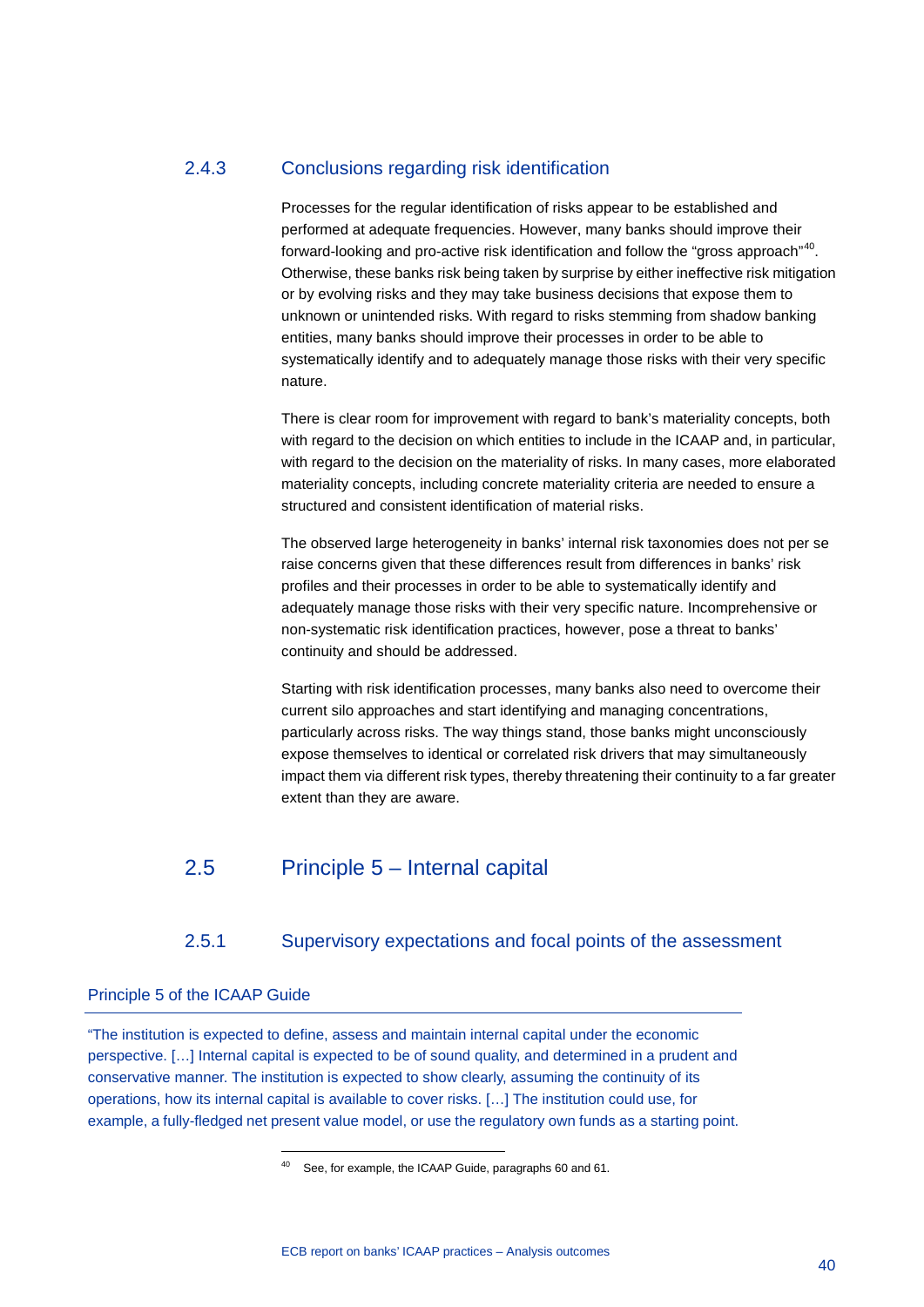[...] If the institution uses the regulatory own funds as a starting point for its internal capital definition, it is expected that a large part of its internal capital components will be expressed in Common Equity Tier 1 (CET1) own funds. In addition, certain adjustments are conceptually necessary to arrive at the capital that is in line with the economic value concept underlying the economic perspective. […] The definition of internal capital is expected to follow the economic value considerations."

> In order to ensure that adequate internal capital is available to absorb losses and cover risks under the economic perspective, it is crucial that internal capital is clearly defined and determined. Irrespective of the starting point used for its definition, banks should base their internal capital on continuity assumptions and economic value considerations. This chapter focuses on these key aspects.

# 2.5.2 Analysis of ICAAP practices

# 2.5.2.1 Internal capital definition approaches

Less than half of the banks have clearly defined internal capital under the economic perspective in their ICAAPs. For most of the banks the definition is not elaborated, and for one bank it is even missing. Chart 23 shows that more than two-thirds of the banks use regulatory own funds as a starting point for their internal capital definition and almost one-third of the banks uses accounting values. Not one bank in the sample uses a pure net present value approach.

#### **Chart 23**

#### Internal capital definition: Elaboration level and starting points



Chart 24 compares the levels of regulatory own funds to internal capital. Looking at the relationship between internal capital and regulatory CET1, most banks have internal capital levels at or above CET1. This relationship is heterogeneous across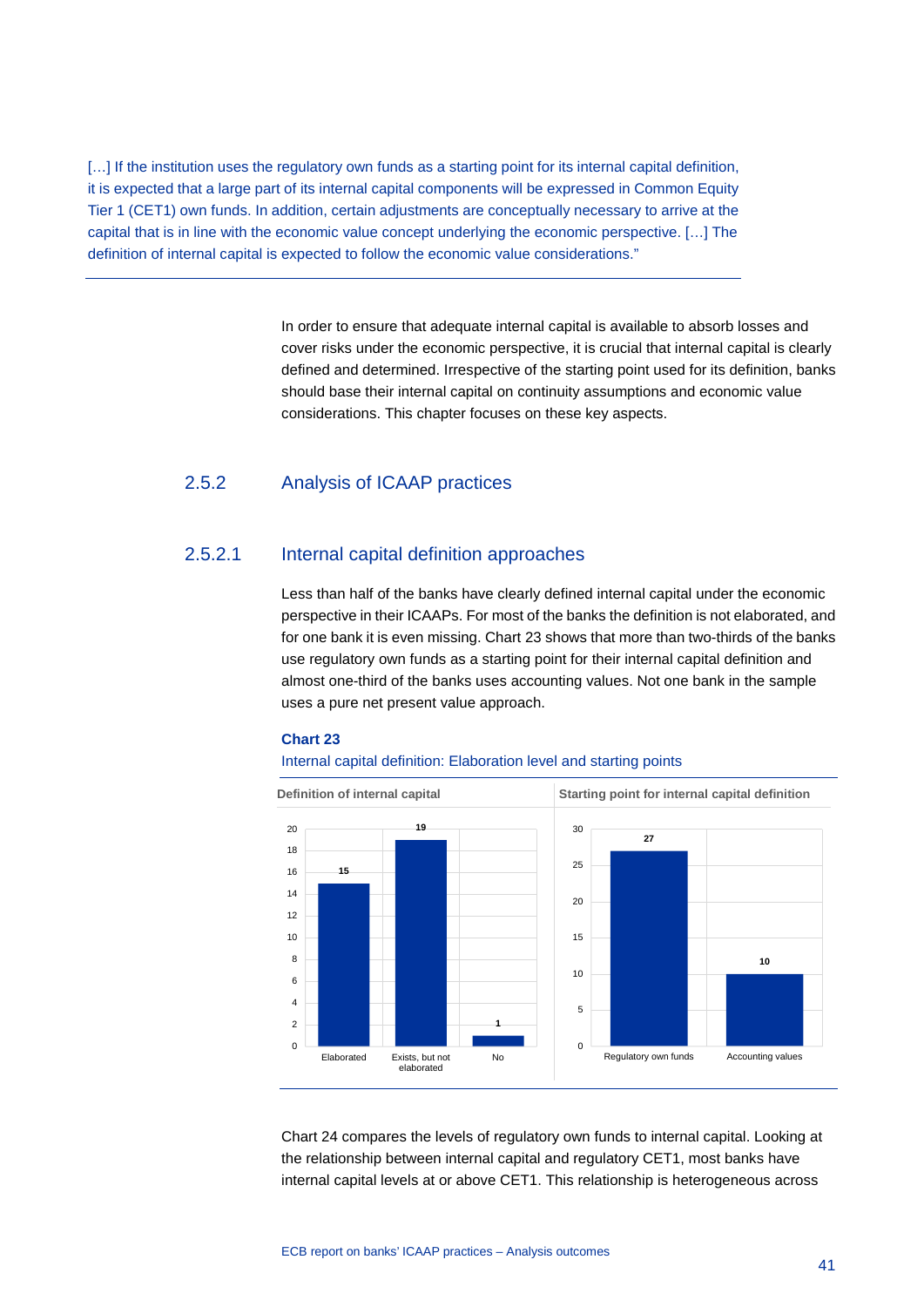banks, ranging from 78% to 166%. On average, internal capital is 16% higher than CET1. When comparing internal capital to total regulatory own funds, the difference is less, internal capital is, on average, 4% lower.

On the right-hand side of the chart, there are banks for which internal capital is much higher than CET1. Potential underlying reasons for this can be, for example, that the internal capital includes AT1 and T2 instruments, that there are different perimeters between the internal and the prudential view, or that some banks claim to have significant amounts of hidden reserves.

The ratios presented in the chart are further differentiated by the starting point (own funds – dark blue; accounting values – orange) used for defining internal capital. Banks that use accounting figures as a starting point tend to have higher internal capital levels compared to CET1 levels (average: 129%) than those that use regulatory own funds as a starting point (average: 111%). This is in line with the fact that prudential filters, deductions and other adjustments usually lead to own funds figures that are lower than balance sheet capital figures.

#### **Chart 24**

Comparison of internal and regulatory capital levels, differentiated by starting points used for internal capital definition

**Relation between internal capital and regulatory own funds**

 $\blacksquare$  IC / CET1 – regulatory starting point (average = 111%)

(y-axis: ratio in percentage)



Note: IC - internal capital.

-

Chart 25 shows the most frequent adjustments banks make to the starting points (e.g. CET1, paid-in equity) used for determining internal capital.<sup>[41](#page-42-0)</sup> The most frequent adjustments observed are the addition of hidden reserves (one in three banks) and the deduction of hidden losses (one in four banks), followed by the addition related to the

<span id="page-42-0"></span><sup>&</sup>lt;sup>41</sup> Please note that this is a mere description of the facts (additions and deductions made by banks) observed, irrespective of the ECB's evaluation of the practices. For example, the ICAAP Guide lists some examples for general deductible items such as T2 instruments, deferred tax assets (DTAs), hidden losses and minority interests. However, it is also worth noting that the ICAAP is a bank-internal process. It does not follow external provisions on the internal capital composition. For example, Pillar 1 prudential filters are not binding for the ICAAP but rather internal capital components are expected to be assessed by the bank on a case-by-case basis.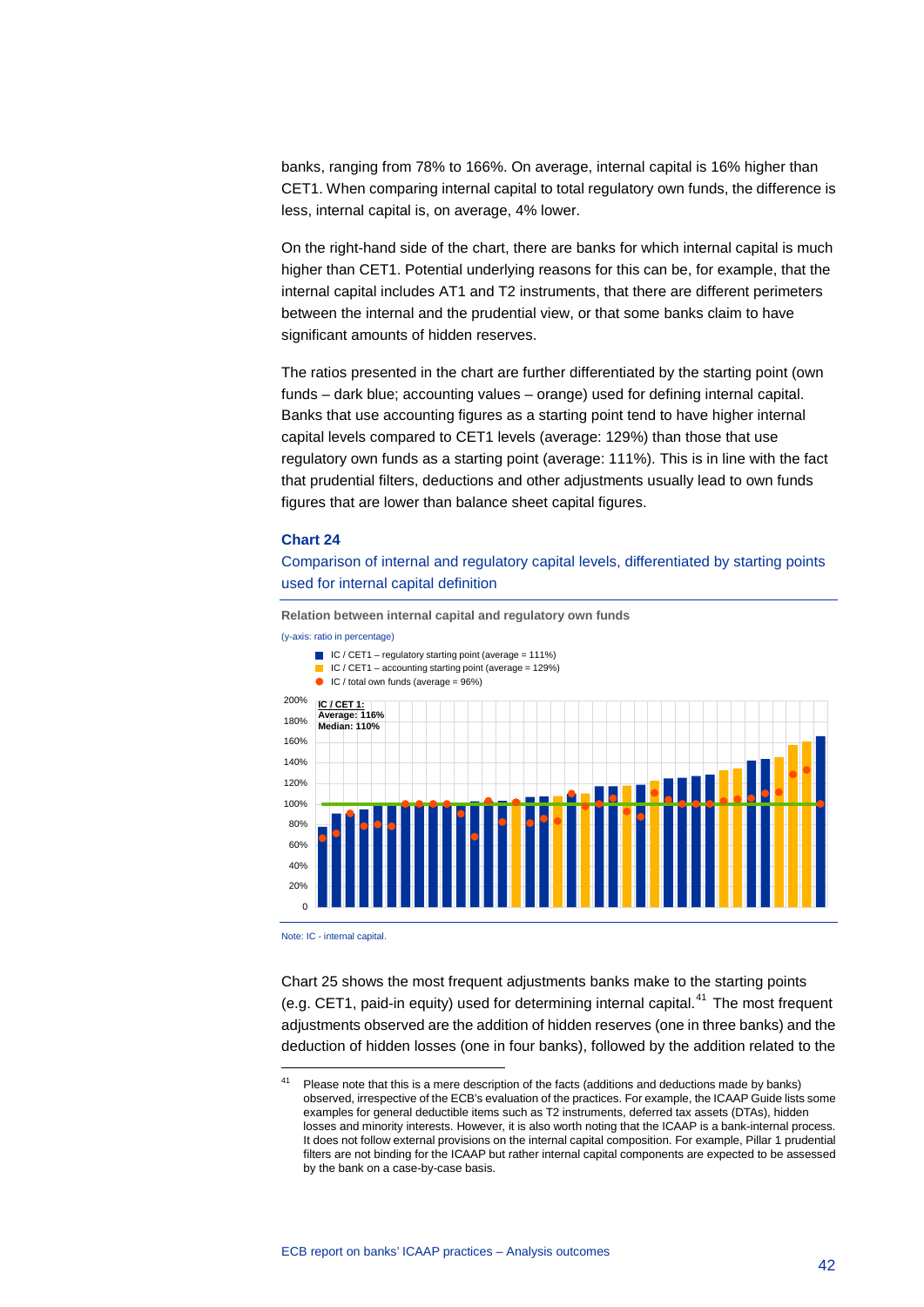Pillar 1 expected shortfall adjustments, as well as the deduction of deferred tax assets and additions related to the Pillar 1 expected shortfall adjustments (around one in five banks, in each case). One in five bank uses CET1 or total own funds as internal capital without any adjustments.

#### **Chart 25**

Illustrative additions to and deductions from starting points used when determining internal capital



Note: The chart refers to all 37 banks in the sample, irrespective of the starting points used for internal capital determination.

# 2.5.2.2 Continuity assumption and economic value consideration

In the chapter on Principle 3, it was analysed whether banks had implemented the economic perspective in broader terms. This chapter focuses on whether banks apply the two key features of the economic ICAAP perspective when determining their internal capital, namely the assumption of the bank's continuity and economic value considerations. Chart 26 illustrates how banks have considered these two criteria for assessing whether components they intend to use as internal capital can absorb economic losses under the assumption of continuity. Apparently, for each criteria, only around half of the banks consider them at all when deciding on the inclusion of the capital components and just a few banks do so in an elaborated manner. Taking both criteria together, only one in ten banks elaborates on both aspects when defining their internal capital. Moreover, almost half of the banks do not refer at all to the continuity assumption in their internal capital definition and the same is true for economic value considerations.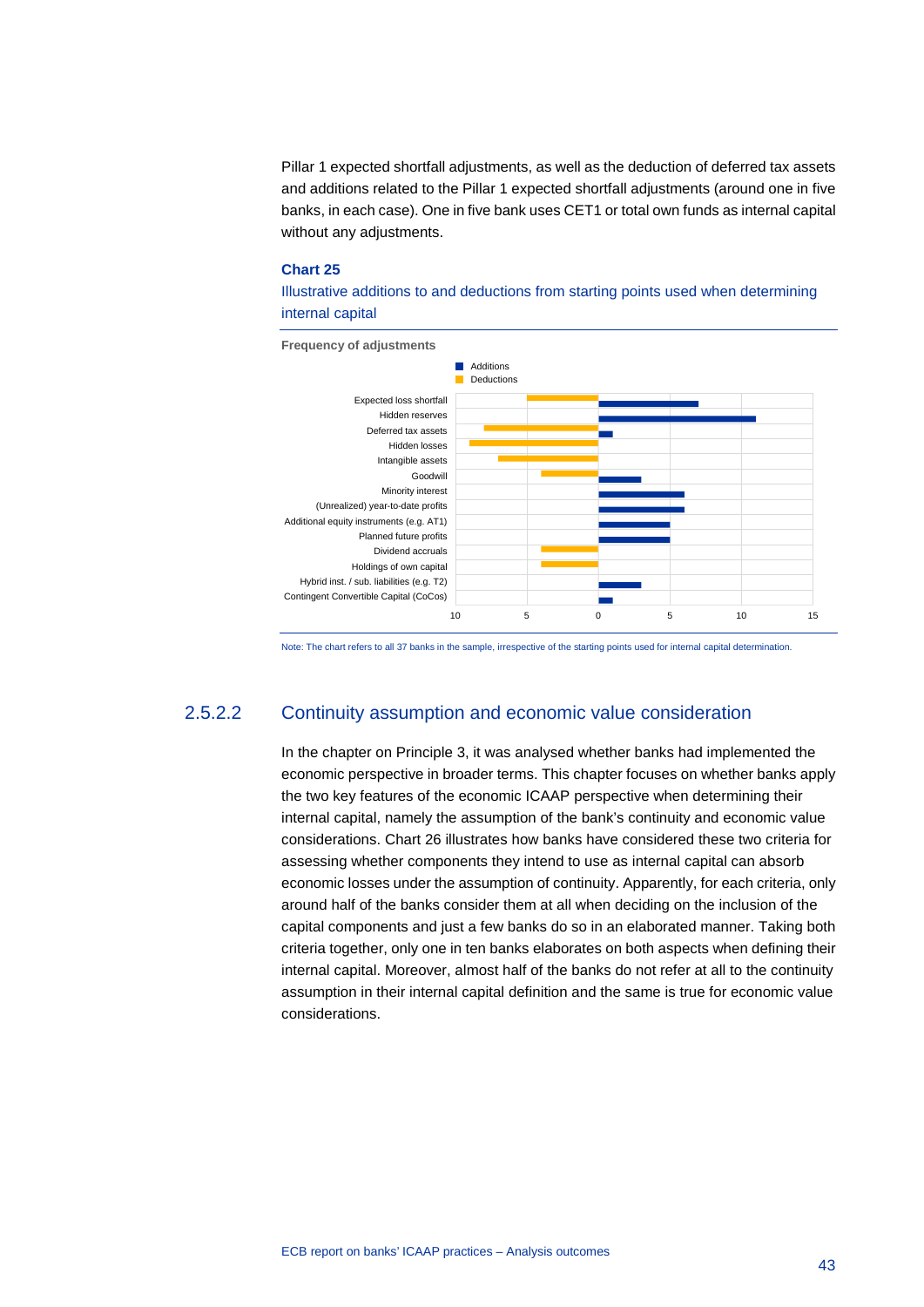

Consideration of continuity assumptions and economic value considerations in internal capital definition

Around half of the banks include AT1 in their internal capital, but only one in ten of these banks provides a justification for including these instruments and virtually none of these elaborates on why including AT1 instruments is consistent with the continuity assumption and economic value considerations. More specifically, these banks do not assess and justify how AT1 trigger levels are commensurate with the continuity assumption underlying the ICAAP.

This includes the consideration of the ability to maintain regulatory and internal capital levels, on an ongoing basis, that allow them to sustainably follow their business model, taking into account potential negative signalling effects from non-servicing or even converting AT1 instruments. Furthermore, banks do not assess and demonstrate how the regulatory AT1 instrument can be considered as internal capital under the economic perspective, which means that these instruments would need to be risk-bearing and loss-absorbing from an economic point of view.

Finally, around one-third of the banks include T2 instruments in their internal capital, but only one-third of those which include these instruments provide some kind of justification, the explanation for which is, however, not well elaborated in any case.

# 2.5.2.3 Observed good practices

With regard to the definition of internal capital, a good observed practice is that a bank clearly defines the capital components it considers eligible to cover risks under the economic perspective, subject to an assessment of potential capital components following clear predefined criteria. These criteria include: (i) ability to absorb losses under the assumption of business continuity; (ii) marketability in a crisis scenario (i.e. possibility to sell assets without material discounts); and (iii) consistency with risk quantification under the economic perspective (i.e. economic value considerations as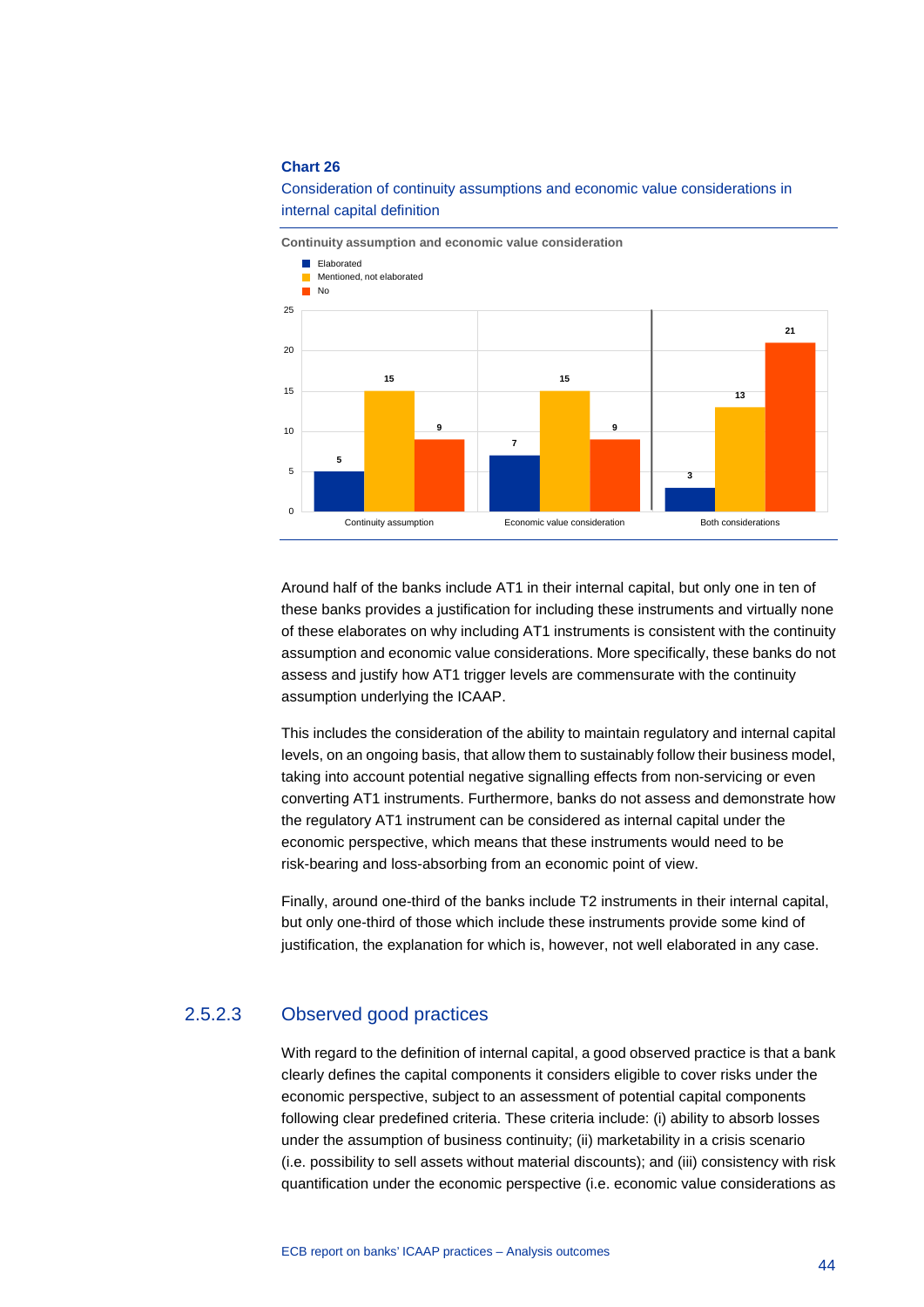the common guiding principle). In addition, the bank monitors best practices used by other banks so as to continuously challenge its own approach.

With regard to how economic value considerations are taken into account in the definition of internal capital, it is also good practice to systematically and granularly analyse the need for economic value adjustments to the banks' assets and liabilities.

## 2.5.3 Conclusions regarding internal capital

Virtually all banks have a definition of internal capital in place. However, over half of the banks have not elaborated on this definition.

The relationship between internal and regulatory capital levels is heterogeneous across banks. While such differences generally do not come as a surprise  $42$ , attention has been drawn to the observation that – compared to CET1 own funds – internal capital is in most cases and on average noticeably larger, particularly when accounting values are taken as the starting point.<sup>[43](#page-45-1)</sup>

How to judge this depends on the individual situation and on the thoroughness of the bank's case-by-case assessment of the capital components included.<sup>[44](#page-45-2)</sup> Material hidden reserves or a larger ICAAP scope compared to prudential consolidation<sup>[45](#page-45-3)</sup> could be a reasonable justification for this phenomenon. However, there could be other, unwarranted underlying reasons for this, such as an unjustified inclusion of minority interests, AT1 or T2 instruments. The BIS observed a deterioration in price-to-book values of bank's equity over the past years<sup>[46](#page-45-4)</sup>, which seems to indicate that, in some cases, internal capital levels might need to be lower than regulatory capital levels, which is a point of attention, as this analysis shows that overall according to the banks' view the exact opposite is the case. This observation supports the general finding of this analysis, which is that material improvements are needed in terms of the two key features under the economic ICAAP perspective – continuity assumptions and economic value considerations. These features need to be duly considered and applied when deciding, case-by-case, whether and to what extent each capital component may be considered as internal capital. This also refers, for example, to the inclusion of T2 instruments in internal capital or the inclusion of AT1 instruments without assessing to what extent they are able to generate internal capital under the economic perspective. While many T2 instruments are, by nature, not loss-absorbing following the continuity assumption, AT1 instruments (such as e.g.  $CoCos^{47}$  $CoCos^{47}$  $CoCos^{47}$ ) are also generally considered to be problematic.<sup>[48](#page-45-6)</sup> As things stand,

<span id="page-45-0"></span><sup>42</sup> See the ECB Guide to the ICAAP, paragraph 68.

<span id="page-45-1"></span><sup>&</sup>lt;sup>43</sup> The latter finding reflects the fact that for those banks the starting point is usually higher because the prudential filters used to transform balance sheet figures to own funds are not being applied.

<span id="page-45-2"></span><sup>44</sup> This should also be read in conjunction with footnote 41.

<span id="page-45-3"></span><sup>&</sup>lt;sup>45</sup> Note that a different perimeter does not only mean higher internal capital compared to the prudential perimeter, but also more risk stemming from the entities that have been included.

<span id="page-45-4"></span><sup>&</sup>lt;sup>46</sup> See Graph 1 in "The ABCs of bank PBRs: What drives bank price-to-book ratios?", BIS Quarterly [Review, March 2018,](https://www.bis.org/publ/qtrpdf/r_qt1803h.htm) Bank for International Settlements.

<span id="page-45-6"></span><span id="page-45-5"></span><sup>47</sup> Contingent convertible bonds.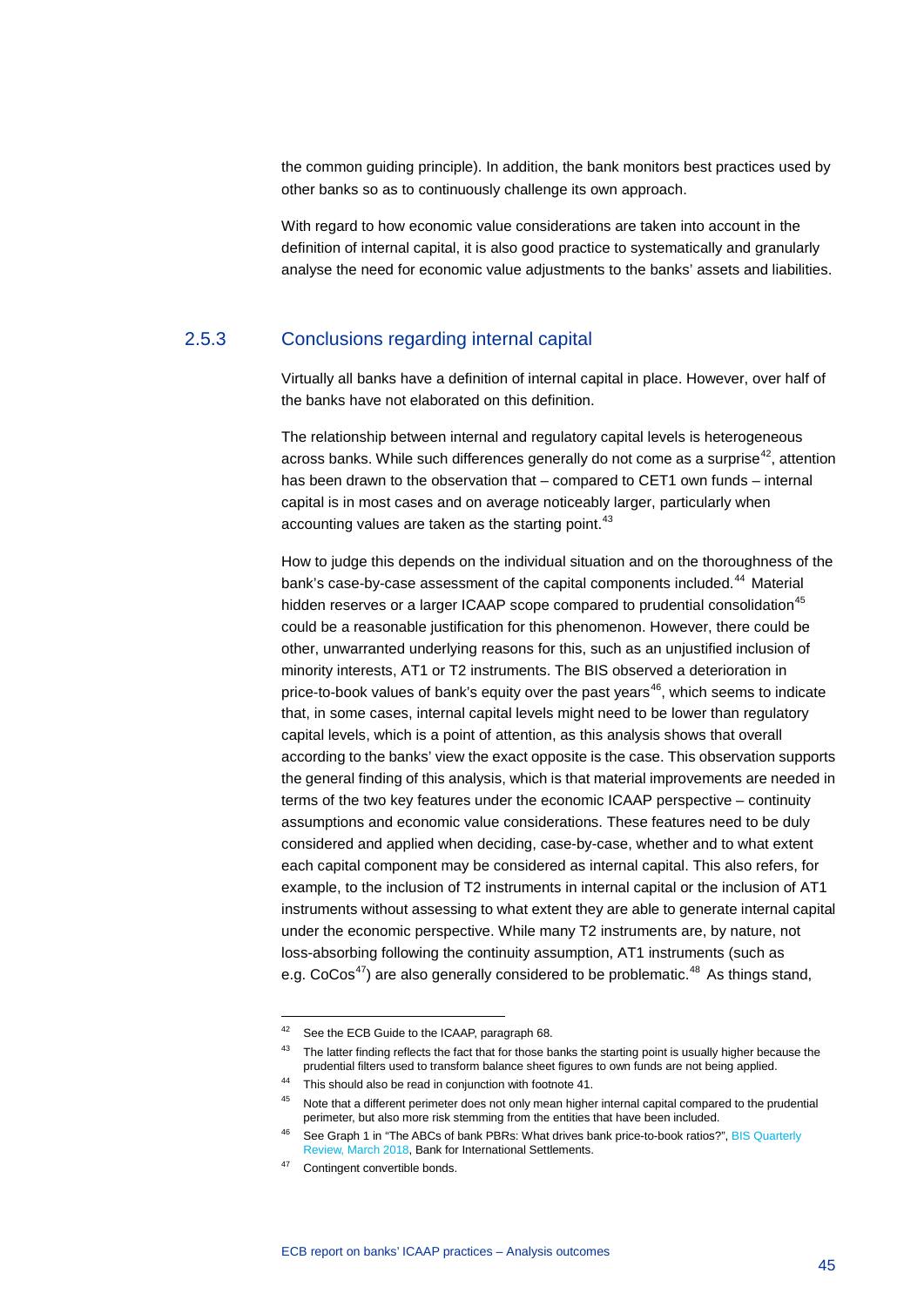there are clear deficiencies in terms of how banks justify the inclusion of capital components in their internal capital.

<span id="page-46-0"></span>This unjustified inclusion of capital components is a source of concern, because there is the risk that the level of internal capital could be over-estimated and, therefore that economic capital adequacy could be misjudged and consequently not well managed.

# 2.6 Principle 6 – ICAAP risk quantification methodologies

## 2.6.1 Supervisory expectations and focal points of the assessment

## <span id="page-46-1"></span>Principle 6 of the ICAAP Guide

"The institution is expected to implement risk quantification methodologies that are tailored to its individual circumstances, […]. The risk quantification methodologies and assumptions […] are expected to be robust, sufficiently stable, risk sensitive, and conservative enough to quantify losses that occur rarely. […] Uncertainties arising from risk quantification methodologies are expected to be addressed by an increased level of conservatism. […] The institution is expected to take a prudent approach whenever assuming risk diversification effects […] and be cautious when applying inter-risk diversification in its ICAAP. The institution is expected to be fully transparent about assumed risk diversification effects and […] ensure that risks are adequately covered by capital, even in times of stress when diversification effects may disappear […]"

> Appropriate risk quantification methodologies and parameters are crucial for ensuring banks' adequate capital coverage and sound management of their risks. Therefore, this chapter focuses on the risk quantification methodologies used by the banks, the underlying key assumptions and the levels of risk compared to Pillar 1.

# 2.6.2 Analysis of ICAAP practices

-

# 2.6.2.1 Risk quantification methodologies

Despite the fact that also other risks can be highly material for banks, the scope of risks analysed in this section is limited to those which are considered to be very relevant for many banks and for which regulatory quantification methodologies exist

See also comment 208 in the Responses to the public consultation on the draft ECB Guides to the internal capital and liquidity [adequacy assessment processes \(ICAAP and ILAAP\).](https://www.bankingsupervision.europa.eu/legalframework/publiccons/pdf/icaap_ilaap/ssm.feedbackstatement_201811.en.pdf)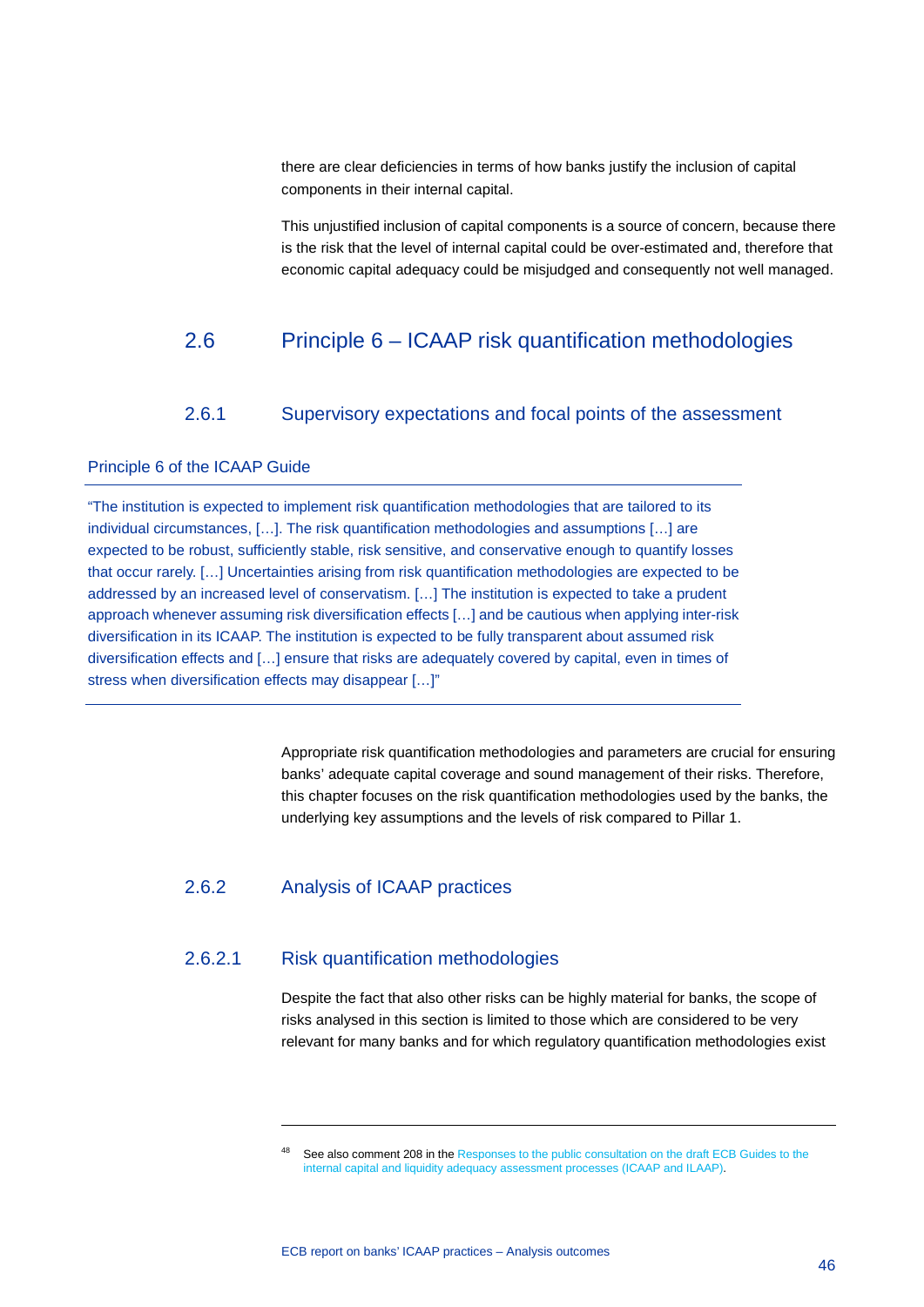(Pillar 1 risks and IRRBB). $49$  With regard to the methodologies used for quantifying those risks under the economic perspective, Chart 27 shows that for Pillar 1 risks, banks use predominantly (mostly amended) regulatory approaches and non-Pillar 1 statistical models. For IRRBB, the majority of banks use scenario analysis and many banks rely on statistical models.

For operational risk and IRRBB, one-third of the banks use Pillar 1 and supervisory outlier test figures, respectively, without any amendments; this is much less common for market and credit risk. Overall, almost one-half of the banks use Pillar 1 and supervisory IRRBB figures for at least one risk type, also under the economic perspective, and one in seven banks uses standardised Pillar 1 methodologies for at least one risk type.

Whereas Pillar 1 risks are always quantified as separate risk categories, approximately one in ten banks integrates IRRBB risk in market risk.

#### **Chart 27**

<span id="page-47-0"></span>-

Risk quantification methodologies used under the economic perspective for Pillar 1 risks and IRRBB



For IRRBB, Chart 28 also shows that around one-quarter of the banks in the sample use statistical models that focus on economic value of equity (EVE) measures. Overall, one-half of the banks use some kind of combination of EVE and earnings measures for determining risk figures under the economic perspective and one in ten banks only quantifies earnings measures.

This decision does of course not imply that other risks such as the credit spread risk may not be material. On the contrary, other risks can be even more relevant for an individual bank. All risks identified as material are expected to be addressed in all parts of the ICAAP.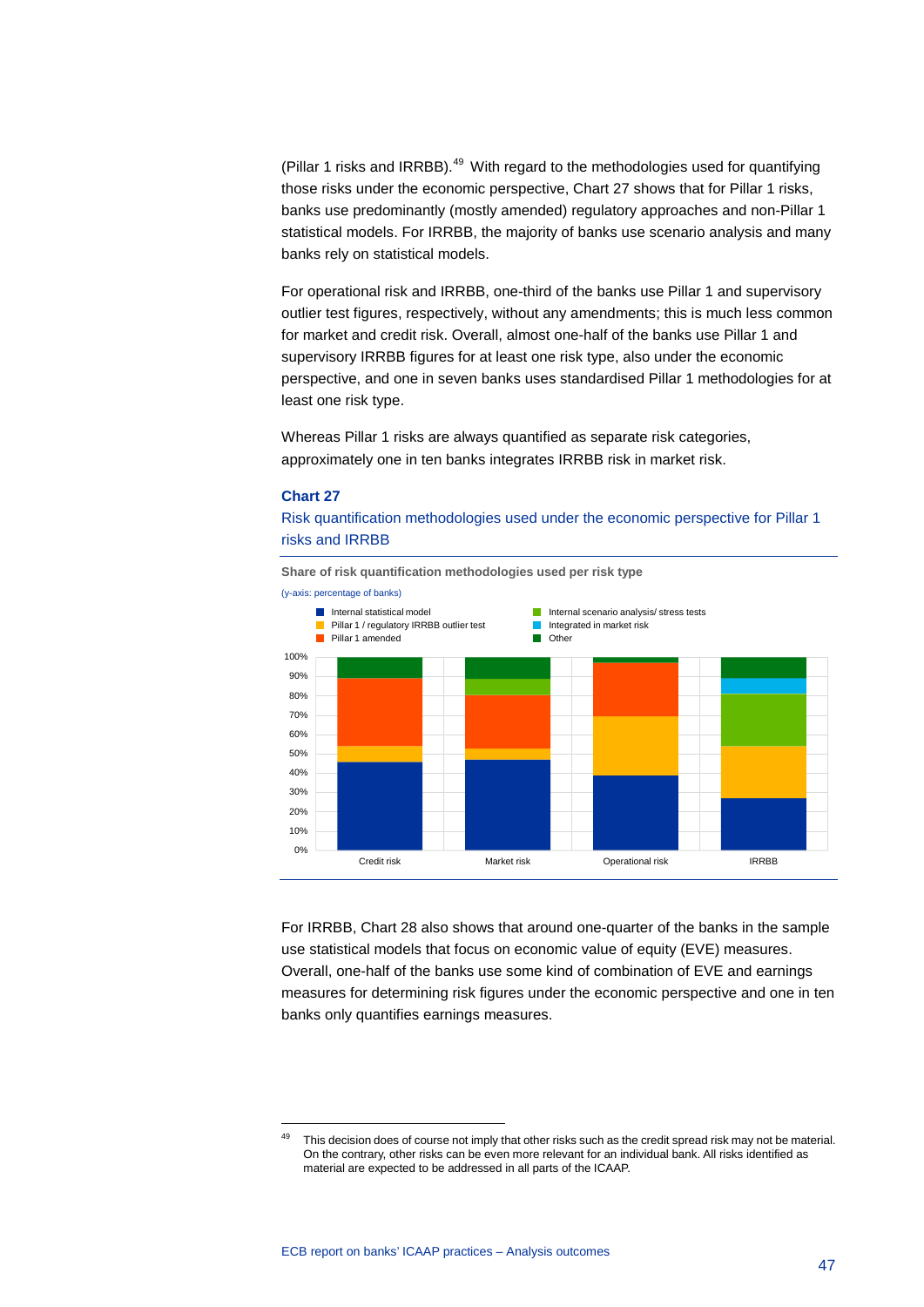

Measures used for quantifying IRRBB under the economic perspective

Banks that use amended Pillar 1 risk quantification methodologies for quantifying credit, market and operational risk most commonly use scopes different to those used under Pillar 1. Moreover, approximately one-half of the banks adjust their underlying assumptions and parameters, including the confidence levels that they use in Pillar 1 for credit and market risk, respectively.

As for the statistical models used for quantifying risk, value at risk (VaR) measurement of distributions based on Monte Carlo simulations is the most commonly used approach for credit and operational risk, while for market risk, VaR methods based on historical simulations are more common.

### **Chart 29**





G-SIBs mostly use statistical models for the quantification of credit and market risk, rely more on Pillar 1 Advanced measurement approach (AMA) models for quantifying operational risk, and either include IRRBB as part of market risk or use scenario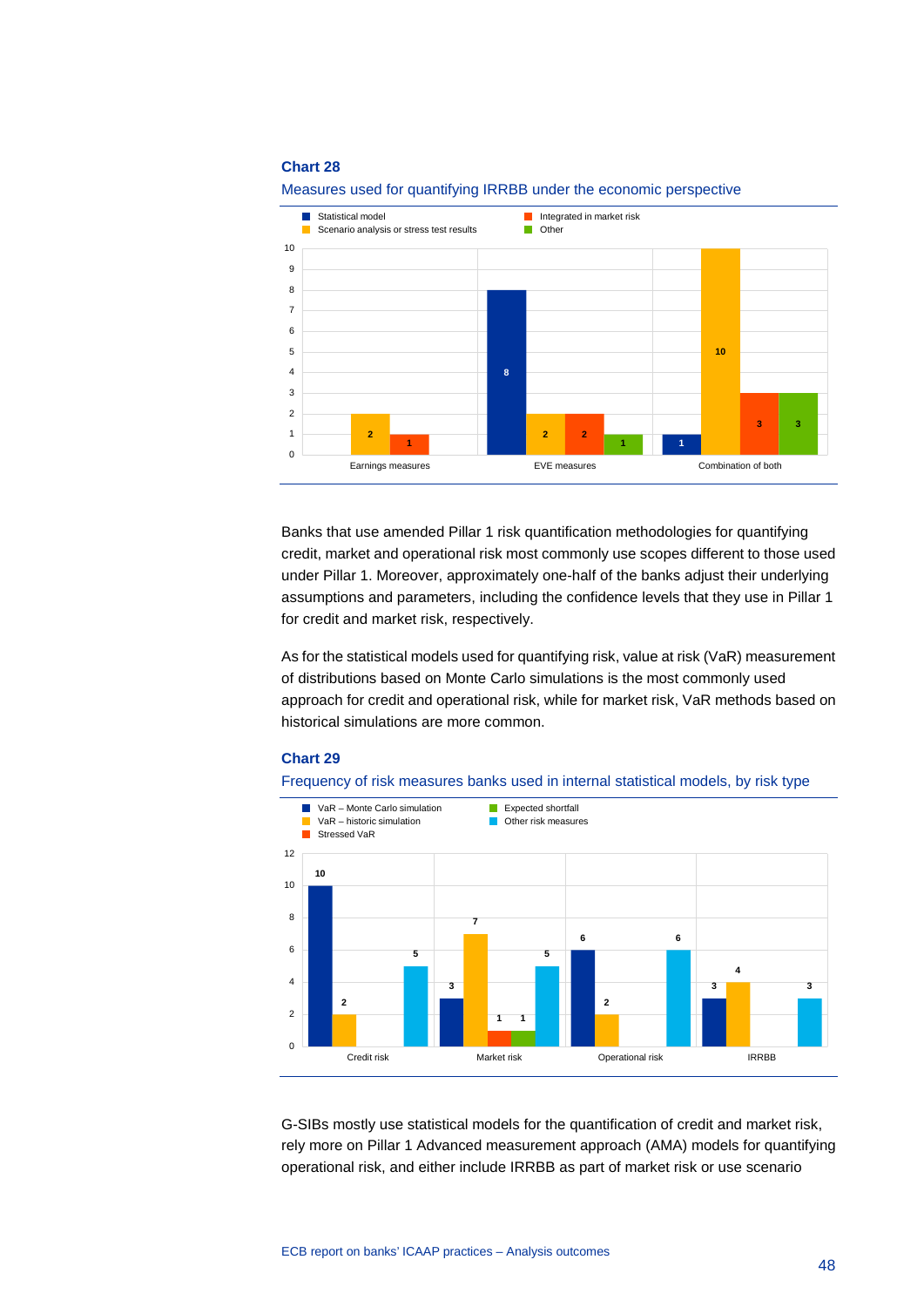analysis for IRRBB quantification. On average, risks quantified by G-SIBs under their economic perspective are 11% lower than total Pillar 1 own funds requirements.

One in four banks relies on vendor models for their risk quantification and they do this most commonly for credit risk. However, not all of these banks demonstrate model ownership in their ICAAP documentation.

Confidence levels used for statistical models seem to be more homogeneous compared to 2015. While only a few banks have recently changed their confidence levels, values of 99.9% and above are meanwhile an established standard amongst SIs for the ICAAP, with 99.9% now being most commonly used across risks. Very few banks use lower levels than this, down to 95.0%, and quite a number of banks use higher values than  $99.9\%$  – ranging up to as far as  $99.99\%$ <sup>50</sup>.

### **Chart 30**

-

#### Confidence levels used in statistical models, by risk type



For market risk, the holding period is another modelling assumption made by banks, which in most cases is lower than 250 trading days. Overall, ten days and 250 days are the most frequent assumptions. A couple of banks apply a combination of a relatively short holding period (less than 250 days) and a less conservative confidence interval of 99%.

<span id="page-49-0"></span><sup>50</sup> 99.99% was observed in one case, each for credit risk, operational risk and IRRBB.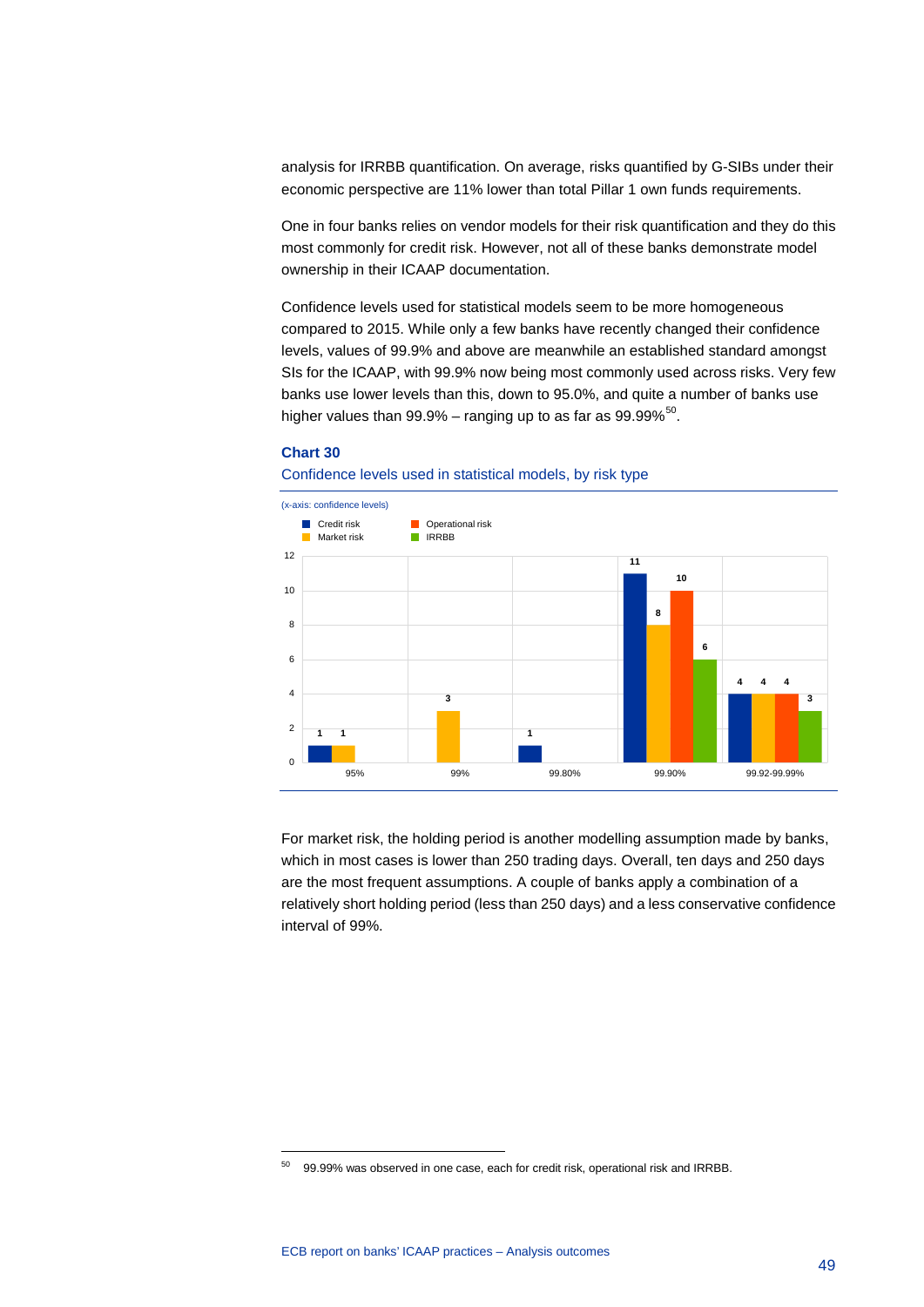

**How many trading days are assumed?** (x-axis: number of trading days)



Slightly more than half of the banks explicitly address the uncertainties surrounding risk quantification methodologies by increasing their level of conservatism. Among them, almost half of them do so by allocating an additional buffer for model risk, while only a few do so by explicitly using more conservative parameters.

### **Chart 32**

-

#### Treatment of uncertainties in risk quantification

**Are uncertainties from risk quantification methodologies addressed by an increased level of conservatism?**



One in four banks in the sample applies inter-risk diversification effects.<sup>[51](#page-50-0)</sup> However, one-half of the banks does not subject its inter-risk diversification assumptions to

<span id="page-50-0"></span><sup>51</sup> See the green-shaded parts of the bars in Box 1- Chart A for an overview of all SIs that apply inter-risk diversification effects.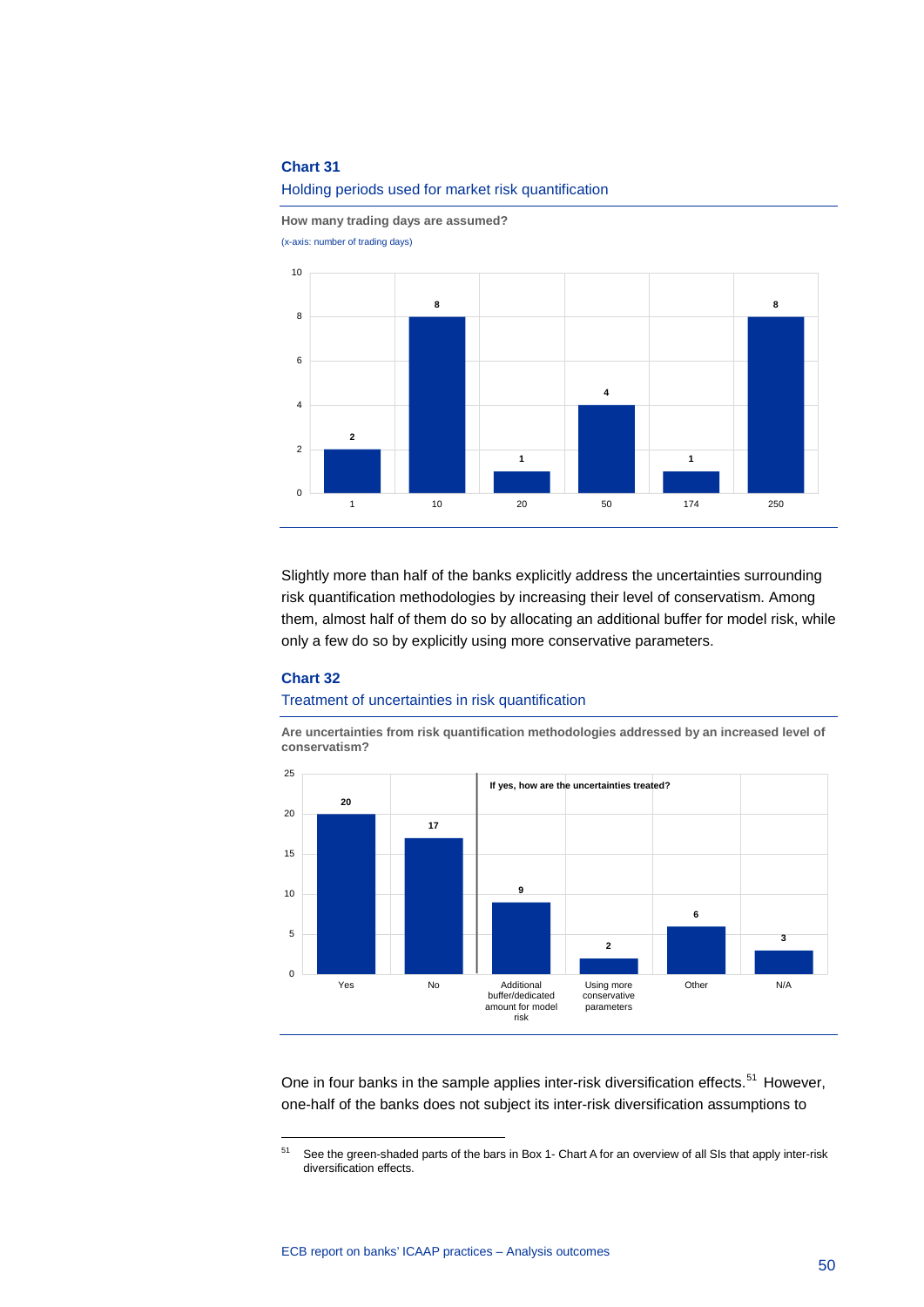stress in its stress-testing scenarios and one in three banks does not transparently report these effects. Among the different risk aggregation methods used, justified expert judgment and copulas lead to the highest average risk reductions. On average, inter-risk diversification reduces the overall risk amount by 12%, with a minimum value of 7% and a maximum value of 21%. In one bank outside the sample of the analysis, the total risk amount without taking inter-risk diversification effects into account was materially higher than the level of internal capital.

As shown in Chart 33, under the normative perspective banks predominantly use stress-testing and scenario analysis for projecting own funds and TREA, for their adverse scenario projections, across Pillar 1 risks and IRRBB categories. A few banks also use expert judgements. Around one in five of the projections under the normative perspective is based on economic perspective risk figures, either directly or after adjustments.

#### **Chart 33**

### Approaches used for projecting capital figures under adverse normative perspective scenarios

**How are the future own funds and TREA amounts derived for the adverse scenario projections?**



Note: For credit, market and operational risk, future own funds ratios are impacted through changes in own funds levels and TREA,<br>whereas for IRRBB, the chart refers exclusively to the projected impact of the risk on futur for IRRBB. Figures may not add up to 37 because multiple answers selection was possible.

#### <span id="page-51-0"></span>**Box 3**

### Excursus: quantitative analysis of ICAAP risk figures

-

<span id="page-51-1"></span>Table A shows the relative shares of risk, compared to overall risk amounts. It is obvious that the level of heterogeneity across banks is much greater for the ICAAP than for Pillar 1 (values in brackets). The typical<sup>[52](#page-51-1)</sup> share of credit risk, for example, ranges from 65% to 87% under Pillar 1 versus 35% and 84% in the ICAAP. The figures also reveal that banks on average consider credit risk to be much less dominant than the Pillar 1 regulators do (60% versus 78%) and furthermore that banks are of the opinion that Pillar 1 requirements massively underestimate market risk (2% versus 10%). It is worth

 $52$  "Typical" refers to the range between the 10th and the 90th percentile in order to eliminate outliers.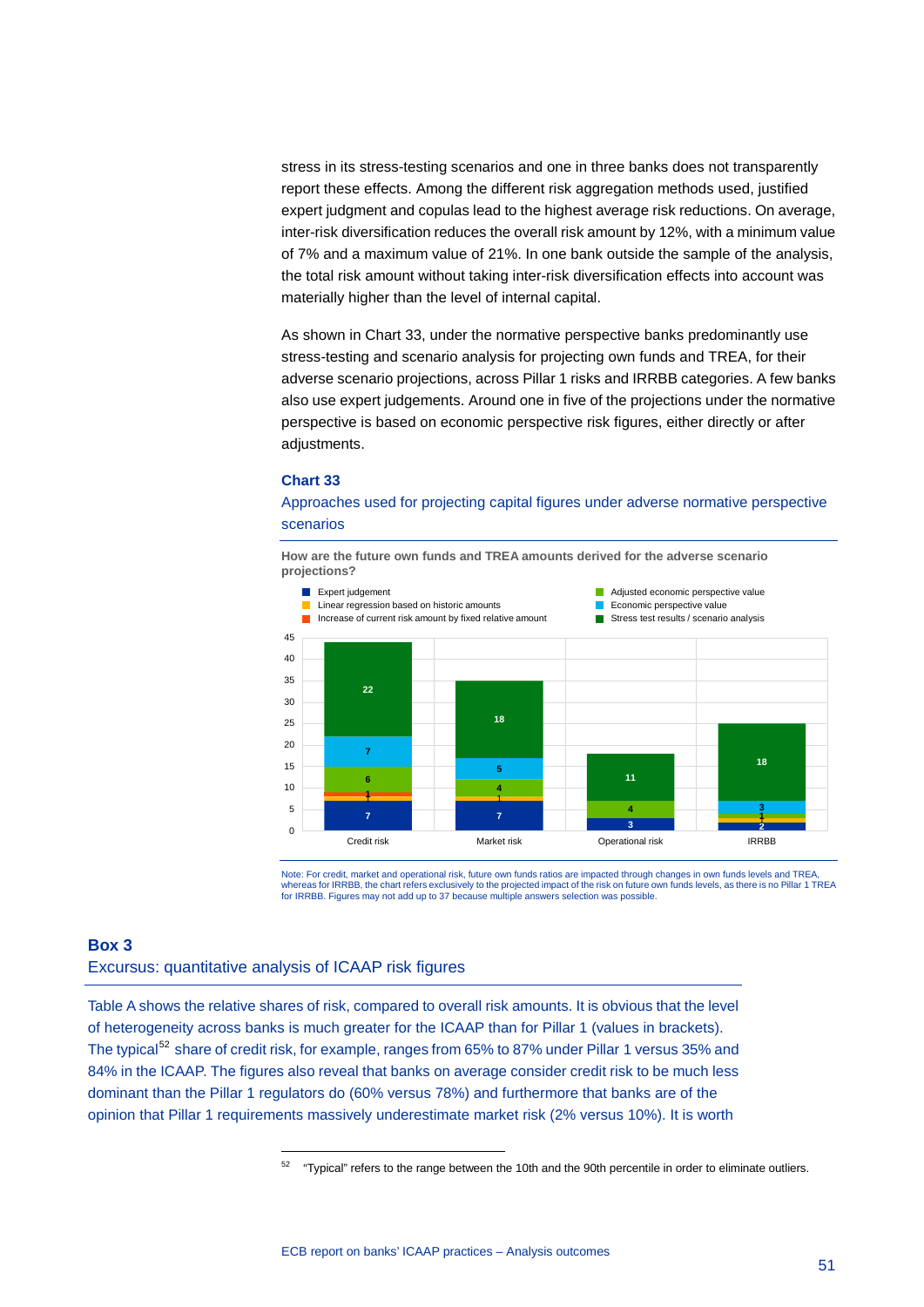noting that non-Pillar 1 risks can also play an important role, with IRRBB ranging up to 46% and other non-Pillar 1 risk reaching up to 58% in shares of overall risk amounts in the ICAAP.

#### **Table A**

Shares of risks in the ICAAP versus "Pillar 1", including (IRRBB outlier test results)

| <b>Risk shares: ICAAP</b><br>(in brackets: Pillar 1, including<br><b>IRRBB</b> outlier test) | <b>MIN</b> | 10%<br><b>Percentile</b> | Average   | 90% Percentile | <b>MAX</b> |
|----------------------------------------------------------------------------------------------|------------|--------------------------|-----------|----------------|------------|
| <b>Credit risk</b>                                                                           | 4% (42%)   | 35% (65%)                | 60% (78%) | 84% (87%)      | 100% (98%) |
| <b>Market risk</b>                                                                           | 0% (0%)    | $0\%$ (0%)               | 10% (2%)  | 23% (6%)       | 87% (21%)  |
| <b>Operational risk</b>                                                                      | $0\%$ (0%) | 4% (5%)                  | 11% (9%)  | 15% (15%)      | 87% (27%)  |
| <b>IRRBB</b>                                                                                 | $0\%$ (0%) | $0\%$ (2%)               | 7% (11%)  | 17% (23%)      | 46% (48%)  |
| Other risks                                                                                  | $0\%$      | 0%                       | 12%       | 28%            | 58%        |

Notes: The table captures the extended sample of significant institutions' ICAAP templates, which are subject to severe data quality issues (see Chapter 2.8 on data quality for further details). Please also note that the ratios are calculated as follows: risk amount by category, divided by total risk amount. Despite not being subject to a Pillar 1 TREA requirement, IRRBB was included in the comparison to broaden the scope of the comparison and because it is compatible with the Pillar 1 risk treatment, to a certain extent, as IRRBB is the only non-Pillar 1 risk for which there is a regulatory quantification methodology (in accordance with the supervisory outlier test described in Article 98(5) CRD). For the table, the maximum impact of the six regulatory scenarios was used.

A similar picture emerges when looking at Charts A and B, which show the relationship between ICAAP economic perspective risk figures and Pillar 1 own funds requirements at the overall level and – as an indicative example – they also show this for market risk. At the overall level, ICAAP figures show a large range of relationships between Pillar 1 and ICAAP risk figures, with around one in five banks quantifying Pillar 1 lower than the ICAAP figures and a vast majority quantifying ICAAP figures to be higher than the Pillar 1 requirement, yet to a very different degree. In some cases, banks consider their risks to be two or even three times as high as Pillar 1 requirements. Median and average ICAAP figures for Pillar 1 risks are noticeably higher than respective Pillar 1 requirements. That is true to an even greater extent when looking at the situation for market risk, where banks consider, on average, that their economic perspective risk levels are five times as high as those under Pillar 1. More than one in three banks has more than ten times<sup>[53](#page-52-0)</sup> as high ICAAP figures as those under Pillar 1.

<span id="page-52-0"></span><sup>53</sup> Note that the ratios are influenced by the sometimes very low Pillar 1 market risk figures at banks that have small trading books.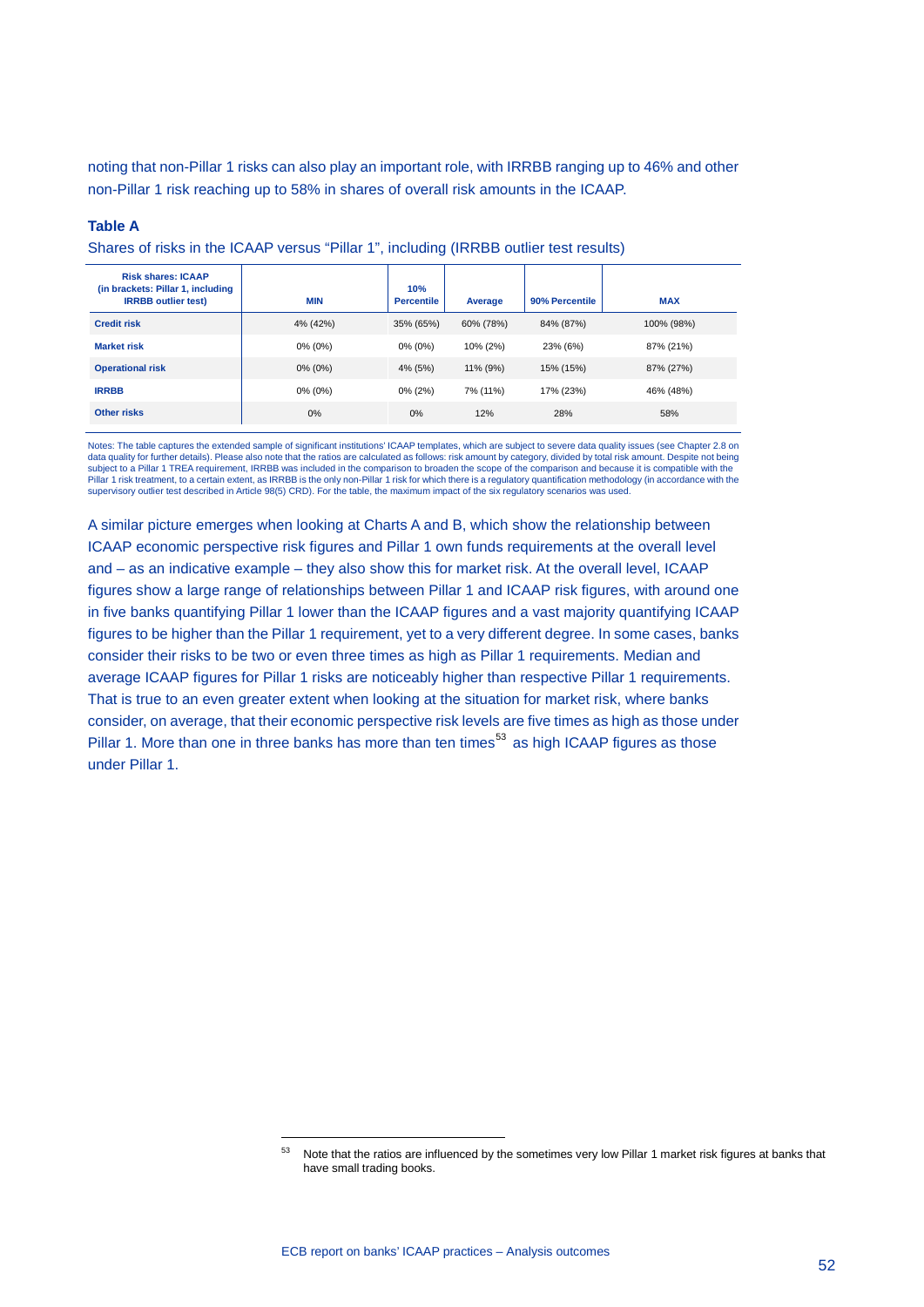### **Chart A**

Relationship between total ICAAP risk amounts and total Pillar 1 requirements

**(ICAAP total risk amount) / (Total pillar 1 capital requirement)**

(y-axis: ratio in per cent; x-axis: individual banks)



Note: Pillar 1 figures were calculated by multiplying TREA by 8% (total Pillar 1 own funds requirement). The average was calculated excluding outliers (outliers are calculated as the 10th and 90th percentile).

#### **Chart B**

Relationship between ICAAP risk amount and Pillar 1 requirements for market risk

**(ICAAP market risk figure) / (Pillar 1 market risk requirement)**

(y-axis: ratio in per cent; x-axis: individual banks)



Note: The average was calculated excluding outliers (outliers are calculated as the 10th and 90th percentile).

# 2.6.2.2 Observed good practices

With regard to the risk quantification methodologies, one good practice observed is to maintain an inventory of all ICAAP risk quantification methodologies used, including for risks that are not easy to quantify. Besides a description of the methodological approaches and the parametrisation, the inventory contains information about the validation history as well about imposed limits, limit usage, thresholds, etc. This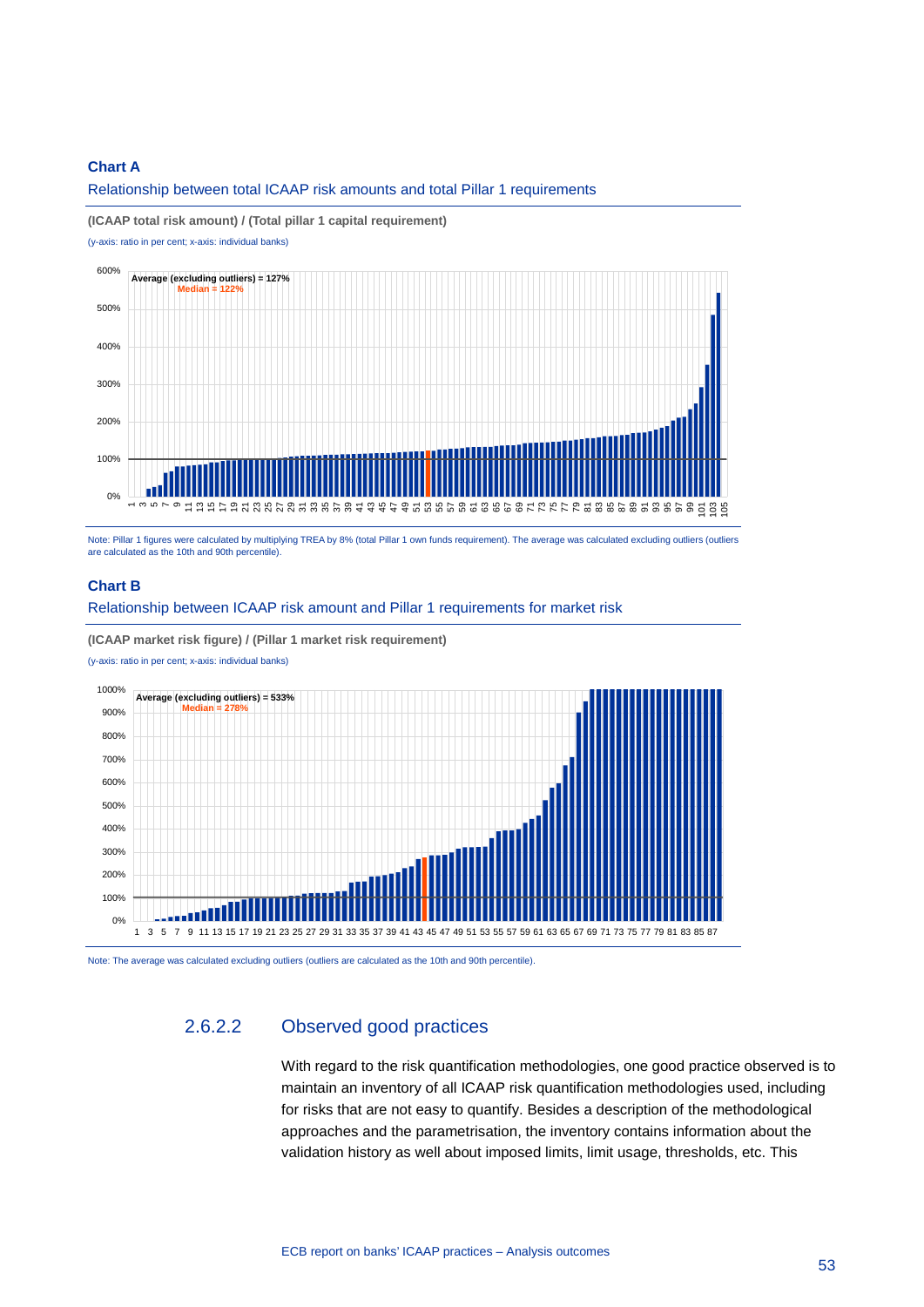provides the management body with a good overview of the level of conservatism applied in risk quantification methodologies in relation to the risk appetite.

# 2.6.3 Conclusions regarding ICAAP risk quantification methodologies

Overall, for Pillar 1 risks and IRRBB, banks predominantly base their risk quantification methodologies, under the economic perspective, on regulatory approaches and on statistical models.

While most banks use regulatory methodologies with amendments, a number of banks use them without adjustments, and in some cases, they even use very risk-insensitive standardised approaches. This can be an issue when regulatory methodologies used do not properly capture banks' risk profiles, bearing in mind that regulatory methodologies, by nature, cannot ideally capture banks' individually very diverse risk profiles. Moreover, this applies even to those banks using internal Pillar 1 models to quantify their risk, because even those methodologies are based on several assumptions and parameters that are set by regulators<sup>[54](#page-54-0)</sup> and which may not cover all the specificities of banks' individual risk exposures. Irrespective of which methodologies banks use for their risk quantifications, they are, in any case, expected to tailor them towards their individual risk profiles, based on economic value considerations.

Against this background, assuming that the risk quantification methodologies are robust, risk sensitive, as well as sufficiently stable and conservative and conservative enough, it could be interpreted as a positive outcome that many banks exhibit economic perspective figures that are individually very different from Pillar 1 figures and that, on average, the total risk amount in the ICAAP is significantly higher than the total Pillar 1 own funds requirements. However, when JSTs assessed the ICAAP risk quantification methodologies in closer detail in an internal deep dive on risk quantification in 2019, half of the risk quantifications showed material deficiencies. This finding is exacerbated by the data quality issues generally observed and moreover by the fact that one-half of the banks does not systematically ensure that the uncertainty surrounding the accuracy of risk quantifications (model risk) is appropriately addressed by an increased level of conservatism.

While it is acknowledged that the overall level of conservatism in risk quantifications depends on several methodological assumptions and parameters, it is seen as a positive development that one relevant key parameter in that regard, namely the confidence level applied in ICAAP models, has increased overall over the past few years. In that respect, 99.9% has established itself as the minimum standard value. On the other hand, some banks still use inconsistent levels of confidence across risk types or unduly low confidence levels.

<span id="page-54-0"></span><sup>54</sup> Even internal Pillar 1 models are subject to many non-internal / regulatory parameters such as correlation and granularity assumptions, distribution assumptions, and the risk weight function. All of these externally set parameters are sources for deviations in Pillar 1 capital requirements from the economic reality of individual banks. Moreover, even the internally determined parameters, such as PDs, EADs, and LGDs may not accurately reflect economic risk, because they are based on accounting and regulatory provisions (e.g. for the definition of default).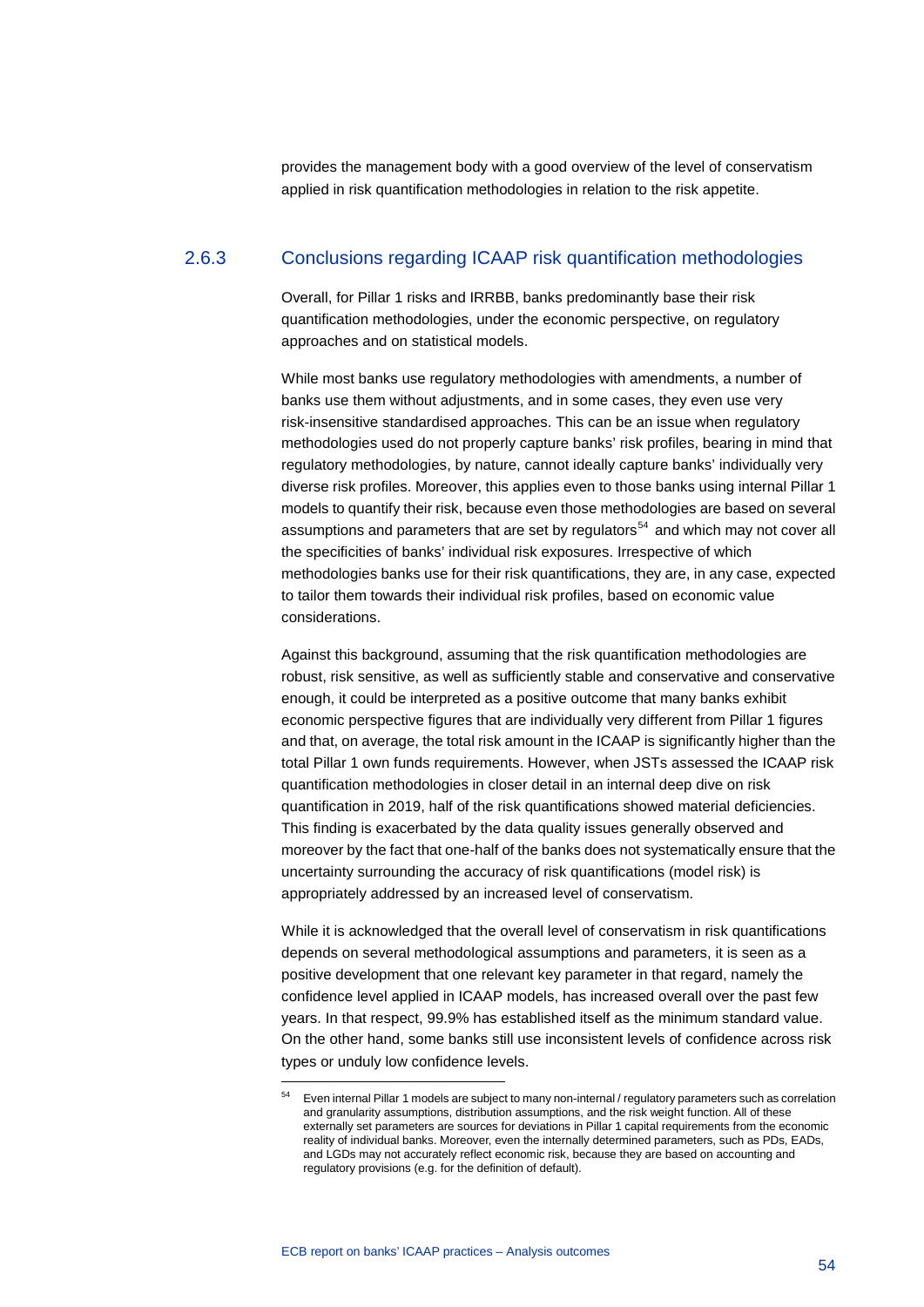Another modelling assumption that raises concerns are inadequate holding periods applied to market risk exposures, which in most cases are lower than 250 trading days, with ten days' holding period being the most frequent assumption. While banks are generally free to choose any holding period, periods that are shorter than the general risk horizon imply the far-reaching strategic decision being taken that the bank would close its market risk exposures and not re-open positions until the end of the general risk horizon, once losses, quantified for the holding period, had materialised. Inadequate holding periods, therefore, lead to a blurred view of risks and can pose a threat to economic capital adequacy.

Another issue observed concerns the quantification of IRRBB, where one-half of the banks use either a combination of earnings and EVE measures or a pure earnings concept to quantify their IRRBB under the economic perspective. This is a rather surprising outcome, because the distinction made between interest rate-related effects on the P&L and balance sheet (earnings risk measures) and the impact of interest rate changes on the net present value of assets and liabilities (EVE risk measures) served as a prototype to explain the different natures of the normative and the economic perspectives in the ICAAP Guide.<sup>[55](#page-55-0)</sup>

It is important for banks using vendor models to have full access to the modelling and programming specifications in order to understand what is behind the models and to take full ownership for them. The analysis revealed that in many banks concerned there is room for improvement in this regard.

While banks may, in principle, apply inter-risk diversification effects in their decision-making, they should also ensure that they maintain sufficient internal capital even in times of stress when correlations may change dramatically. As things stand, not all banks treat inter-risk diversification effects in a sound manner, including in stress-testing. This conclusion is to be seen in conjunction with the fact that almost half of the banks do not systematically identify threats stemming from risk concentrations across risk types, including those banks that, on the other hand, claim the benefits from inter-risk diversification effects.

Generally, risk is, by its very nature, a forward-looking concept. Therefore, the risk quantification methodologies are expected to take a forward-looking approach. Whichever risk quantification methodologies banks decide to use, they are expected not to confine their capital adequacy assessments solely to situations that were already observed in the (recent) past, but to take a forward-looking approach under both perspectives. Any risk quantification methodology, such as the widely-used statistical models, is limited by the information that was used to create and feed it. In this respect, and also with regard to consistency with the natures of the two different ICAAP perspectives, with the normative perspective reflecting future regulatory ratios based on balance sheet and P&L developments, as opposed to the economic

<span id="page-55-0"></span><sup>&</sup>lt;sup>55</sup> "The general reasoning behind this is the same as that set out for IRRBB in the EBA Guidelines on the [management of interest rate risk arising from non-trading book activities \(EBA/GL/2018/02\):](https://eba.europa.eu/sites/default/documents/files/documents/10180/2282655/169993e1-ad7a-4d78-8a27-1975b4860da0/Guidelines%20on%20the%20management%20of%20interest%20rate%20risk%20arising%20from%20non-trading%20activities%20%28EBA-GL-2018-02%29.pdf?retry=1) "Institutions should measure their exposure to IRRBB in terms of potential changes to both the economic value (EV) and earnings.". See also footnote 33 of the ECB Guide to the ICAAP.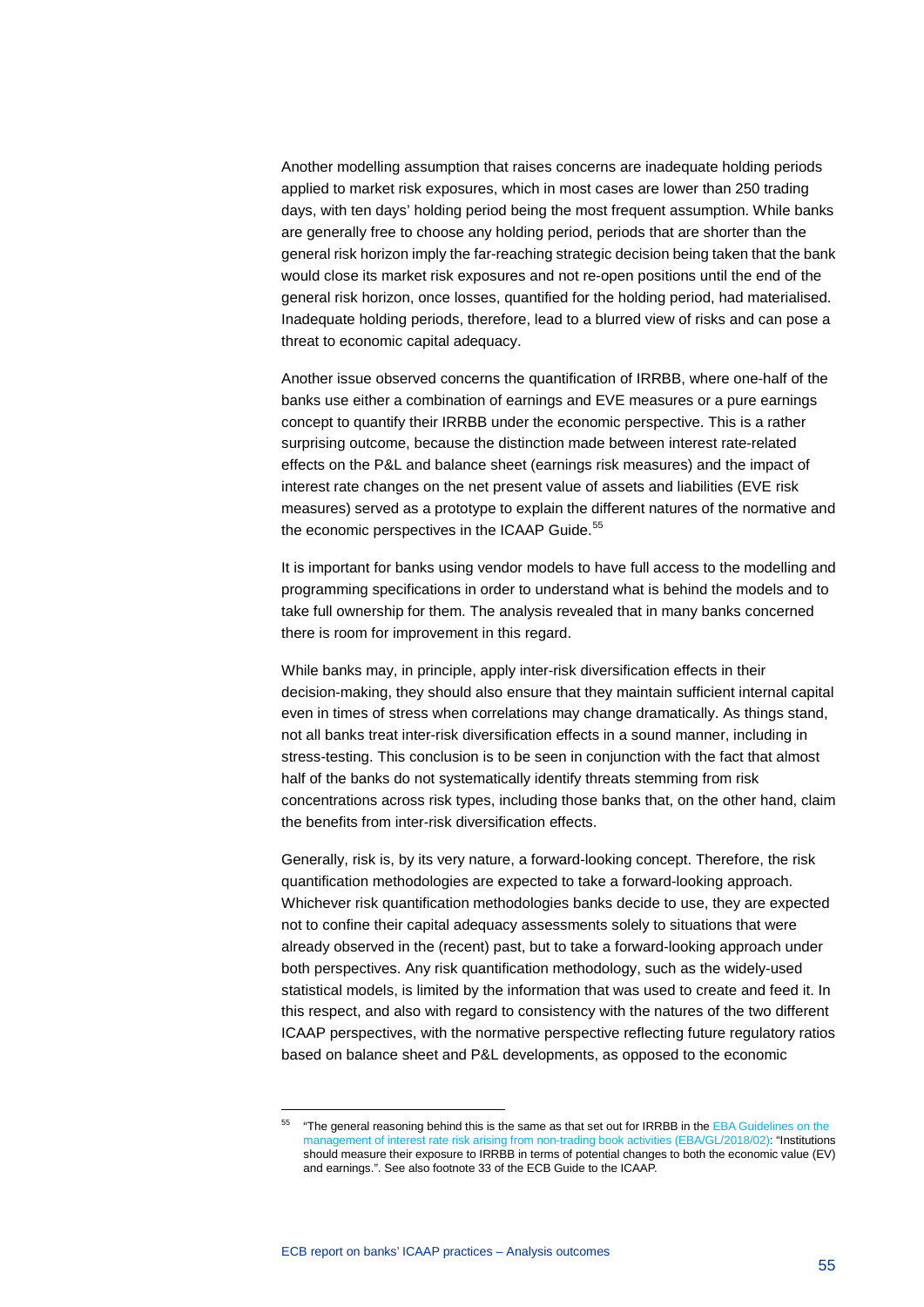<span id="page-56-0"></span>perspective tackling effects following economic value consideration, it is apparent that there is significant room for improvement.

# 2.7 Principle 7 – Stress-testing

# 2.7.1 Supervisory expectations and focal points of the assessment

### <span id="page-56-1"></span>Principle 7 of the ICAAP Guide

"Regular stress-testing is aimed at ensuring capital adequacy in adverse circumstances. […] The ECB expects the institution to perform a tailored and in-depth review of its vulnerabilities, capturing all material risks on an institution-wide basis […] on a yearly basis and more frequently, when necessary, [...]. [...] the institution is expected to define an adequate stress-testing programme for both normative and economic perspectives. […] The application of severe, but plausible macroeconomic assumptions and a focus on key vulnerabilities are expected to result in a material impact on the institution's internal and regulatory capital, for example with regard to the CET1 ratio. [...]

The institution is expected to continuously monitor and identify new threats, […] to assess at least quarterly whether its stress-testing scenarios remain appropriate [...]. The impact of the scenarios is expected to be updated regularly (e.g. quarterly). In the case of material changes, the institution is expected to assess their potential impact on its capital adequacy in the course of the year.

[...] the institution is expected to assume [...] developments that are plausible, but as severe from the institution's perspective as any developments that might be observed during a crisis situation […].

[...] ICAAP and ILAAP stress tests are expected to inform each other; [...]. [...] In addition [...], the institution is expected to conduct reverse stress-testing assessments. […]"

> In order to ensure capital adequacy even in adverse circumstances, stress-testing scenarios should be targeted to key vulnerabilities of the bank and reflect a high level of severity. In addition, the stress-testing framework should allow banks to identify, assess, and address upcoming threats to their capital adequacy and prepare them to survive even very severe level of stress. This chapter therefore focuses on the design of stress-testing programmes in banks, severity levels of the assessed scenarios and the frequencies applied in ICAAP stress-testing.

# 2.7.2 Analysis of ICAAP practices

### 2.7.2.1 Design of stress scenarios

While all banks have stress-testing programmes which cover the normative perspective, this is the case for only half of them for the economic perspective (see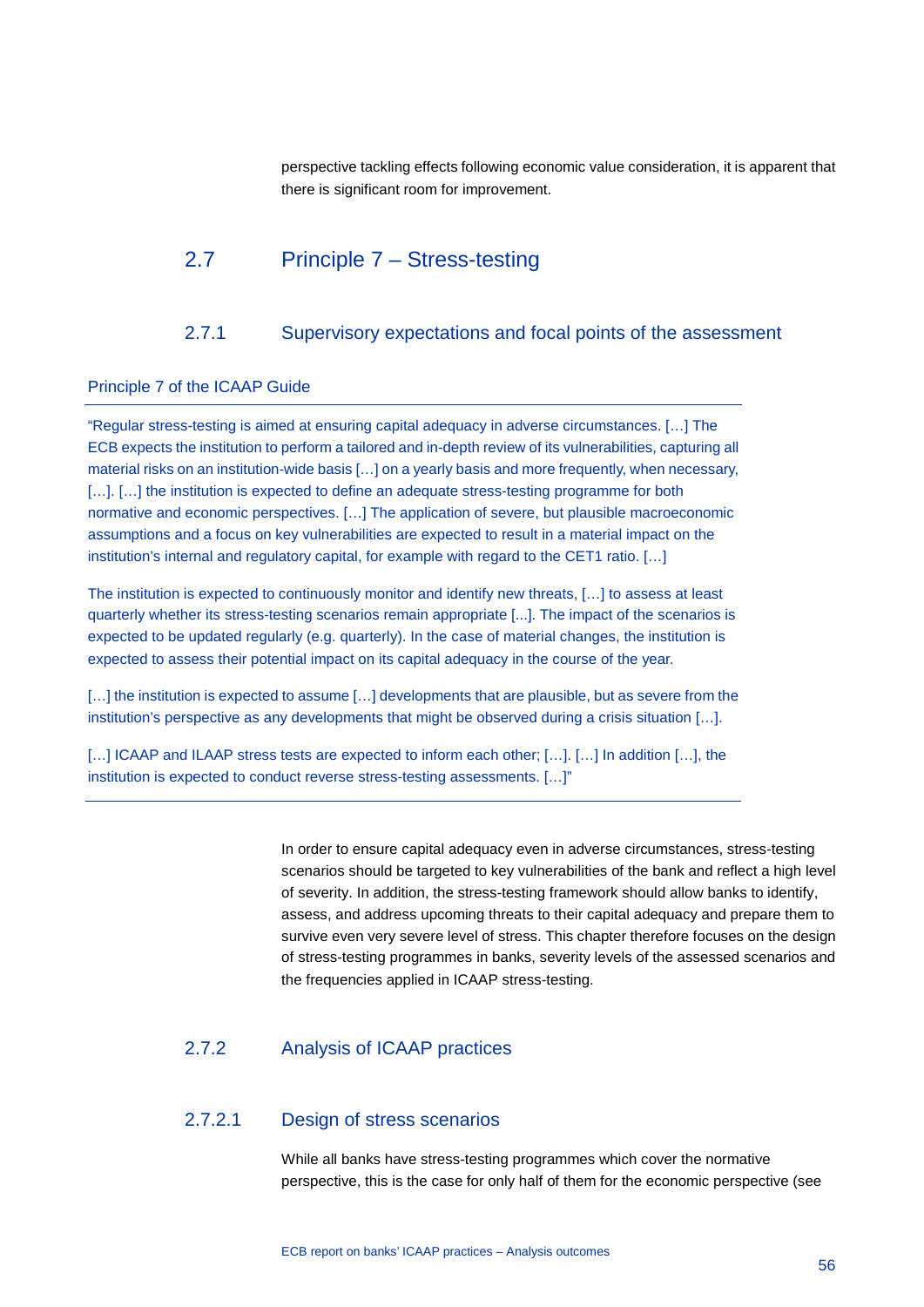Chart 34). Under both perspectives, almost all banks which conduct stress-testing use hypothetical developments to determine comprehensive scenarios, and over half of the banks also use historical developments, with almost half of the banks considering external stress tests as well (such as European Banking Authority (EBA) stress tests).

# **Chart 34**

#### ICAAP perspectives covered in stress-testing



The clear majority of banks addresses risks identified as material in their stress tests and one in four banks has an elaborated process in place to do so (see Chart 35).

### **Chart 35**

Process for translating all material risks identified into stress tests, including into scenarios



Chart 36 shows that only one in four banks has established an elaborated process for considering the effects of ICAAP stress tests on their liquidity situations and the other way around. One in four banks does not take the interaction between capital and liquidity into account at all.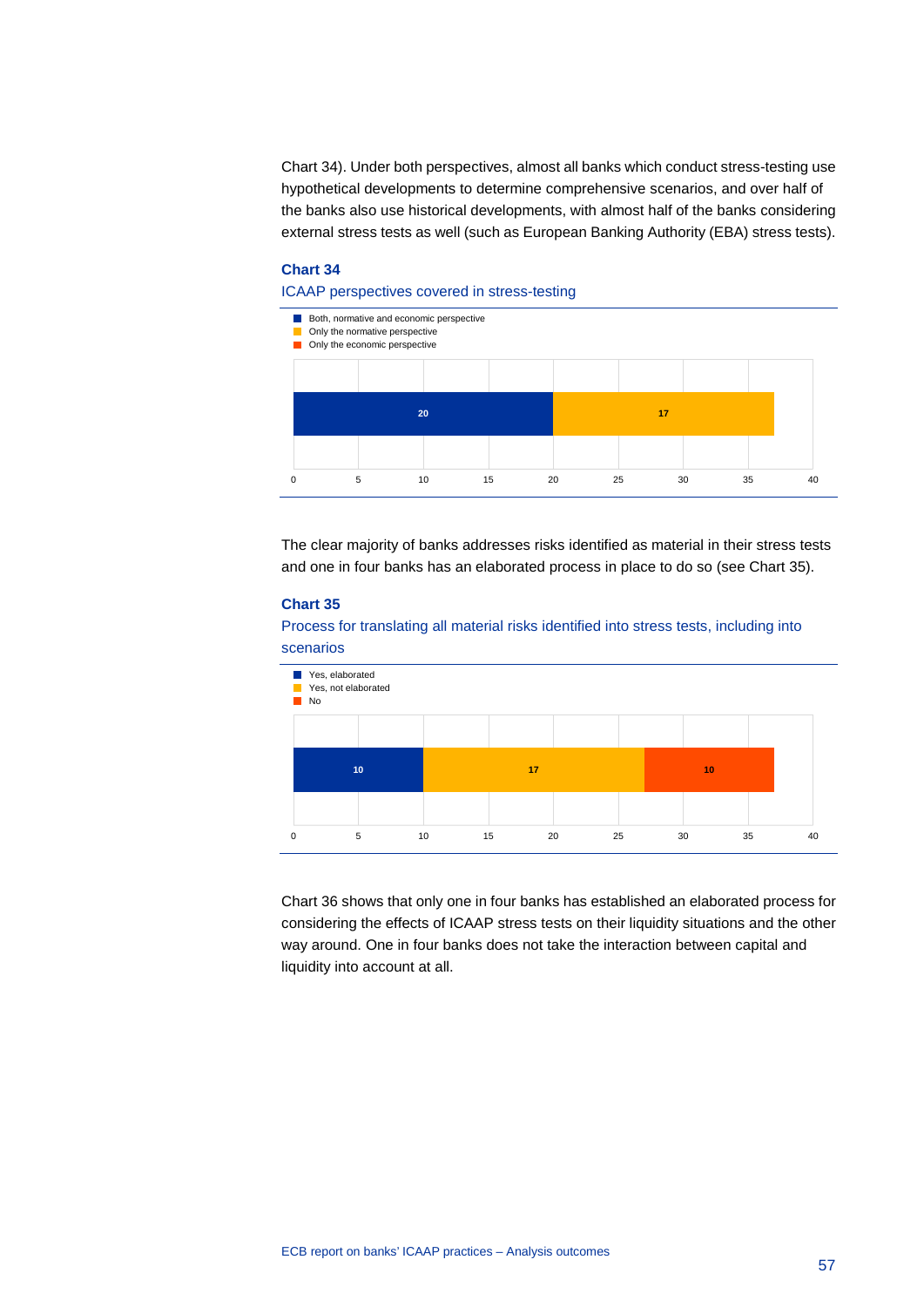

Consideration of interactions between ICAAP stress tests and liquidity situation

With regard to the number of comprehensive bank-wide stress-testing scenarios (see Chart 37), all banks seem to have at least one adverse scenario under the normative perspective; most commonly, two adverse scenarios are used. Under the economic perspective, around one-half of the banks have at least one comprehensive adverse scenario and one in five banks assesses more than two scenarios.

#### **Chart 37**





Under both perspectives, banks predominantly use a maximum time horizon of three years in their stress-testing programmes (see Chart 38). Three years has now established itself as the standard time horizon as compared to 2015, when stress-testing time horizons were very heterogeneous. In 2015, one-third of the banks used a one-year time horizon and half of the banks used time horizon of three years or longer.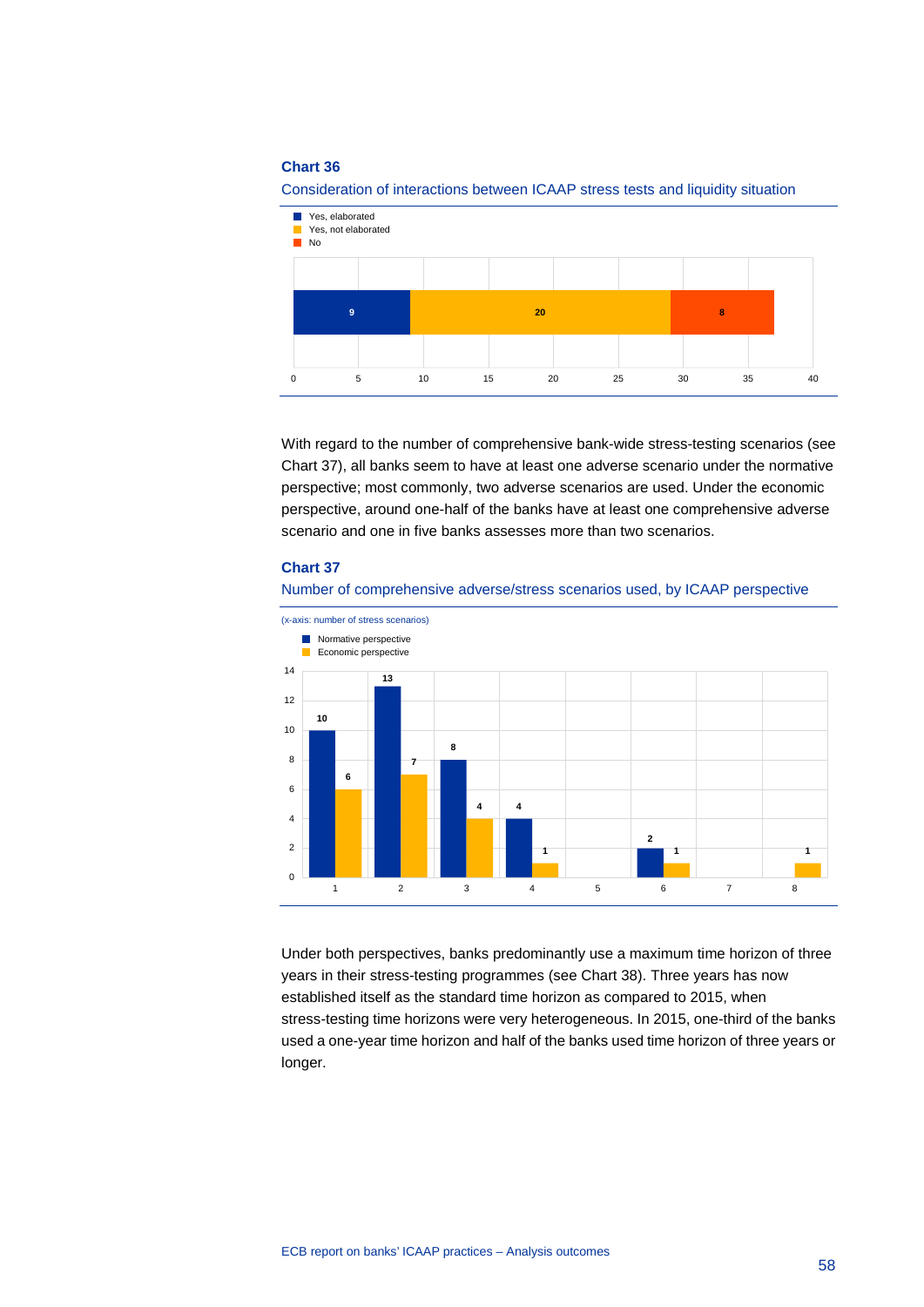Stress-testing time horizons: duration of time horizons used in stress-testing by ICAAP perspective



# 2.7.2.2 Severity level of adverse scenarios

Chart 39 shows that the levels of maximum CET1 depletion<sup>[56](#page-59-0)</sup> across the adverse scenarios assessed by the banks under the normative perspective are heterogeneous across banks. On average<sup>57</sup>, 3.3 percentage points is the average of the maximum CET1 depletions over the scenario time horizon across all sample banks and this figure is clearly lower than the comparable<sup>[58](#page-59-2)</sup> average EBA stress test result in 2018 of 4.8 percentage points. Also at the bank-specific level, banks' internal stress tests usually result in lower capital depletions than the EBA stress tests – only for one in ten banks are EBA depletion levels lower than in ICAAP stress tests.<sup>[59](#page-59-3)</sup> Compared to the CET1 depletion level of SIs in 2015 (average: 3.0 percentage points), however, the average CET1 depletion level in internal stress-testing is slightly higher now.

One-third of the banks find itself in a breach of its management buffers under at least one of the normative perspective adverse scenarios. Despite this, only a small number of banks decided to derive (potential) management actions based on stress-testing

<span id="page-59-0"></span><sup>56</sup> Maximum CET1 depletion means the largest decrease in the CET1 ratio in any of the adverse scenarios that the bank uses under the normative perspective, determined between the starting point of the scenario (current CET1 levels) and the lowest CET1 ratio over the time horizon that the scenario covers. This is the same approach as that underlying the stress-testing results communicated by the EBA.

<span id="page-59-1"></span><sup>57</sup> Not taking into account one extreme outlier bank.

<span id="page-59-2"></span><sup>&</sup>lt;sup>58</sup> Based on the same sample of banks (excluding one extreme outlier from the ICAAP sample) and taking the same "average of maximum depletions" approach. The majority of banks also use a three-year time horizon in their adverse scenarios under the normative perspective in the same way as in the EBA stress test (see also Chart 39).

<span id="page-59-3"></span>Differences for banks in the sample (excluding one outlier bank) vary between a 5.4 percentage point higher CET1 depletion in EBA stress tests compared to internal stress tests and a 9.4 percentage point lower CET1 depletion in EBA stress tests compared to internal stress tests.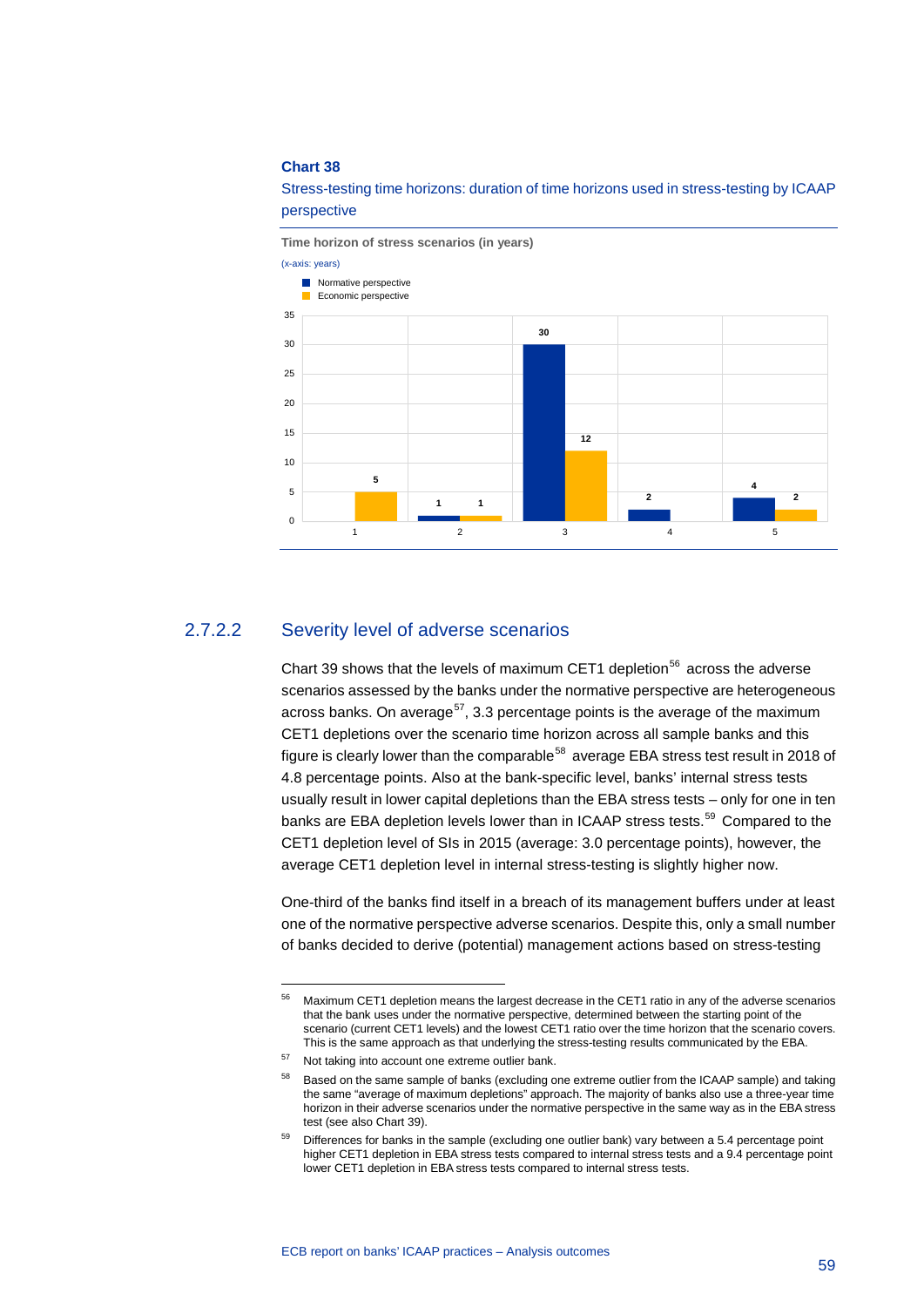results. Likewise, the levels of resulting economic risks for a number of banks come close to, or even exceed, their internal capital levels. Yet, not one bank explicitly took management action based on these outcomes.

#### **Chart 39**

Severity level of adverse scenarios under normative perspective

**Maximum CET1 depletion**

(x-axis: buckets for maximum CET1 depletion (in percentage points); y-axis: number of banks per depletion bucket)



Note: The chart shows "gross" depletions, i.e. management actions are not factored in, according to the documentation submitted in the<br>ICAAP packages. X-axis: values in parentheses indicate negative CET1 depletions, i.e. a

# 2.7.2.3 Reverse stress-testing

Almost all banks conduct reverse stress-testing, predominantly only under the normative perspective – only one in four banks conducts reverse stress-testing under the economic perspective.

#### **Chart 40**





Banks primarily use a breach of the TSCR as the pre-defined outcome of the reverse stress-testing under the normative perspective. Very few banks use other predefined outcomes, such as their management buffers (see Chart 41).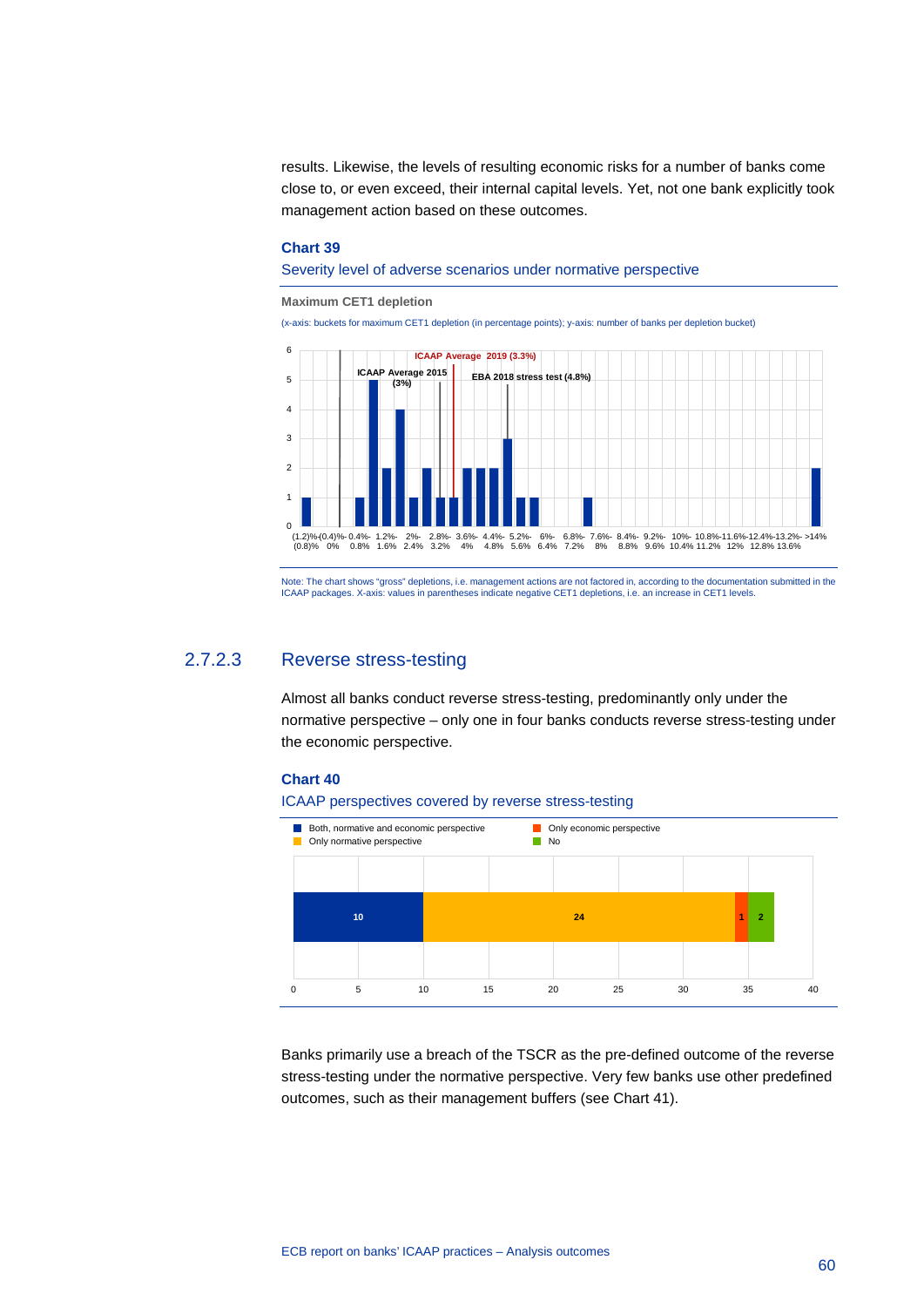

#### Predefined outcomes used in reverse stress testing – normative perspective

# 2.7.2.4 Frequencies in stress-testing

Chart 42 shows the frequencies that banks apply in their ICAAP stress-testing. The predominant frequency for reviewing and applying scenarios, for internal reporting of stress-testing results and for conducting reverse stress-testing usually follows an annual cycle under both perspectives. One exception is the application of economic perspective scenarios, which is usually done more frequently. Under the normative perspective, less than half of the banks apply their scenarios more frequently than annually and one in six banks reviews the adequacy of its adverse scenarios accordingly.

#### **Chart 42**

#### Frequencies for conducting, reviewing, and reporting stress tests



Note: These percentages were calculated on the basis of the number of banks for which the respective category is relevant and also<br>where information regarding frequencies is available, e.g. for economic perspective stress frequencies were documented by 19 banks in total.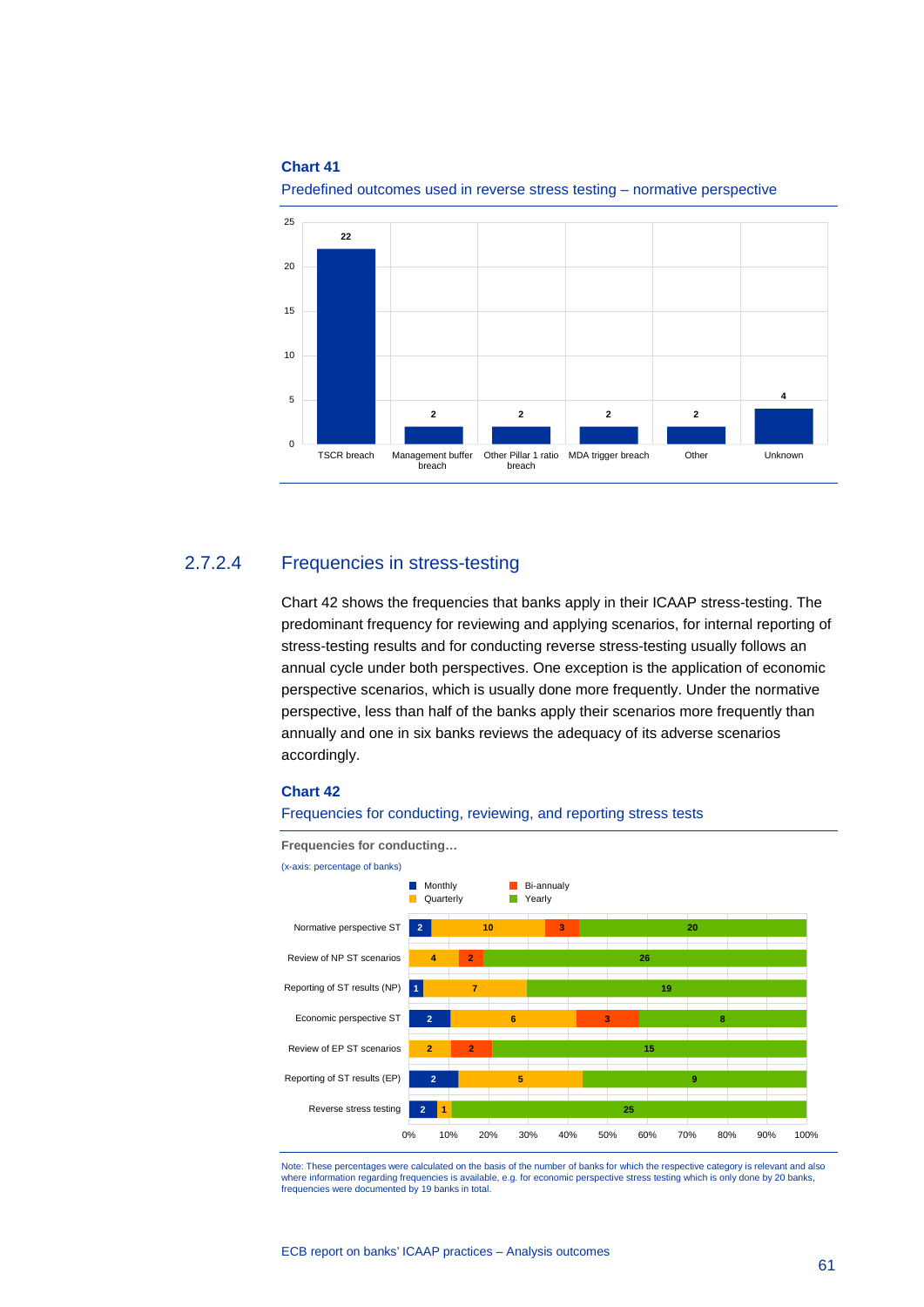The ability of banks to react quickly to relevant changes in their operating environment also depends on the timely identification of upcoming threats and the ability to assess their potential impact. While two-thirds of the banks have some kind of process in place for monitoring and identifying new threats, one in five bank has an elaborated process for this (see Chart 43).

#### **Chart 43**

#### Stress-testing process for identifying new threats to capital adequacy

**Does the bank have a process for monitoring and identifying new threats, vulnerabilities and changes in the environment?**



With regard to stress-testing outside of the regular cycle, a significant number of banks do not have a documented process for conducting ad hoc stress-testing<sup>[60](#page-62-0)</sup> at all (see Chart 44).

#### **Chart 44**

#### Processes for conducting ad hoc stress-testing



# <span id="page-62-0"></span>2.7.2.5 Observed good practices

-

Several banks have implemented a process for systematically considering the effects arising from their ILAAP stress-testing, or defined liquidity shocks, in their ICAAP stress-testing.

<sup>&</sup>lt;sup>60</sup> Se[e BCBS Stress Testing Principles, October 2018](https://www.bis.org/bcbs/publ/d450.pdf) for further details on the concept of ad hoc stress-testing.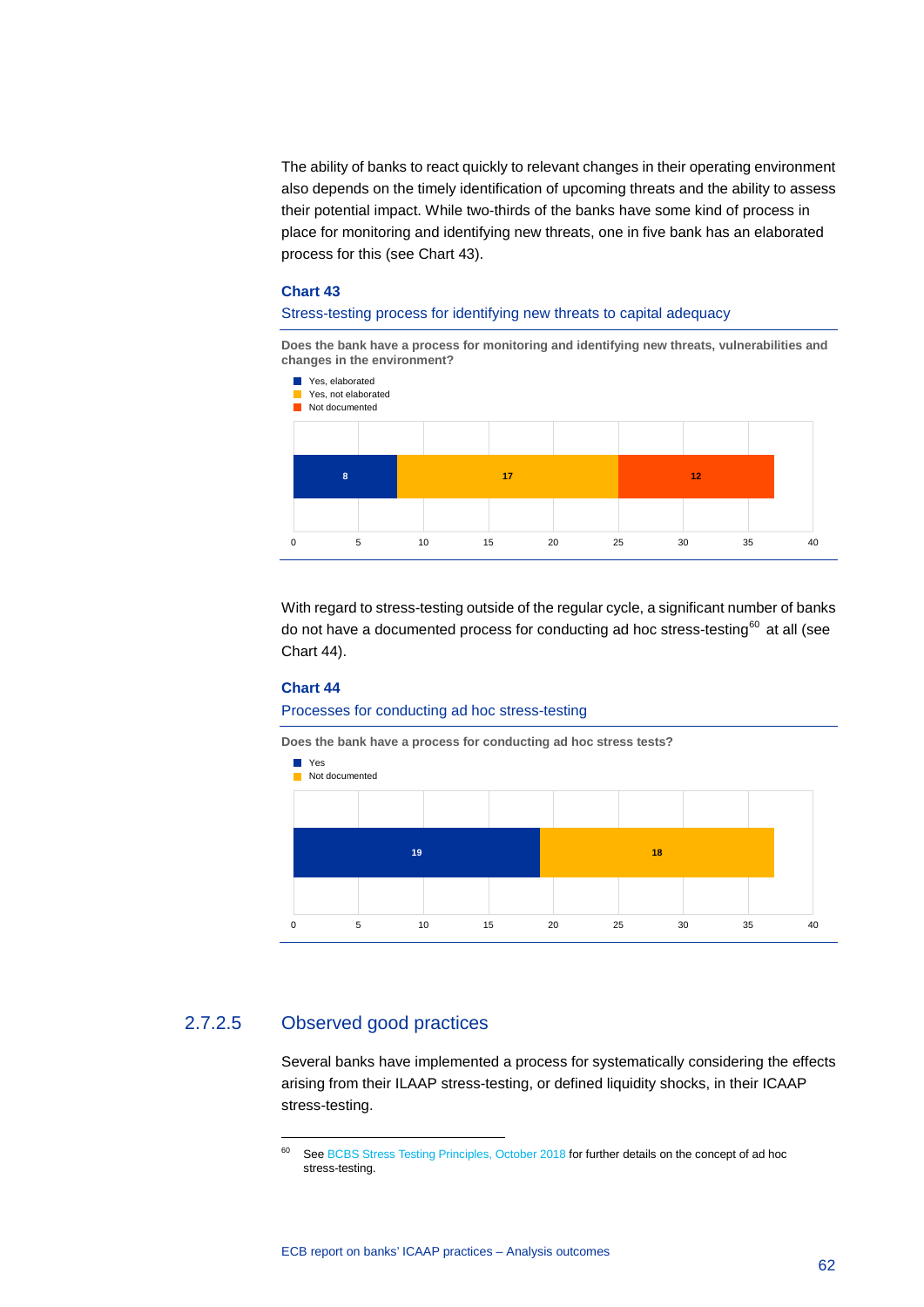Another observed good practice in this respect is to construct a combined solvency and liquidity scenario for the reverse stress test, which incorporates the interdependencies and signalling effects between solvency and liquidity. A stress horizon of 12 months is considered in order to incorporate spill over effects between solvency and liquidity stress.

Another good practice observed is that reverse stress-testing is not only a mathematical exercise, stressing single risk factors such that a pre-defined outcome is reached, but that there is also a discussion of the key vulnerabilities, which could, in plausible combination, lead to the non-viability of the business model and of the results and the potential management actions as well as any follow-up tasks.

# 2.7.3 Conclusions regarding stress-testing

All banks perform internal stress tests. It is positive that the majority of banks takes appropriate hypothetical developments into account when designing their stress-testing scenarios and that a stress-testing horizon of three years has become standard. Compared to 2015, it is a positive development that banks have improved their forward-looking approaches by extending the stress test time horizons. Banks are also starting to consider the mutual impact of capital and liquidity stress tests, however, there is still considerable room for improvement not just in this regard.

While internal stress-testing under the normative perspective is well established, stress-testing and reverse stress-testing under the economic perspective also leave significant room for improvement. The number of scenarios and the frequency of applying stress tests are heterogeneous. Most banks assess only one or two adverse scenarios under the normative perspective. Given the complex and dynamically changing operating environment of most banks, it is highly doubtful whether this is sufficient preparation for surviving a range of plausible combinations of severe developments in the future that could impact the banks' key vulnerabilities. This finding may also be linked to the fact that many banks do not systematically connect their stress tests to the material risks they have identified.

Looking at maximum CET1 depletion in adverse scenarios under the normative perspective, it is positive that, on average, the severity level has increased compared to 2015. However, at many banks it still appears to be too low<sup>61</sup>. As a consequence, in a real stress situation, banks could be confronted with a much more severe impact without having sufficient capital cushions or appropriate management actions at their disposal.

The observed capital depletion levels are significantly lower than those seen in 2018 EBA stress test which is based on a standard adverse scenario reflecting a severe economic downturn, but which is not tailored to banks' individual vulnerabilities. Therefore, it appears that many banks use adverse scenarios that are either not tailored to their key vulnerabilities, that the scenarios are not sufficiently severe

<span id="page-63-0"></span> $61$  See, for example, the ECB Guide to the ICAAP, Principle 7 (ii) and paragraph 94.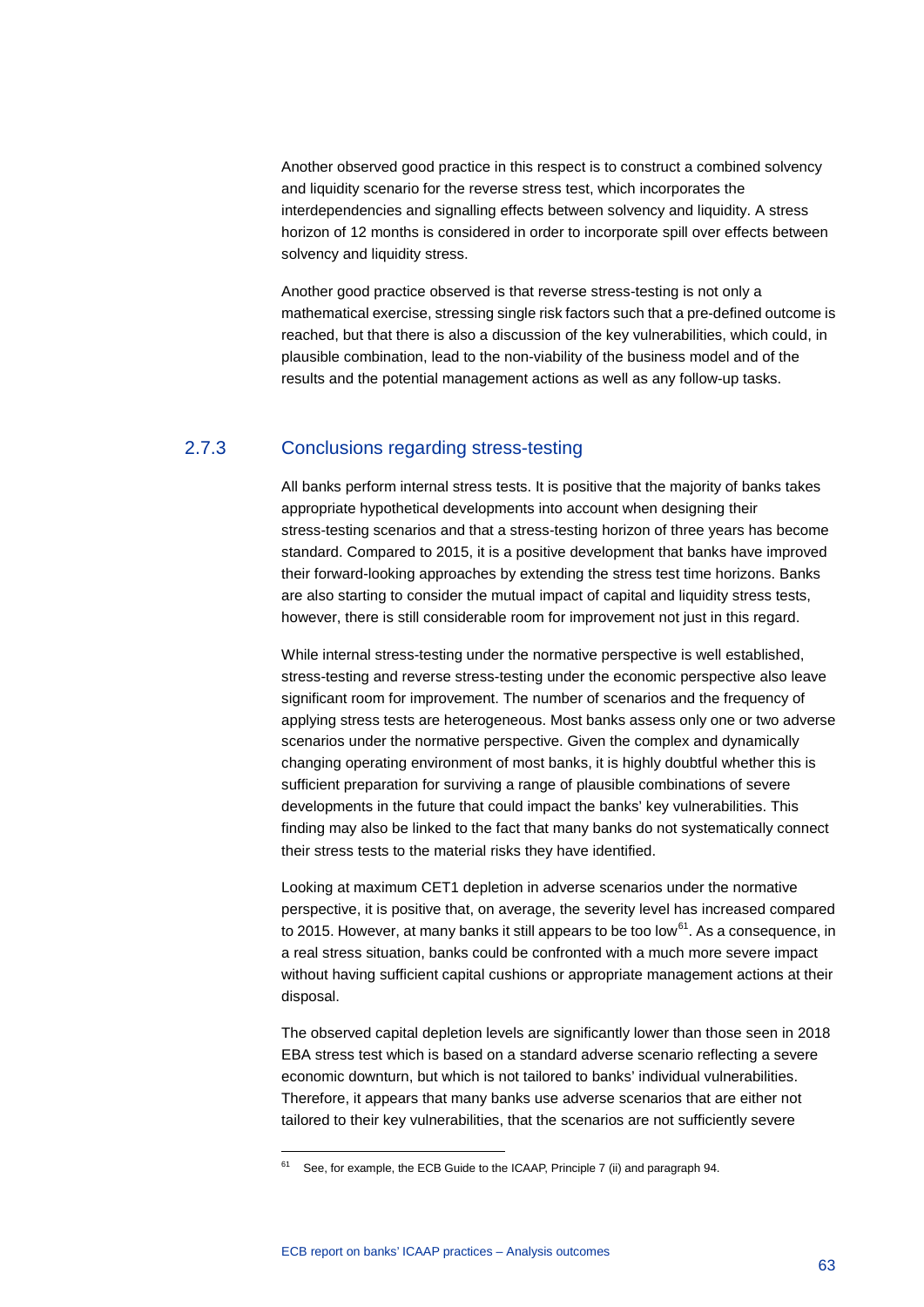(crisis-like) or that the translation of the scenarios into capital impacts is not sound and realistic, for example, in one extreme case, compensating effects even led to a CET1 ratio that was higher under stress than at the starting point.

With regard to reverse stress-testing, more than half of the banks use a breach of the TSCR as the starting point. However, in reality, banks' business models can become unviable at capital levels clearly above the TSCR, namely, by definition, at the level of the management buffer. Therefore, banks are encouraged – as part of their reverse stress-testing exercise – to define scenarios which use capital levels as starting points that are connected to the continuity objective of their ICAAPs. Furthermore, the economic perspective is underdeveloped also in reverse stress-testing, despite the fact that numerous examples exist of banks coming into distress on account of economic value issues, rather than on account of Pillar 1 ratios.

There is still considerable room for improvement in terms of how quickly banks identify potential changes in their operating environment and how quickly they address new threats. Many banks do not systematically monitor upcoming threats and they review and apply their stress-testing scenarios, as well as report the outcomes to decision-makers at annual frequencies only. Moreover, ad hoc stress-testing capabilities appear to be underdeveloped. Overall, the stress-testing programmes at many banks do not foster a well-informed and timely response to changes in their risk situation and to upcoming threats. Finally, many banks do not draw conclusions from internal stress-testing (including reverse stress-testing) and only a small number of them derives (potential) management actions based on stress-testing results.

# <span id="page-64-0"></span>2.8 Deep dive: data quality

# 2.8.1 Supervisory expectations and focal points of the assessment

## <span id="page-64-1"></span>Paragraph 84 of the ICAAP Guide

-

"The institution is expected to deploy adequate processes and control mechanisms to ensure the quality of data. The data quality framework is expected to ensure reliable risk information that supports sound decision-making, and it is expected to cover all relevant risk data and data quality dimensions."

## **Supervisory expectations on risk data aggregation capabilities and risk reporting practices**[62](#page-64-2)**:**

<span id="page-64-3"></span><span id="page-64-2"></span>"The ECB makes use of the BCBS 239 $<sup>63</sup>$  $<sup>63</sup>$  $<sup>63</sup>$  principles as a benchmark of the best practices in its</sup> ongoing supervisory activities to assess institutions' risk data aggregation capabilities and risk reporting practices."

[Supervisory expectations on risk data aggregation capabilities and risk reporting practices.](https://www.bankingsupervision.europa.eu/press/letterstobanks/shared/pdf/2019/ssm.supervisory_expectations_on_risk_data_aggregation_capabilities_and_risk_reporting_practices_201906.en.pdf)

<sup>&</sup>lt;sup>63</sup> [BCBS Principles for effective risk data aggregation and risk reporting,](https://www.bis.org/publ/bcbs239.pdf) January 2013.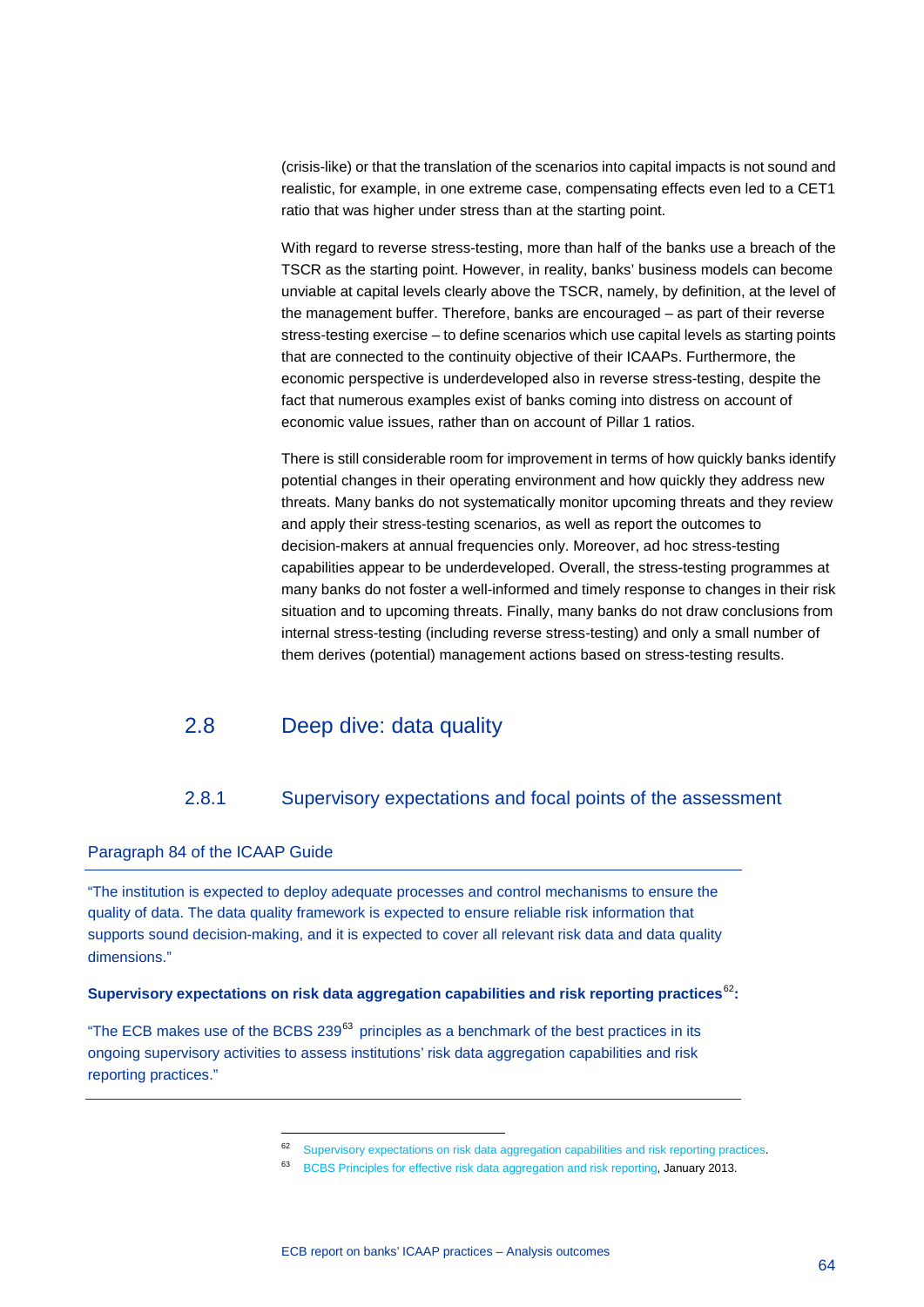A separate chapter on a sub-topic of Principle 6 of the ICAAP Guide is dedicated to data quality, because weak data quality poses a threat to the quality of the entire ICAAP, even if all other ICAAP-relevant aspects are sound. Reliable data quality relies on an effective data quality framework, including effective control mechanisms and a sound IT infrastructure which fully supports risk data aggregation. This chapter therefore focuses on these aspects and on the link between banks' ICAAPs and the Basel Committee for Banking Supervision Standard, BCBS 239, which the ECB uses as the benchmark of the best practices in banks' risk data aggregation and reporting capabilities.

# 2.8.2 Analysis of ICAAP practices

### 2.8.2.1 Banks' data quality frameworks

Looking at Chart 45, from the left to the right, around three quarters of banks have a data quality framework in place, out of which approximately half of banks do not have well-elaborated processes and control mechanisms in place to ensure data quality. Around one in three banks do not use central data warehouses for ICAAP-related data.

Around two in three banks demonstrate a connection between BCBS 239 and their ICAAPs. Nevertheless, only for one-half of these banks is this connection well-elaborated. Half of the banks establishes this connection in the form of a, mostly but not in all cases, well-elaborated dedicated project for implementing BCBS 239.

# **Chart 45**

### Data quality frameworks





The ICAAP templates that SIs submit to the ECB on an annual basis reveal several material data quality issues. Often, cells are left blank, figures are implausible or clearly wrong, ICAAP capital figures are inconsistent with EBA ITS CoRep figures or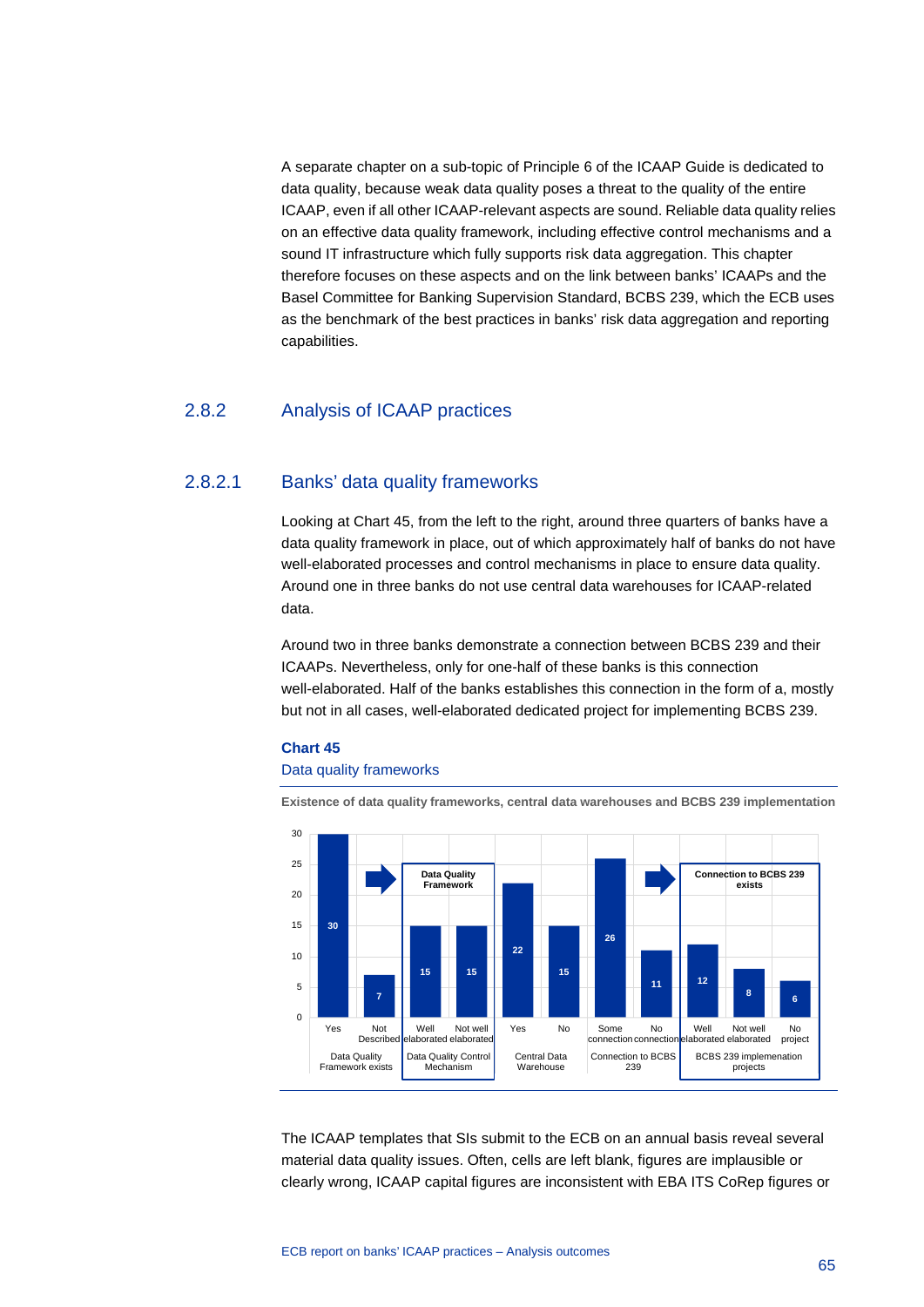with other information provided in the ICAAP package. Only around two-thirds of the ICAAP templates were initially submitted in 2019 without obvious<sup>[64](#page-66-0)</sup> errors. The rest were either not submitted in time or included errors.

#### **Chart 46**

Availability and quality of ICAAP templates received in 2019



**ICAAP template submission 2019**

## 2.8.2.2 Further evidence from other sources

-

Data quality is an area where the practical arrangements in place are particularly prone to be weaker than the target state described in documents and project descriptions. This is evidenced, for example, by data quality-related on-site inspections.

For example, in the context of the ECB Targeted Review of Internal Models (TRIM) exercise, it was concluded<sup>[65](#page-66-1)</sup> that for Pillar 1 credit risk models "data quality-related findings are present in all the institutions investigated. […] nearly all on-site investigations revealed issues […]. The topic of data management and data quality processes presented the greatest share of findings with higher severity (F3/F4)".

Similar observations were made in the thematic review on effective risk data aggregation and risk reporting, in which the ECB concluded in May 2018 that "[…] the implementation status of the BCBS 239 principles within the sample of significant institutions is unsatisfactory, which is a source of concern.<sup>[66](#page-66-2)</sup> Similarly, and as illustrated in Chart  $47^{67}$ , JSTs' ICAAP assessments in the 2019 SREP revealed that IT

<span id="page-66-0"></span> $64$  "Obvious" errors refers to errors that could be identified by applying simple plausibility checks, i.e. without an in-depth assessment which would probably further increase the number of data quality issues identified.

<span id="page-66-1"></span><sup>&</sup>lt;sup>65</sup> See pages 10 and 11 in the [Update on the Targeted Review of Internal Models \(TRIM\),](https://www.bankingsupervision.europa.eu/press/letterstobanks/shared/pdf/2019/ssm.TRIM_information_leteter_201911.en.pdf) ECB, November 2019.

<span id="page-66-2"></span><sup>&</sup>lt;sup>66</sup> See th[e Report on the Thematic Review on effective risk data aggregation and risk reporting,](https://www.bankingsupervision.europa.eu/ecb/pub/pdf/ssm.BCBS_239_report_201805.pdf) ECB, May 2018.

<span id="page-66-3"></span> $67$  Note that the chart refers to all banks that were subject to an ICAAP assessment in the SREP in 2019.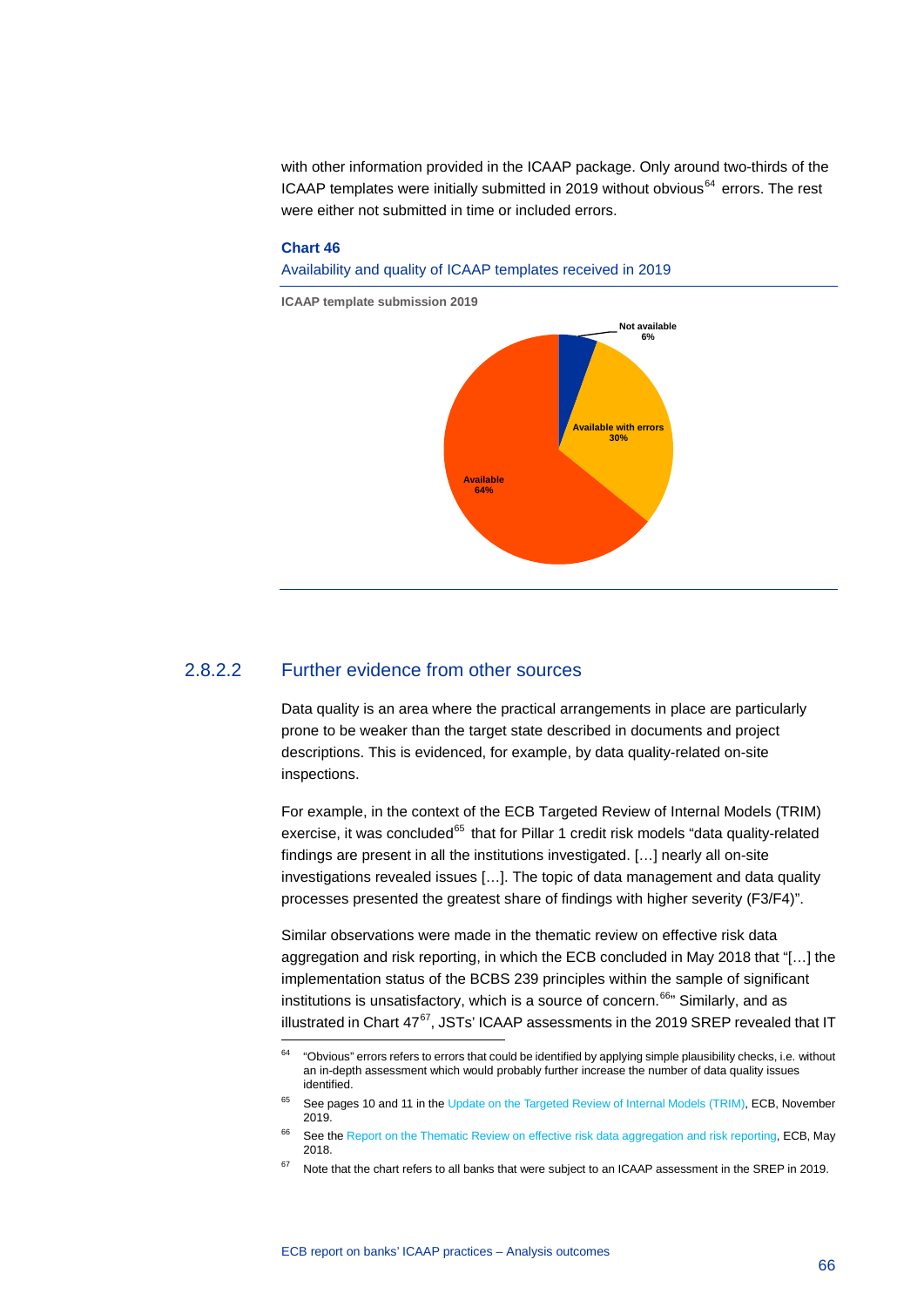infrastructure and risk data aggregation capabilities were the most problematic ICAAP/ILAAP assessment areas. Around two in three banks revealed severe data quality issues.

#### **Chart 47**

Result of the ICAAP assessments in the SREP 2019, ICAAP assessment category "Risk data, IT infrastructure"

**ICAAP assessment 2019: Risk data and IT infrastructure**



# 2.8.2.3 Observed good practices

A good observed practice that could help to maintain and improve data quality is a consistent and well-structured data quality framework that is described in a separate document. The content comprises clear data quality principles, assigned responsibilities, a description of data quality monitoring and control processes, an assessment of related risks and negative effects of poor data quality. This document is enriched with direct references to other, more detailed documents, such as a data governance document that refers to internal and external standards (such as BCBS 239), as well as concrete data quality working instructions and a document on data standards, defining common tools and instruments to be used within the bank for managing data quality overall.

# 2.8.3 Conclusions regarding data quality

This analysis revealed that several banks do not have elaborated data quality frameworks in place, including data quality controls. The lack of specific internal requirements regarding accuracy and integrity, completeness, timeliness and adaptability of risk data, possibly in combination with weak data quality controls and a fragmented IT infrastructure, may lead to weak risk data and thus potentially bad management decisions. Linked to this finding is the analysis outcome that at many banks, there is no strong connection between their ICAAPs and BCBS 239.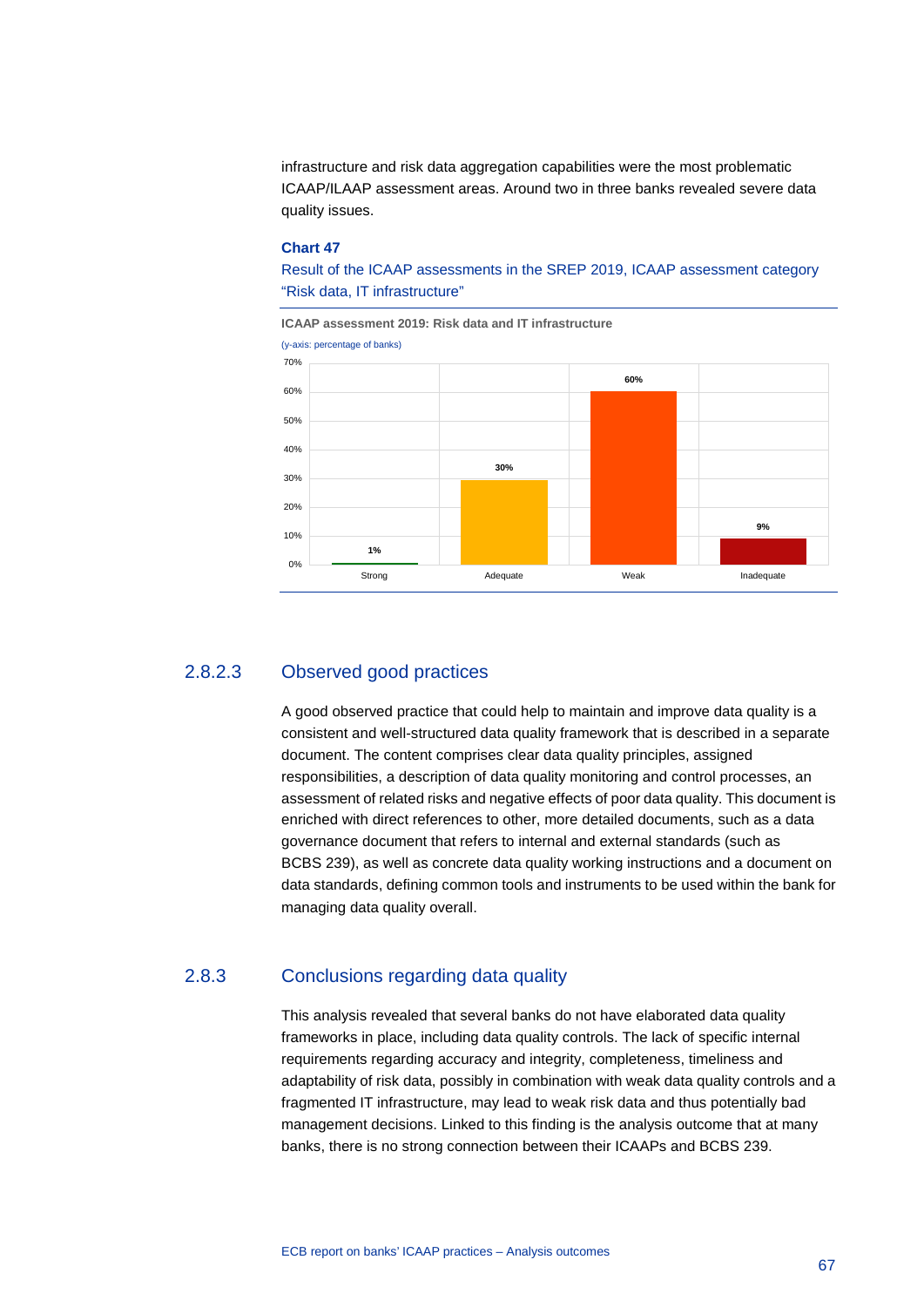As mentioned previously, central data warehouses for ICAAP-related data are not yet implemented at a significant number of banks. Banks should consider the implementation of this technical solution, as this can, in practice, greatly reduce manual workarounds in the risk data aggregation process, as well as reconciliation efforts needed to ensure integrity and completeness of risk data.

Banks' capability to quickly and flexibly produce reliable risk data has a significant impact on their ability to successfully manage their risks, particularly during global crises such as the recent financial crisis and the COVID-19 crisis. Taking the strong evidence regarding data quality from other ECB sources into account as well, data quality in banks, in conjunction with the underlying IT infrastructure and risk data aggregation capabilities, is therefore one of the most serious concerns of the ECB, also in the context of the ICAAP.

Therefore, banks are encouraged to accelerate the improvement of their data quality frameworks and underlying IT infrastructures, by, for example, taking into account the BCBS 239 principles, particularly given that experience shows that material improvements in data quality may take some time.